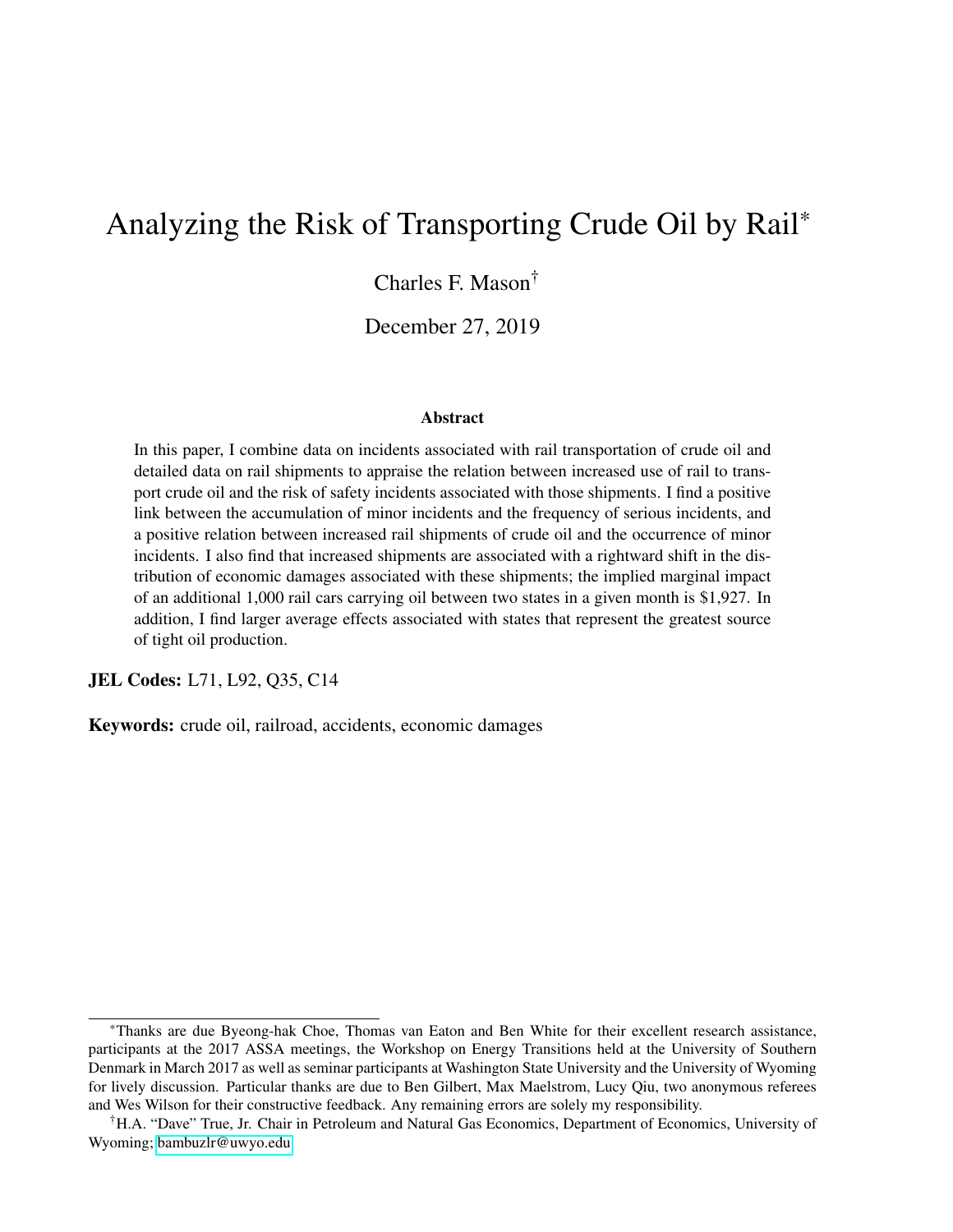# 1 INTRODUCTION

Within the past ten years, widespread use of new extractive technologies, such as 3-D imaging, horizontal drilling and hydraulic fracturing, has greatly expanded US oil production. What was fairly recently regarded as a sunset industry has witnessed a renaissance, with production levels approaching historic highs in 2014. While this increase in production created substantial net benefits in the form of increased domestic producer surplus, it also presented logistical challenges [\(Transportation Research Board, 2017\)](#page-24-0). Much of the new production has occured in new regions; as a consequence, these production basins are not well serviced by existing oil pipelines; consequently, to deliver their product to market firms have increasingly turned to rail as a mode of transport.<sup>[1](#page-1-0)</sup> In turn, this has lead to concerns related to safety: the concern is that the increased shipments of oil by rail may lead to a greater risk of accidents, with related concerns for damages. These concerns are underscored by the tragic derailment on 6 July, 2013 of a freight train carrying crude oil in the Quebec town of Lac-Mégantic. The derailment killed 47 people, spilled over one million gallons of crude oil, and caused widespread destruction; estimated damages exceeded \$100,000,000.

Horrific as this event was, it was not singular, nor was 2013 a unique year: statistics compiled by the U.S. Department of transportation point to a steady stream of train derailments in the U.S. between 2009 and 2014, with corresponding increases in damages. These patterns are particularly noteworthy in light of recent trends in U.S. tight oil production, particularly from the Bakken play (which was the source of the crude on the train that derailed in Quebec).

Figure [1](#page-25-0) offers a feel for recent trends in serious rail incidents.<sup>[2](#page-1-1)</sup> The figure compares all serious events for each quarter between 2009 and 2014 related to all shipments (depicted as

<span id="page-1-0"></span>While building new pipelines is a potential resolution to the issue of insufficient takeaway capacity, there are important cost considerations: new pipelines are costly, and there are important regulatory obstacles to be overcome. In addition, the uncertainty associated with the evolution of crude prices induces an option value associated with delaying investment [\(Covert and Kellogg, 2017\)](#page-23-0).<br><sup>2</sup> Publishy quality data on rail incidents in

<span id="page-1-1"></span><sup>2</sup> Publicly available data on rail incidents is provided by the Pipeline and Hazardous Materials Safety Administration, the US governmental authority responsible for regulating rail shipments of crude oil. A subset of these incidents are referred to as "serious;" this category is reserved for events where substantial costs are incurred as a result of the event, or where there are serious injuries or fatalities.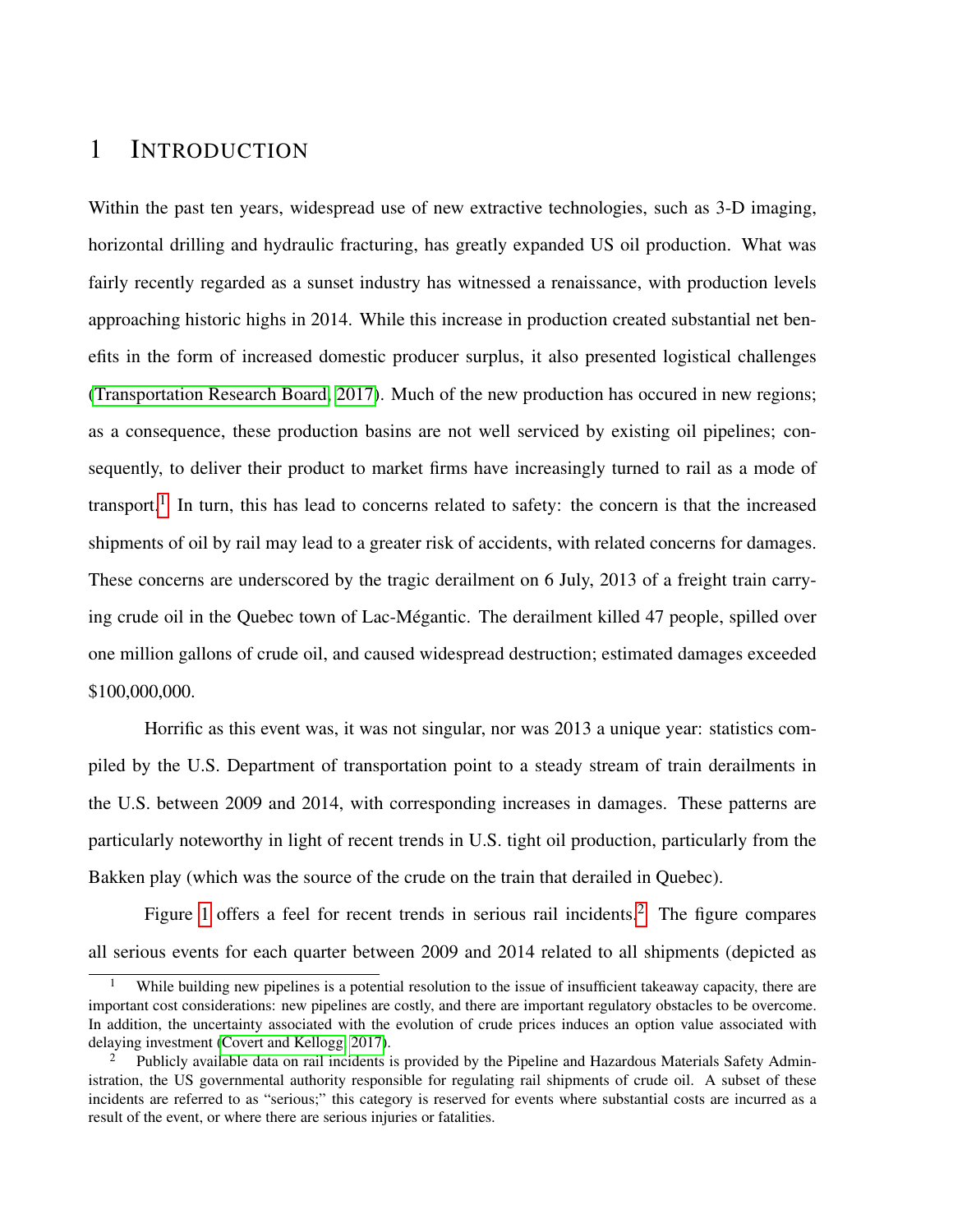circles) against shipments of crude oil (depicted as diamonds, and connected by the dashed line). Two patterns emerge. First, the general pattern of serious incidents did not rise over this six year horizon. Second, there was an increasing tendency for serious incidents associated with crude oil shipments: There was only one serious incident prior to the middle of 2011, while serious incidents occurred in every quarter but one after the middle of 2013 – with three quarters exhibiting multiple serious incidents.

Indeed, in response to the apparent heightened risk of shipping oil by rail, the US Department of Transportation (DOT) adopted a new rule governing rail shipments of oil; this rule took effect in July 2015. Trains with a continuous block of at least 20 cars loaded with a flammable liquid, or trains with at least 35 such cars, are defined as "high-hazard flammable trains" (HHFT); any tank cars constructed after September 2015 that are used in HHFTs must now meet a tougher stan- $\text{dard.}^3$  $\text{dard.}^3$  Trains with 70 or more cars carrying flammable liquids are required to have in a functioning two-way end-of-train device or a distributed power braking system. In addition, a maximum speed of 50 miles per hour is now imposed on all HHFT; if such a train includes any cars that fail to meet the 117 standard, the speed limit is 40 miles per hour. The above observations, as well as the policy response they engendered, point to the importance of understanding the risks associated with rail shipments.

Such an empirical undertaking is complicated by the relative rarity of large scale events. Similar considerations apply in other situations, where high-consequence events are uncommon.<sup>[4](#page-2-1)</sup> Examples include meltdowns at nuclear power plants [\(David et al., 1996;](#page-23-1) [Escobar Rangel and](#page-23-2) Lévêque, 2014) or maritime disasters [\(Edwards and Kauffman, 2016\)](#page-23-3). One promising approach in these settings is to focus on lesser events that can be thought of as precursors to disasters.<sup>[5](#page-2-2)</sup> I adopt

<span id="page-2-0"></span><sup>3</sup> This new standard, referred to as DOT 117, requires rail cars include a 9/16 inch tank shell, 11 gauge jacket, 1/2 inch full-height head shield, thermal protection, and improved pressure relief valves and bottom outlet valves.

<span id="page-2-1"></span><sup>4</sup> An additional issue that can arise in such situations is the difficulty of framing a suitable model to predict the rare event. Indeed, [Ord et al.](#page-24-1) [\(2010,](#page-24-1) p. 203) note that "any scientific risk assessment is only able to give us the the probability of a hazard occurring conditioned on the correctness of [the risk assessment's] main argument." The approach I propose below is subject to this qualification. But the authors also suggest that it may be sufficient to consider an "adequate" model, as opposed to a correct one, which I believe is a reasonable interpretation of my approach.<br> $\frac{5}{5}$ 

<span id="page-2-2"></span><sup>5</sup> Examples include unplanned outages, or "scrams," at nuclear power plants [\(David et al., 1996;](#page-23-1) [Hausman,](#page-23-4) [2014\)](#page-23-4) or deficiencies during maritime safety inspections [\(Edwards and Kauffman, 2016\)](#page-23-3). Taking such an approach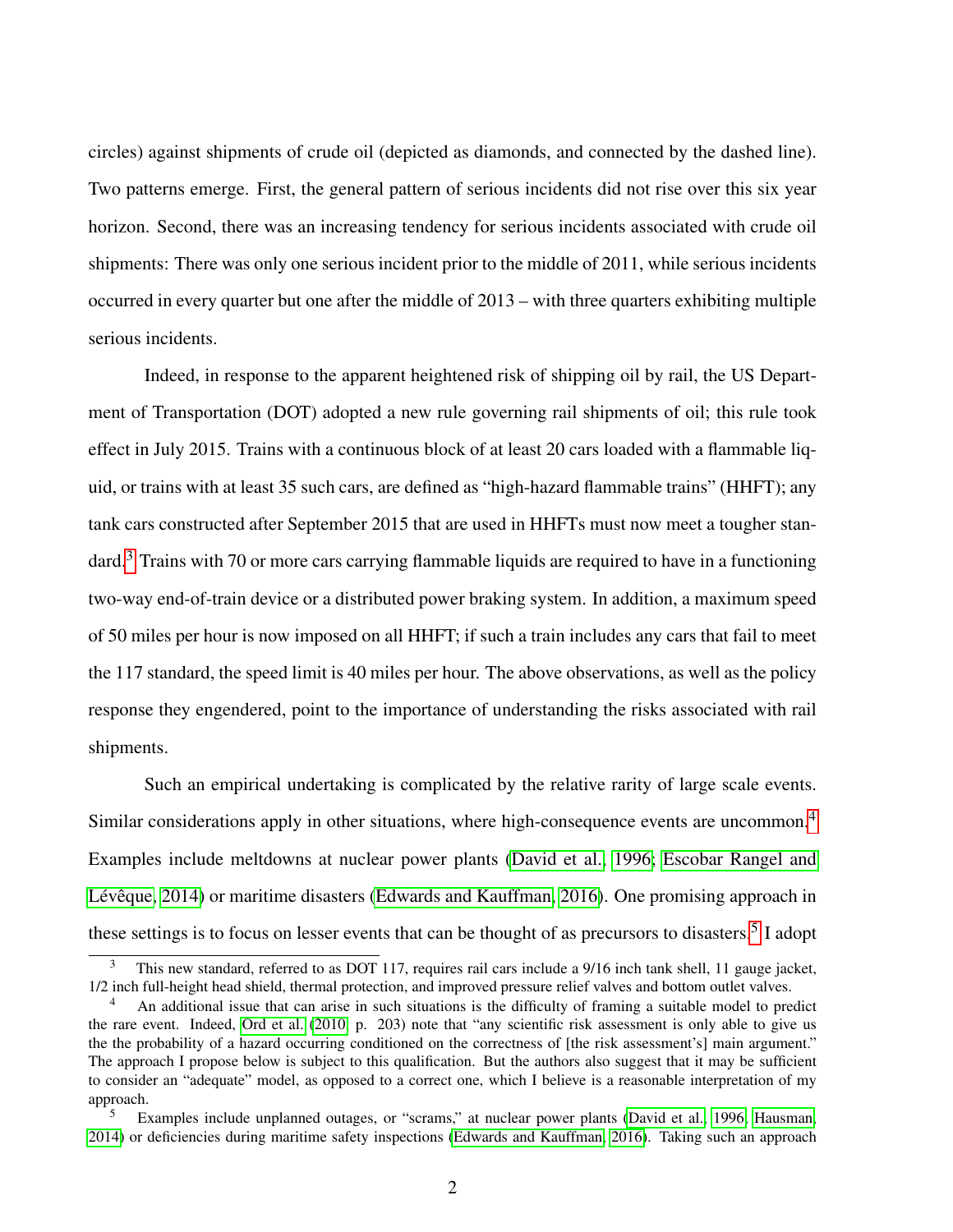similar two-pronged approach in this paper. The first step is to establish an empirical link between the prevalence of lesser incidents and the probability of a more serious incident occurring.<sup>[6](#page-3-0)</sup> I then establish a link between various measures of rail activity and the prevalence of minor incidents. My empirical model uses data from the Surface Transportation Board (STB), under the Department of Transportation (DOT). This data includes observations on trail traffic between January 1, 2009 and December 31, 2014 (including the number of carloads of various commodities shipped, associated weight of those shipments, and miles the shipments traveled) as well as information on safety incidents associated with these shipments.[7](#page-3-1)

I find a statistically important link between the number of cars containing crude oil shipped by rail in a given month and the distribution of incidents; in particular, increases in shipments are associated with a rightward-sift in the distribution. I also find a statistically important link between the occurrence of minor incidents on shipments between a given state pair in the preceding three months and the likelihood of a serious incident occurring on a shipment between that state pair in a particular month. Combining these two results yields the conclusion that crude by rail deliveries are linked to the prevalence of serious incidents. I then consider a variety of alternative interpretations, including the total volume of shipments and multiple measures of rail activity; the central theme that emerges is the importance of crude deliveries. In addition, I find that increased crude deliveries between a given state pair in a given month imply a rightward shift in the distribution of dollar damages from spills. The implied marginal impact of an additional 1,000 rail cars carrying oil between two states in a given month is estimated as \$1,927; *i.e.*, less than \$2 per car. These various effects are noticeably more important in states where recent increases in oil production – mainly

to appraising safety at nuclear power plants, [David et al.](#page-23-1) [\(1996\)](#page-23-1) identify a precautionary affect that followed in the aftermath of the Three Mile Island incident, while [Hausman](#page-23-4) [\(2014\)](#page-23-4) identifies the role played by deregulation of electricity markets. [Gallagher](#page-23-5) [\(2014\)](#page-23-5) demonstrates a link between TV coverage of flooding that impacts nearby areas upon homeowner uptake of insurance; because the floods in question have small or no direct impact on the homeowners in question, the media coverage is akin to a more common but less impactful signals.

<span id="page-3-0"></span><sup>6</sup> [Transportation Research Board](#page-24-0) [\(2017,](#page-24-0) p. 69) argue that lesser incidents may "be an indicator of safety risks not being properly managed."<br>
<sup>7</sup> The STB data reflects

<span id="page-3-1"></span><sup>7</sup> The STB data reflects a sampling of all waybills filed by rail shippers, with sampling rates varying from 1 in 40 rail cars to 1 in 2 cars. For many shipments, the sampling rate is commonly 1 in 40; indeed, for the full sample this sampling frequency obtains for over 88% of records provided. However, the distribution of sampling rates is far more comprehensive for crude oil shipments: the sampling rate of 1 in 40 obtains for less than 29% of records, while more than 50% of records use a sampling rate of 1 in 2 or 1 in 3.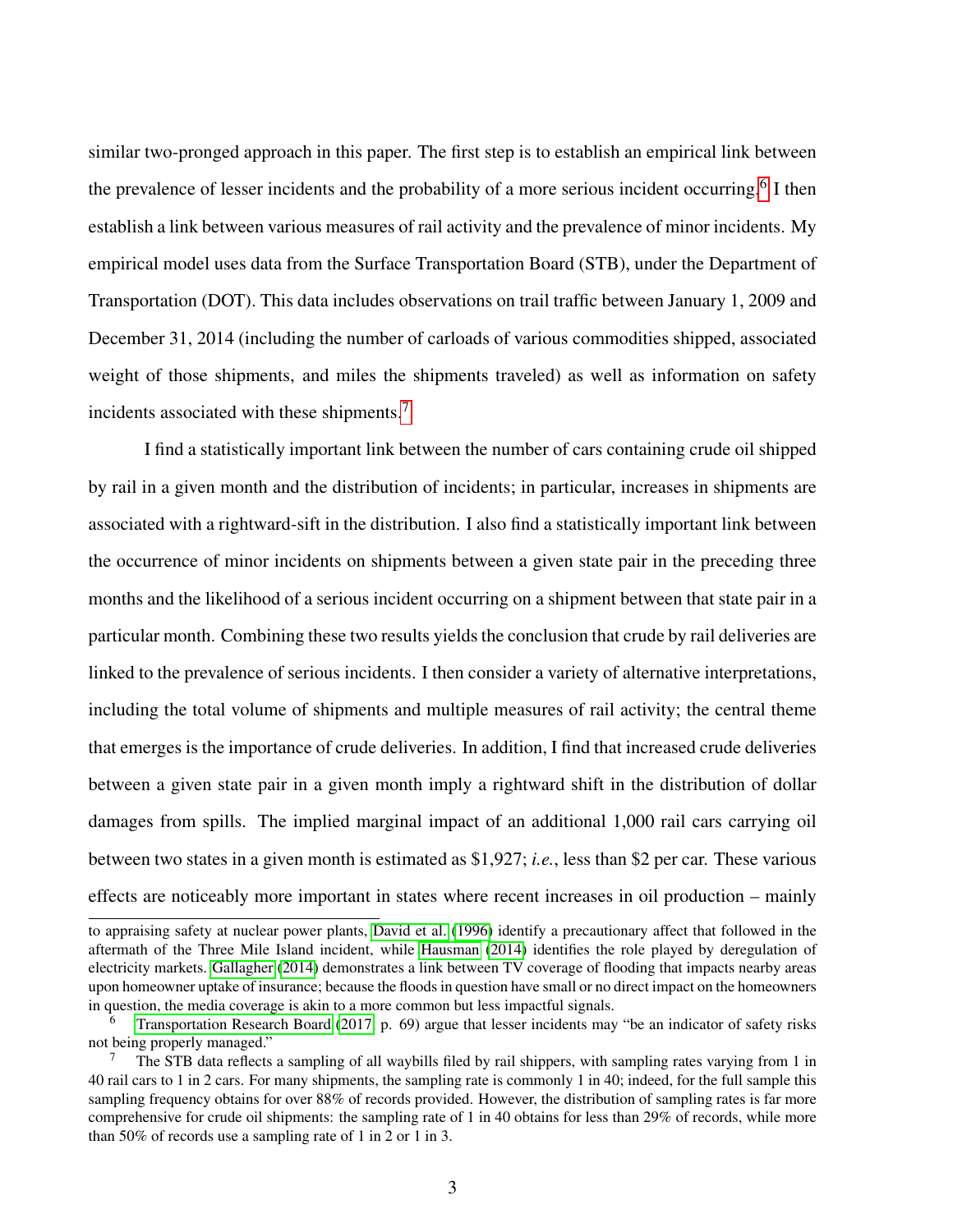associated with the deployment of unconventional techniques – has been most pronounced.

The remainder of the paper is organized as follows. In section 2, I discuss the data used in my analysis. I describe my empirical strategy in section 3. In section 4, I discuss the results. I offer concluding remarks in Section 5.

# 2 DATA

The data I use in this endeavor comes from two divisions in the Department of Transportation.

#### *2.1 Incident Data*

Information on rail incidents are drawn from the Pipeline and Hazardous Material Safety Administration (PHMSA) website. These data list the date, location and shipping source of each incident, along with information on the amount of materials released and costs associated with the incident, for all shipments over the selected time frame. I use information on incidents occurring between 1 January 2009 and 31 December 2014. Incidents can reflect minor occurrences, such as small leaks, or major events such as train derailments. In addition to the information described above, there is an indicator variable that identifies "serious incidents."[8](#page-4-0) From this database, I extracted all records of incidents involving crude oil shipments.

Table [1](#page-31-0) provides a summary overview of this data. The table is split into two parts. Part A, the top panel, summarizes the data on serious incidents involving crude oil shipments, while part B, the bottom panel, summarizes the data on minor incidents involving crude oil shipments. For each part, I show the fraction of weeks between 2009 and 2015 in which an event was observed; minor events were about 7 times as common – happening in roughly 50% of the weeks, while serious incidents occurred in about 7% of the weeks. For serious incidents, I present information on the

<span id="page-4-0"></span><sup>8</sup> PHMSA defines a serious incident as involving "a fatality or major injury caused by the release of a hazardous material, the evacuation of 25 or more persons as a result of release of a hazardous material or exposure to fire, a release or exposure to fire which results in the closure of a major transportation artery, the alteration of an aircraft flight plan or operation, the release of radioactive materials from Type B packaging, the release of over 11.9 gallons or 88.2 pounds of a severe marine pollutant, or the release of a bulk quantity (over 119 gallons or 882 pounds) of a hazardous material." See http://www.phmsa.dot.gov/resources/glossary#S.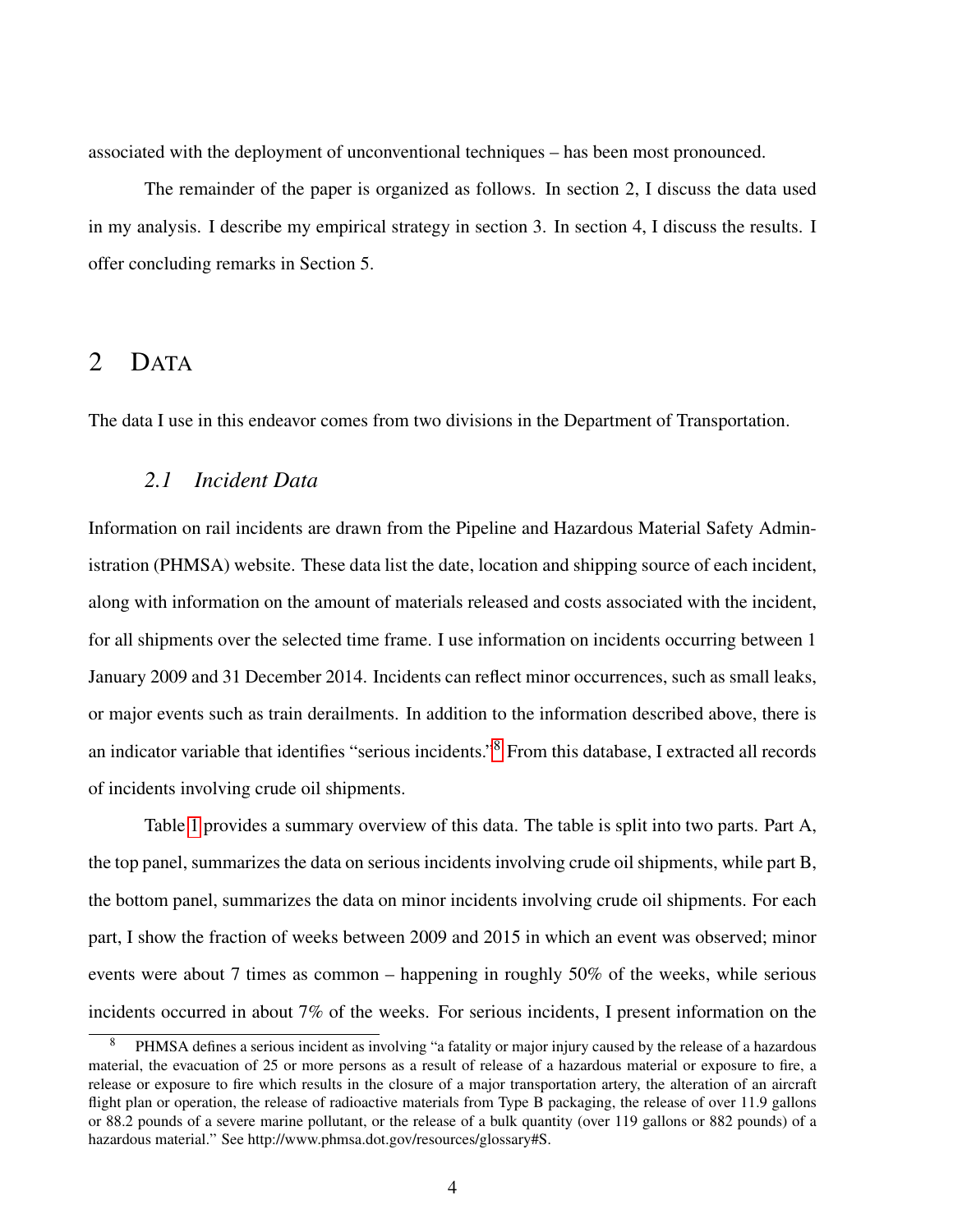period of time between events; as minor incidents were substantially more common I focus on the number of events in those weeks where an incident did occur. For each panel, I show the average value, the standard deviation of that value, the median value, and the skewness of the sample. On average, just over 13 weeks passed between serious incidents. This data is sharply asymmetric, with a large standard deviation and a skewness value well above 0 (the level associated with a symmetrically distributed sample). The median time between serious incidents is much smaller than the mean value, again indicating a distribution skewed towards larger values. For minor incidents, the data are a bit less skewed, with a median value that is much closer to the mean. In those weeks where an incident occurred, there were typically about two incidents. Combined with the information on the frequency of weeks with events, this indicates the number of minor incidents was similar to the number of weeks in the sample.

A visualization of the incident data is conveyed in Figure [2.](#page-26-0) The left panel of the figure depicts serious incidents involving crude oil shipments; here I plot the week in which the incident occurred against the number of weeks between major incidents (shown on the y-axis). The takeaway message here is that serious incidents became more common over time thru the first half of 2014, with the time between such incidents falling from several months to less than one month. In the right panel, I plot the number of minor incidents per week. Here too, the frequency of incidents also rose through the middle of 2014. Put together, this graphic points towards a negative relation between the number of minor incidents and the time between serious incidents; it also suggests a link between accumulating minor incidents and the prevalence of serious events.<sup>[9](#page-5-0)</sup>

#### *2.2 Rail Traffic*

I combine the data on incidents with information on rail shipments, taken from DOT "waybill" data. For any rail shipment, the waybill lists nearly 200 pieces of information. Included in this list are the following: state,  $|zip \text{ code and Federal Information Processing Standard (FIPS) – es-}$ 

<span id="page-5-0"></span><sup>9</sup> One way to interpret this last point is that minor incidents are harbingers of more serious events [\(Transportation](#page-24-0) [Research Board, 2017\)](#page-24-0). This feature occurs in other situations involving potential catastrophes, such as major adverse events at nuclear power plants (Escobar Rangel and Lévêque, [2014\)](#page-23-2).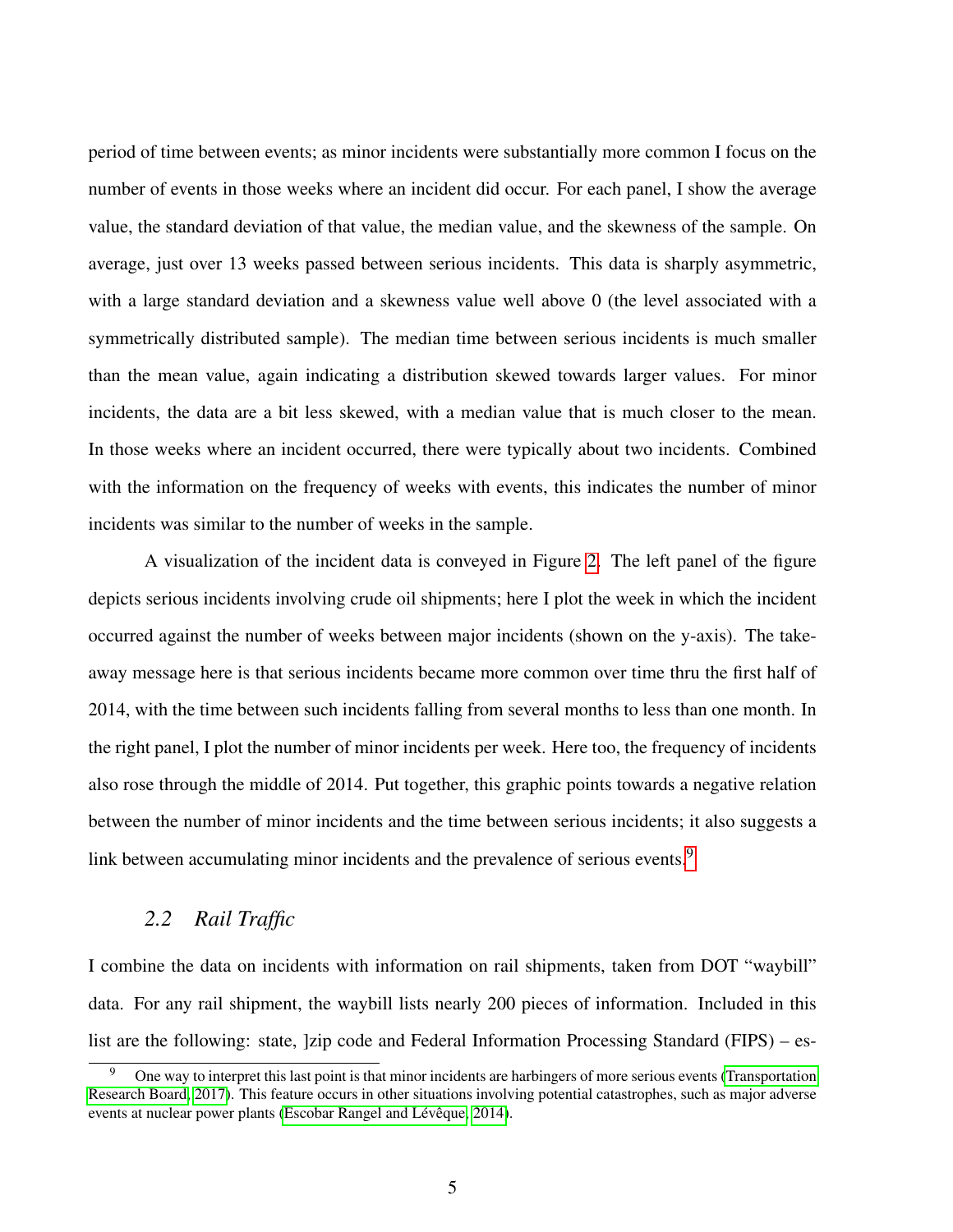sentially, the relevant county – of shipment origin and destination; shipment contents (listed as a commodity, identified both by name and numeric code); number of cars containing the commodity, actual weight of the material shipped, and distance the shipment traveled; date of shipment; and the waybill number. I have data on all rail shipments in the US between 1 January 2009 and 31 December 2014.[10](#page-6-0) Out of this very large dataset I identified all records involving crude oil shipments.

Most crude oil shipments originate in "PADD 2", which includes North Dakota, and "PADD 3," which includes Texas.<sup>[11](#page-6-1)</sup> These are large oil producing states where important basins of production are located in remote areas, commonly poorly served by existing pipeline infrastructure. Figure [3](#page-27-0) highlights the relative isolation of these oil fields. It is apparent that several oil producing areas (indicated as cross-hatched areas) are not proximate to the existing pipeline infrastructure; of particular importance here is the isolation of two major oil producing basins: the Bakken, in North Dakota, and the Permian, in West Texas. By contrast, these regions are reasonably close to a number of rail lines. This observation underscores the emerging significance of the rail mode of transportation for crude oil. As a result, shipments of crude oil by rail expanded relatively rapidly between 2010 and 2012, and the prevalence of incidents involving rail shipments of crude oil also increased sharply – as illustrated in Figure [4.](#page-28-0) At the same time, oil by rail shipments started taking up greater percentages of the cars carried in a given train, travelled longer distances, and went through an increasing number of US counties [\(Transportation Research Board, 2017\)](#page-24-0). One implication of these trends was that an increasing number of people felt exposed to risks associated with serious incidents, which in turn lead to increased political pressure to raise regulatory oversight of rail shipments of oil [\(Molinski, 2015\)](#page-24-2).

Table [2](#page-32-0) provides summary information on crude oil shipments by rail from this sample period. I offer evidence using three measures of activity: the number of rail cars carrying crude

<span id="page-6-0"></span><sup>&</sup>lt;sup>10</sup> This data is confidential and proprietary; it was provided to the NBER working group on oil infrastructure. A non-confidential subset of the waybill records is available from the Surface Transportation Board (see https://www.stb.gov/STB/industry/econ waybill.html); this subset comprises roughly 2% of all waybills.

<span id="page-6-1"></span><sup>&</sup>lt;sup>11</sup> The acronym PADD stands for "Petroleum Administration for Defense District"; its use originated during World War II. The US Energy Information Administration provides data on oil movements by various modes from each PADD; see [https://www.eia.gov/dnav/pet/PET\\_MOVE\\_RAIL\\_A\\_EPC0\\_RAIL\\_MBBL\\_M.htm](https://www.eia.gov/dnav/pet/PET_MOVE_RAIL_A_EPC0_RAIL_MBBL_M.htm).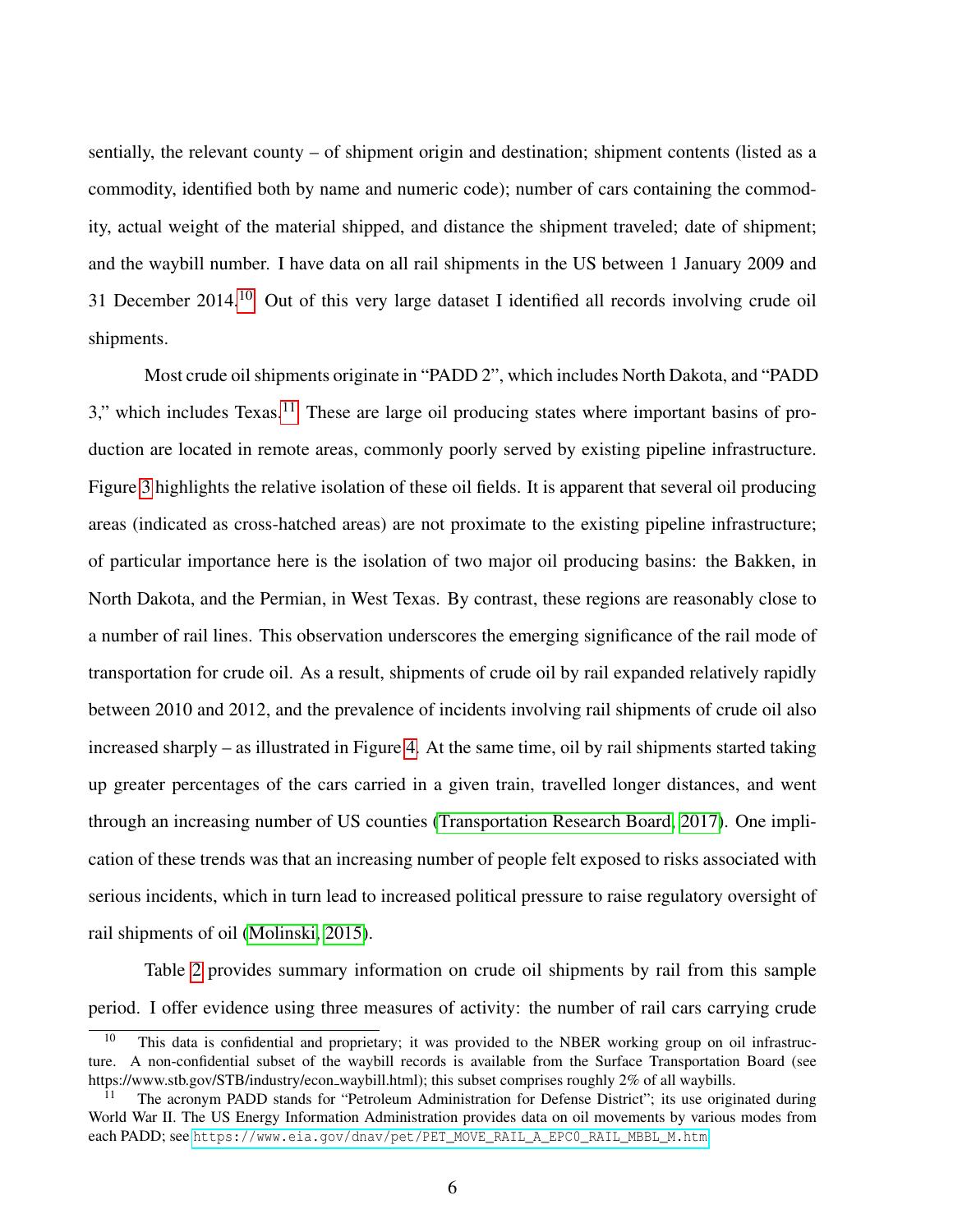oil, the number of miles oil is transported and the weight of product in cars carrying crude oil. The third measure is not a simple transformation of the first, as some cars dedicated to transporting crude are likely to be empty (a rail car carrying crude from the oil patch to a refinery will typically be empty on the return run back to the oil patch). As such, these measures provide information on different pathways for oil shipments to lead to potential incidents. One notion is that oil shipments contribute to incidents by increasing congestion on rail lines; this idea would be related to the number of cars transported during a given period of time, perhaps combined with the distance traveled. Alternatively, oil shipments could increase wear and tear on the rail lines; this effect would be related to the combined weight of the shipment.<sup>[12](#page-7-0)</sup> Evidently the role of rail as a mode for transporting oil increased dramatically in importance during the sample period, with the number of annual shipments increasing by a factor of roughly 15 between 2009 and 2014. Also, each of the three measures of activity increasing over the six year period: both the number of rail cars carrying crude oil and the miles travelled increased by a factor of roughly 20. The weight of crude oil shipments increased even more dramatically during this period; the combined weight of crude oil conveyed by rail increased by a factor of over 150, while the average weight per shipment increased by roughly ten-fold.

Figure [5](#page-29-0) fleshes out the relation between rail activity and the prevalence of serious incidents; Figure [6](#page-30-0) provides complementary information for minor incidents. In these figures, all variables are shown as percentage of total shipments associated with crude oil shipments; both figures display the quarterly average of all rail shipments associated with crude deliveries, using three measures of rail activity (number of cars shipped, miles travelled, and weight conveyed). Onto these plots, Figure [5](#page-29-0) overlays the fraction of serious events associated with crude shipments, while Figure [6](#page-30-0) overlays the fraction of minor incidents associated with crude shipments. A correlation between the three measures of rail activity and the frequency of incidents is apparent, particularly for mileage traveled and weight conveyed; this relation is particularly clear for minor incidents.

<span id="page-7-0"></span><sup>&</sup>lt;sup>12</sup> [Vartabedian](#page-24-3) [\(2015\)](#page-24-3) notes that "[t]rack problems were blamed on 59% of the crashes, more than double the overall rate for freight train accidents." Similarly, [Brown](#page-23-6) [\(2017\)](#page-23-6) notes that government inspectors found thousands of safety defects on rail lines used to haul volatile crude oil, including worn rails; broken, loose; and cracked steel bars.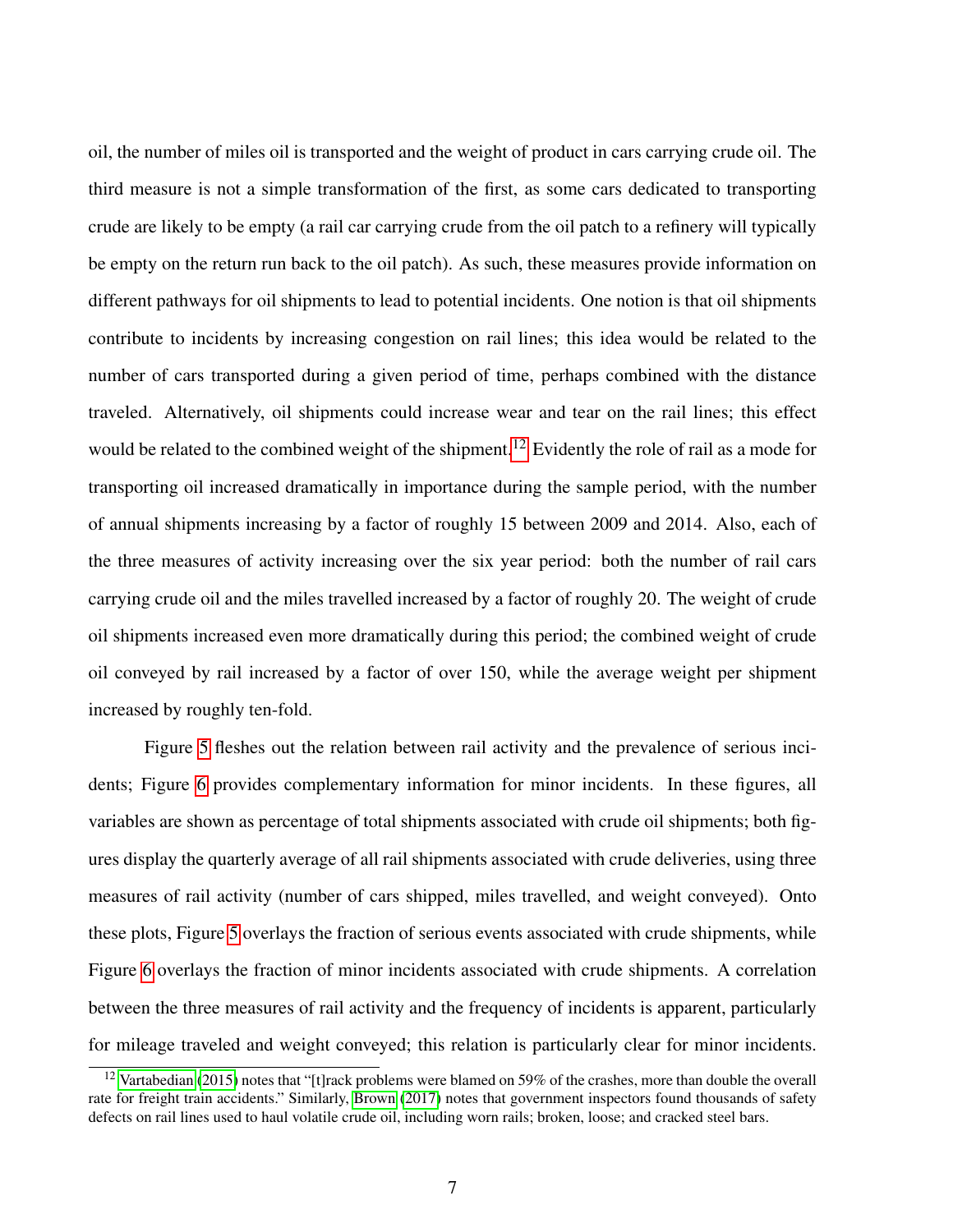These figures anticipate results from a more formal analysis, which I turn to next.

# 3 EMPIRICAL STRATEGY

My empirical approach is to trace out a connection between rail shipments of crude oil and incidents. Because there are relatively few major incidents involving crude oil shipments, I undertake this analysis in two steps. In the first step, I tie the occurrence of serious incidents to the preponderance of lesser incidents that precede the major event. In the second step, I connect the number of rail cars shipped to the number of minor incidents.

#### *3.1 Step 1: Modeling Serious Incidents*

To model the frequency of serious events, I treat each shipment as an independent observation, where there is a risk of a major incident occurring. I model this risk using a Logit framework, where I conjecture that the risk of a serious incident is related to the accumulation of minor incidents in the recent past. I investigate various notions of "recent past", including the past 3 months, the past 6 months, the past 9 months and the past 12 months.

#### *3.2 Step 2: Modeling Minor Incidents*

The goal in the second step of my analysis is to explain the number of minor events associated with a particular combination of originating and terminating states, during a particular month. The key explanatory variable here is the number of rail car shipments between that state pair in that month. There are likely to be geographically idiosyncratic features at play, for example, because the potential pathways for shipments are exogenously fixed in advance of the sample period. Accordingly, I use a fixed effects approach, where the state pairs form the basis for these fixed effects.

The left-side variable in this step is strongly skewed, which suggests that ordinary least squares is ill-advised. Accordingly, I base this part of the analysis on models emanating from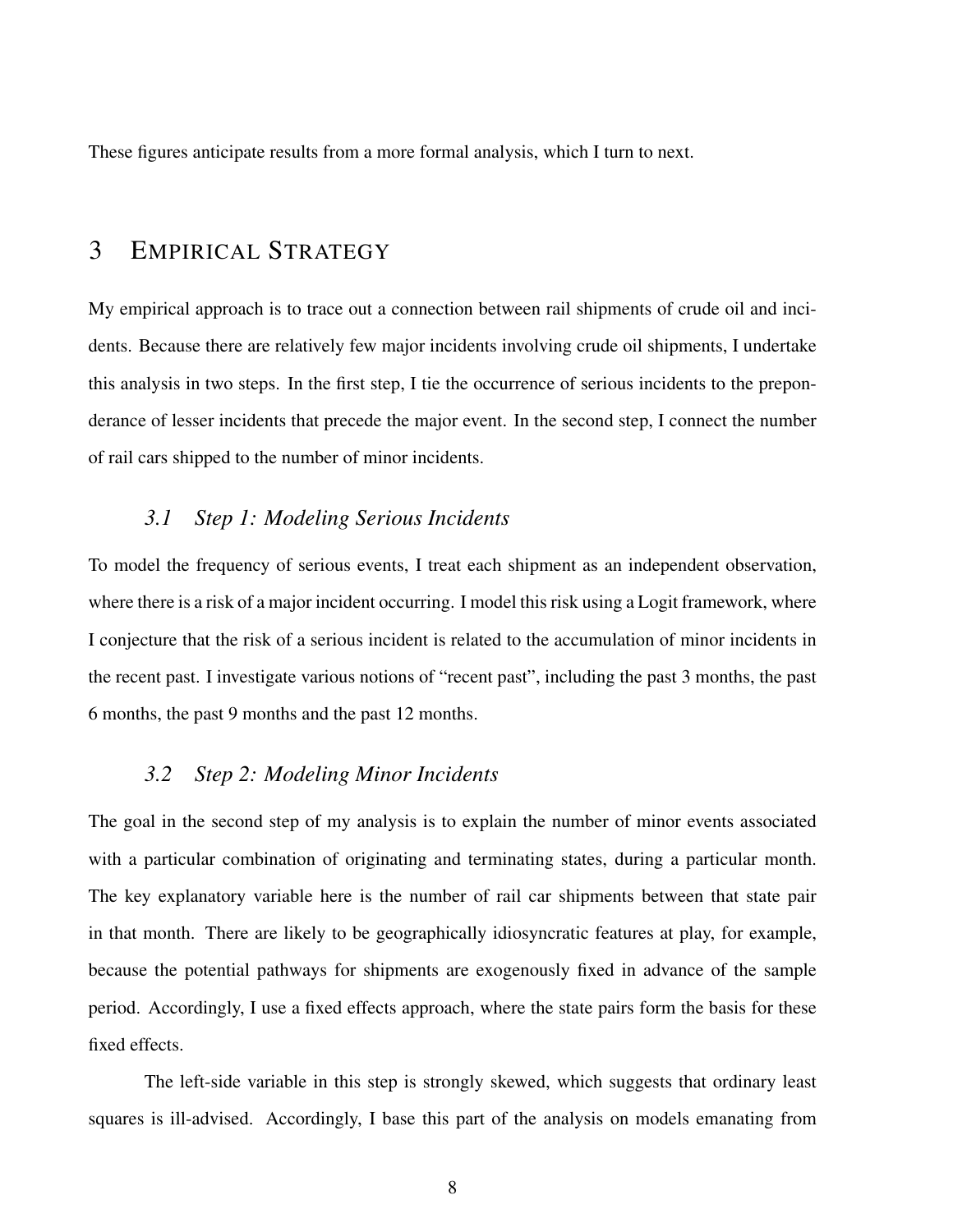the literature on count data. Two models have received considerable attention in this vein: the Poisson and Negative Binomial models [\(Cameron and Trivedi, 2005\)](#page-23-7). While I discuss results using each approach, I mainly focus on the Negative Binomial regression model. Related to this line of inquiry, I also explore the relation between the number of rail cars shipped between a given pair of states in a given month and the magnitude of harm arising from an event, as measured by the dollar harm associated with the event.<sup>[13](#page-9-0)</sup>

This second line of investigation requires combining the two datasources described in the previous section. To this end, the data was first aggregated by month, for each pair of originating and destination states. I then merged information over space and time. Thus, an individual observation represents for each month and originating-destination state pairs: the number of cars in which oil is shipped, the number of incidents that occurred, the amount of oil spilled in any incidents that occurred, and the dollar damages associated with any incidents. For many months in the sample, oil is shipped with out incident (so that the last three variables are identically equal to zero). Because not all states are associated with oil shipments in any particular month, the panel is unbalanced; addressing this imbalance is an important motivation for including state-level fixed effects.

# 4 RESULTS

I now turn to a discussion of the results.

#### *4.1 The Role of Minor Incidents in Explaining Serious Incidents*

The first part of my analysis evaluates the link between minor incidents and serious incidents. The hypothesis of interest is that the accumulation of minor incidents can explain the tendency for serious incidents to occur. I evaluate this possibility by using a Logit framework.

<span id="page-9-0"></span>This harm can come from five sources: the value of spilled oil, the cost associated with damaged capital (such as rail cars), the damages borne by property owners near the event location, the costs associated with any emergency responders, and any costs associated with remediation.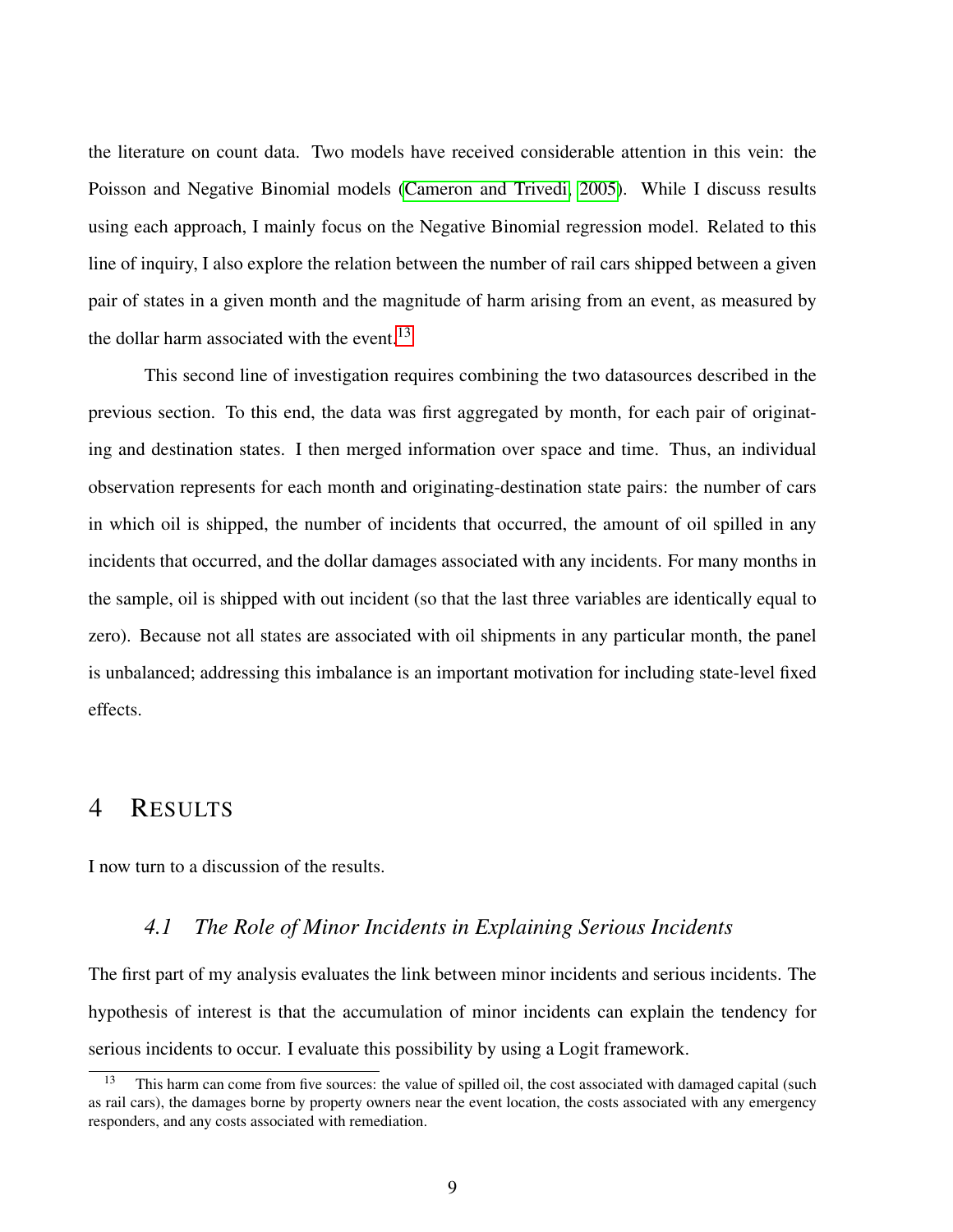The results from the Logit analysis are collected in Table [3.](#page-33-0) I report results from four regressions, based on the various interpretations of recent past. Regression (1), reported in the second column, includes the past 3, 6, 9 and 12 months; regression (2) includes the past 3, 6 and 9 months; regression (3) includes the past 3 and 6 months; and regression four only includes the past 3 months. For each of these notions, I tabulated the number of minor incidents during the period in question for each state pair, and used that variable as a regressor. The left-side variable is an indicator taking the value 1 if a serious incident is observed in the particular state pair in the particular month, and zero otherwise. The results consistently point to the preceding 3 months as having explanatory value: increases in the number of minor incidents in that period exert a statistically important effect on the probability of a serious incident; in ballpark terms, each additional 3 minor incidents doubles the chance of a serious incident. None of the other time frames appear to exert an important effect.

One criticism of this approach is that I use the pair of origin and destination states as the geographical point of interest. An alternative is to base the analysis on the combination of origin and destination Federal Information Processing Standard (FIPS) code – essentially, the relevant county.<sup>[14](#page-10-0)</sup> This approach provides a more granular geographic picture of the location of origin and destination for the shipment – though there will be far fewer shipments from any FIPS pair than from the associated state pair; this has the effect of increasing collinearity between explanatory variables. With this data, I am able to assess the role of preceding minor incidents in a similar manor to the preceding results. These results are collected in Table [4.](#page-34-0)

The first regression in Table [4](#page-34-0) uses the number of minor incidents observed for the FIPS pair in *n* months prior to the observed serious incident,  $n = 1, ..., 12$ . In part because of the increased collinearity, STATA dropped several of the potential regressors from this regression, retaining only observations for  $n = 3, 4, 8, 11$ . That noted, I observe that each of the retained variables exerts a statistically significant and positive effect on the left-side variable. That is, observing additional minor incidents for a given pair of origin and destination FIPS in the recent past implies an in-

<span id="page-10-0"></span>An attractive approach would be to direct attention to the route used in the shipment. For the STB data set I am using, the FIPS pair identifies the route used for all but a handful of crude oil shipments.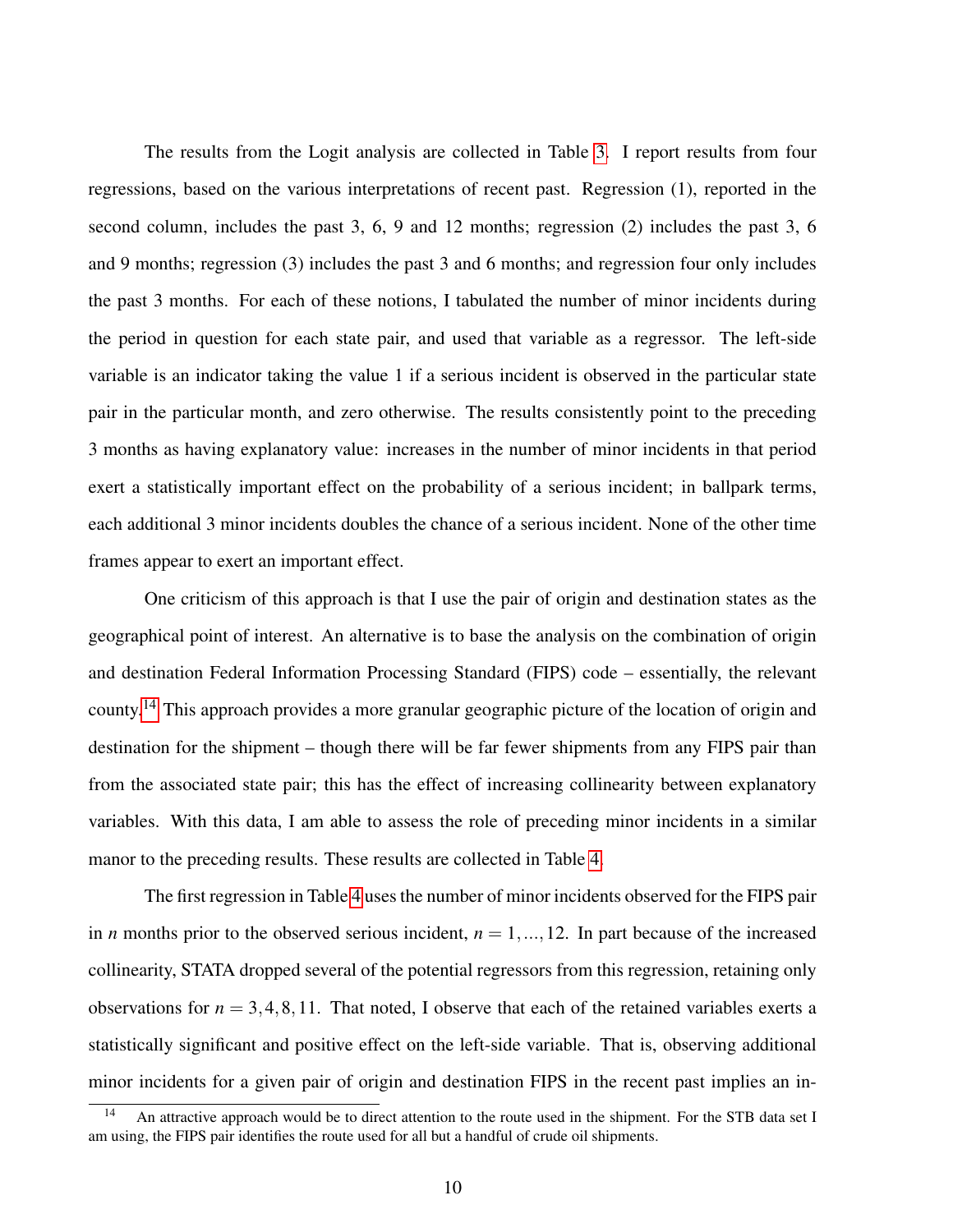creased probability of observing a serious incident in the current month. The second regression combines the observed number of minor incidents for the preceding  $q = 1, 2, 3$  and 4 quarter. While the results here are less compelling than those in the first regression, I still observe a statistically important effect (albeit for incidents 3 quarters previous to the current month).

Based on these results, I conclude there is empirical evidence that minor events can predict the potential for serious incidents.

### *4.2 The Role of Rail Traffic in Explaining Minor Incidents*

I now turn to an appraisal of the impact of the volume of rail traffic upon the occurrence of minor incidents, which the results from the preceding sub-section suggest is a marker for increased risk of serious incidents. Table [5](#page-35-0) lists results from six regressions tying the volume of rail traffic in crude oil shipments to minor incidents. These results are based on two models of count data – the Poisson model and the Negative Binomial model.<sup>[15](#page-11-0)</sup> For each count model, I present results from three regressions that allow for originating and terminating state-pair fixed effects. The first regression only includes a variable measuring rail traffic (thousands of cars carrying crude oil). The second regression for each model also allows for seasonal fixed effects, including an indicator variable taking the value 1 during the months of November, December, January and February. The third regression allows for idiosyncratic monthly effects, as reflected in the indicator variables Dm*n*, where  $n = 1$  refers to January,  $n = 2$  refers to February, and so on. These two variations are designed to control for possible weather-related effects. Including these controls is motivated by concerns that rail shipments might be exposed to greater risk during cold months, for example because of contraction in steel wheels or rail lines [\(Lowy, 2015\)](#page-24-4). Alternatively, cargo contents might be subject to contraction during colder months, which might facilitate "sloshing," the concern being that if the rail car starts to rock from side to side this energy might induce a pattern of waves within the container, with the momentum associated with these waves then exacerbating the

<span id="page-11-0"></span><sup>15</sup> All regressions were run in STATA, using the fixed effects option in the XT package. Robust standard errors were computed using the "oim" (information matrix) option in the Poisson regressions, and the 'r' (robust) option in the Negative Binomial regressions.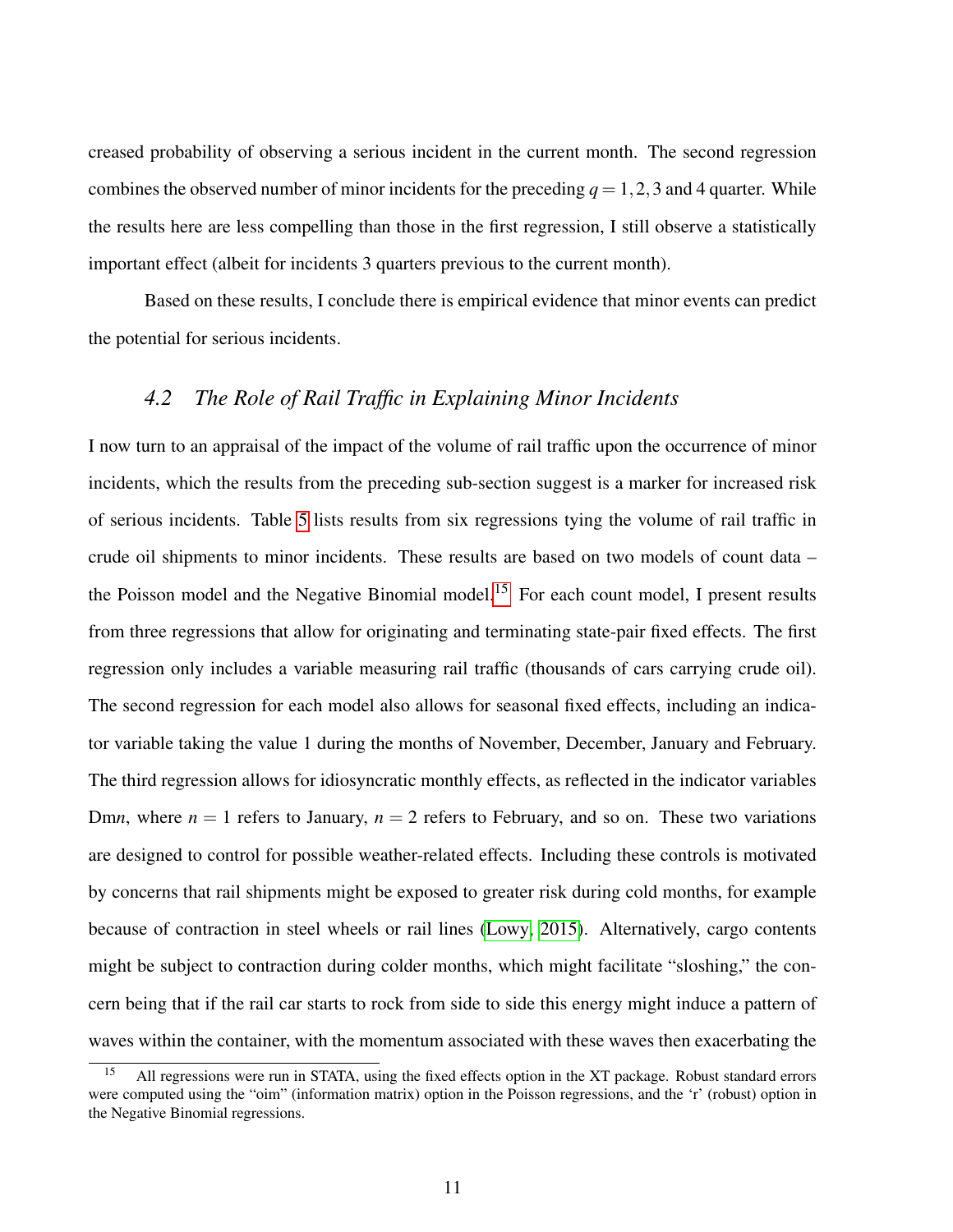tendency for the car to rock, potentially leading to derailment.

In each regression, the key parameter of interest is the coefficient on the number of cars carrying crude oil between a particular pair of states in a particular month, measured in thousands of cars. I note that the estimated coefficient on this variable is positive and statistically significant in each of the regressions, with broadly similar values (ranging from 0.228 to 0.322). In general, the Negative Binomial model points to a more substantial effect associated with rail traffic. I also note that allowing for temporal effects has little effect upon the estimated role of rail traffic: none of the time-related indicator variables exerts a significant effect.

In the results reported in this Table, the estimates indicate that an additional serious incident is likely to occur for each additional 3 to 4,000 rail cars shipping oil between a particular pair of states in a particular month. Referring back to Table [2,](#page-32-0) the number of rail cars carrying oil increased by roughly 40,000 between 2013 and 2014, which suggests this estimated impact is non-trivial.

Parallel to the analysis of the role minor incidents play in predicting serious incidents, one might object to the geographical unit of focus. Again, I revisit the analysis using the pair of origin and destination FIPS as the geographic focus. I report results for two sets of analyses. Table [6](#page-36-0) reports results from Logit regressions, while Table [7](#page-37-0) reports results from count regressions (using the Poisson model).

Table [6](#page-36-0) presents results from four regressions. The first two of these regressions are based on a fixed-effects Logit analysis, where the left-side variable takes the value 1 if a minor incident occurred on a shipment between a particular FIPS pair in a given month. The third and fourth regressions are based on a random effects Logit model.<sup>[16](#page-12-0)</sup> In this set of regressions, I include four variables of potential interest for crude oil shipments: tons of crude oil shipped between a particular FIPS pair in a given month, miles traveled along the shipping route, the interaction of tons shipped and miles traversed (*i.e.*, ton-miles) and the number of cars carrying crude. In the second and fourth regressions reported, I also include the interaction of tons shipped and miles traveled for

<span id="page-12-0"></span><sup>16</sup> The fixed effects regressions required the removal of any FIPS pairs with only one crude shipment during the sample period, which reduced the number of observations. That restriction did not apply to the random effects model, which therefore has a larger number of observations.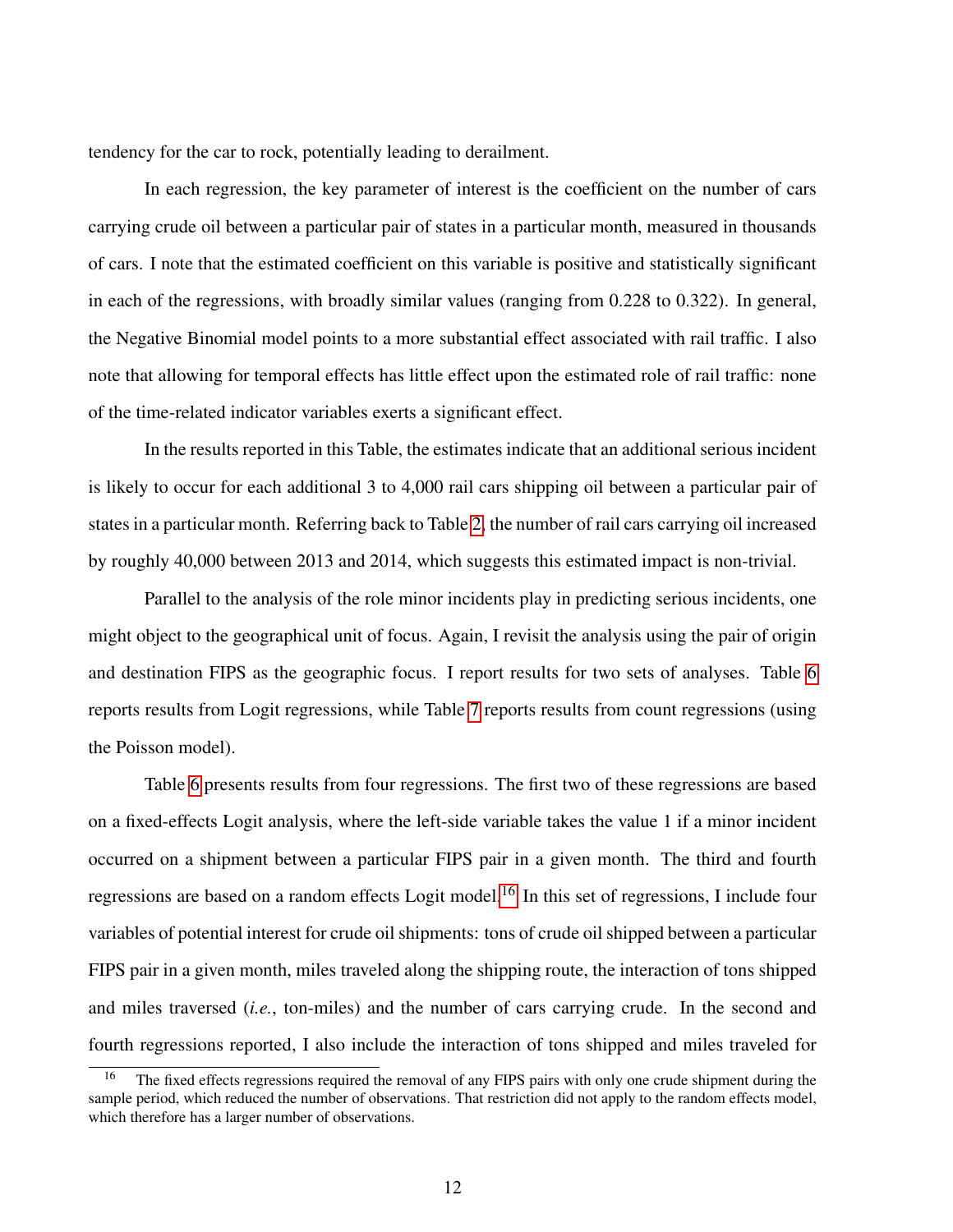all shipments. In every regression, the distance traveled by crude shipments exerts a statistically significant and positive effect on the probability of observing an incident. The evidence on the implication of including total ton-miles for a shipment is mixed: in the fixed effects analysis, adding total ton-miles does not influence the sign and magnitude of the coefficients on distance traveled and number of cars carrying crude – both of which are positive. For the random effects model, including total shipments does not influence the sign and magnitude of the coefficient on distance traveled, but sharply reduces the sign of the coefficient on the ton-miles associated with cars carrying crude, and renders that coefficient insignificant. In addition, the coefficient on tons of crude shipped is negative in both regressions 3 and 4. While initially counter-intuitive, this sign may reflect an effect that has been conjectured for crude shipments – that part of the problem is associated with "sloshing" of material within a rail car. All else equal (including the capacity of the cars used and the number of cars carrying crude, adding more material will simultaneously raise the weight shipped and lower the ability of the material to slosh within the rail car.

Table [7](#page-37-0) presents results from two regressions. For these regressions, the left side variable is a count measure admitting three possible values: '0' if there was no incident, '1' if there was a single incident, or '2' if there were multiple incidents.<sup>[17](#page-13-0)</sup> Both regressions use the fixed effects Poisson model, and use the same regressors employed in regressions 1 and 3 from Table ??. The second regression regression adds in ton-miles for all shipments. While this regressor is statistically important, its inclusion does not change the sign and magnitude of the two regressors that are statistically important in the first regression (miles crude is shipped, and number of cars carrying crude). Again, while the evidence is somewhat mixed, one message is consistent: increasing the distance a shipment carries crude exerts a positive and statistically important effect on the probability of an incident.

Before proceeding to a discussion of the consequences of spills, I pause briefly to consider the fixed effects. Upon retrieving the estimated residuals from a regression from Table [5,](#page-35-0) it is

<span id="page-13-0"></span>most of these observations had 2 incidents; for a small number of FIPS pairs in a given month there were more than 2 incidents, but these only occurred once in the whole sample – motivating the combining of these observations into category '2'.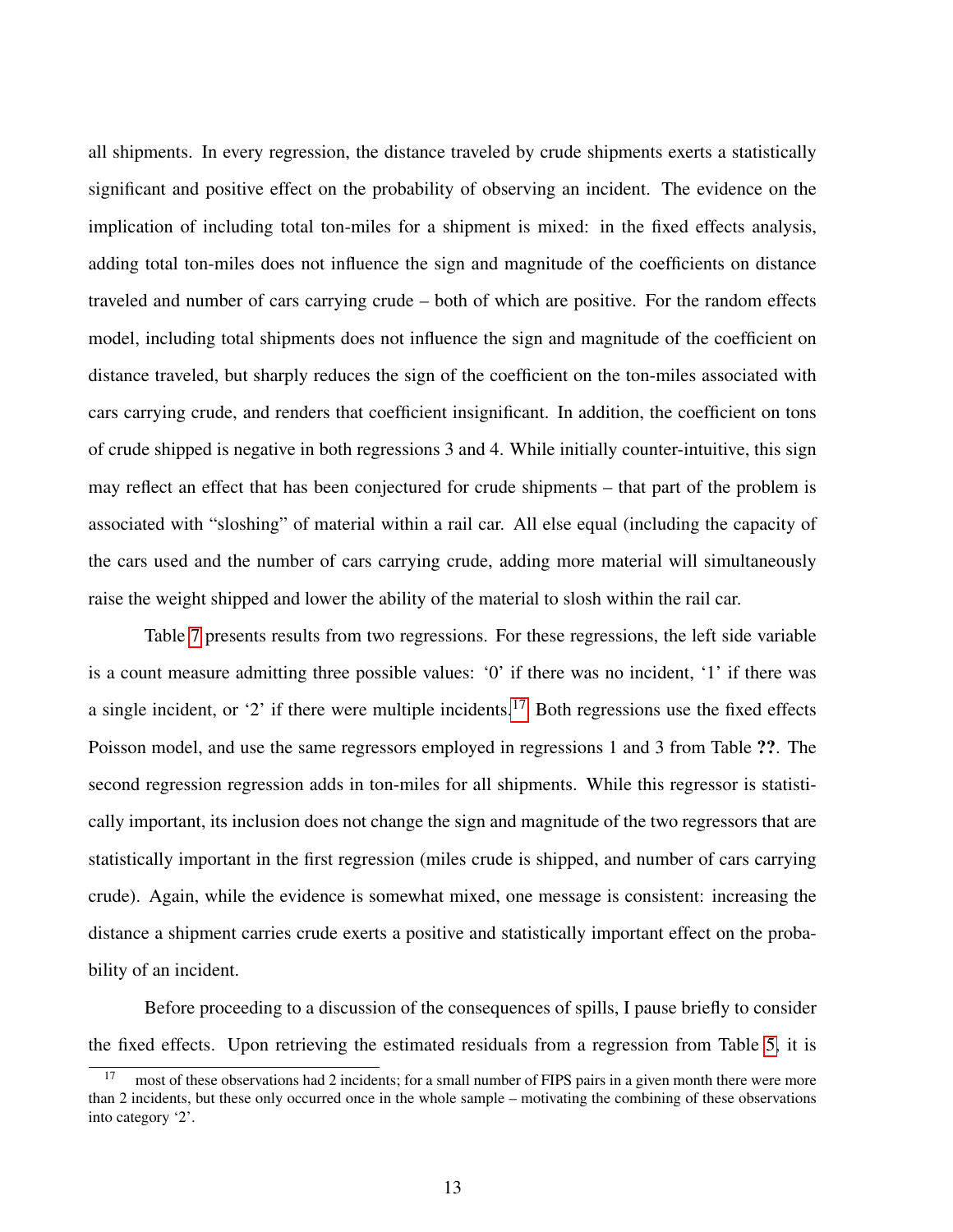straightforward to back out the state-pair fixed effects. Doing so, one finds that the largest five fixed effects are all associated with crude oil shipments out of North Dakota. In light of the importance of this state as a source of rail shipments of crude oil, this result suggests an intriguing possibility: that increased rail traffic might accelerate depreciation of certain rail routes, increasing the risk of worrisome incidents. I discuss this idea in greater detail below.

#### *4.3 Consequences*

I now turn to an evaluation of the relation between rail traffic and the consequences of spills. Table [8](#page-38-0) contains the relevant results. Here, I list results from five regressions. The first of these is a fixed effects regressions of the relation between rail traffic and the economic damages resulting from an incident, using a Negative Binomial mode; this regression model allows me to identify the marginal impact of an increase in rail traffic on expected damages. The second set of results are based on a quantile regression approach; this approach allows me to ascertain the impact of additional rail traffic on the largest likely damages.

#### *Negative Binomial Analysis*

As above, the key parameter of interest is the coefficient on the number of cars carrying crude oil between a particular pair of states in a particular month, measured in thousands of cars. Again, this coefficient is positive and statistically significant, indicating that increased rail traffic shifts the distribution governing damages to the right – thereby increasing expected harm.<sup>[18](#page-14-0)</sup>

These results can be used to infer the expected impact of a one unit increase in rail traffic. The expected value of total economic damages is

$$
\mathcal{E}(D) = \exp(\hat{\beta}\,\bar{x}),
$$

where  $\mathcal{E}(D)$  is expectations operator applied to total economic damages,  $\bar{x}$  is average rail traffic,

<span id="page-14-0"></span><sup>18</sup> I note that the sample included a small number of observations for which there was no information relating to dollar damages. Accordingly, these observations were dropped from the regression, resulting in a slightly smaller sample. I also considered the potential role for monthly fixed effects; these results were not substantially different from those reported in Table [8.](#page-38-0)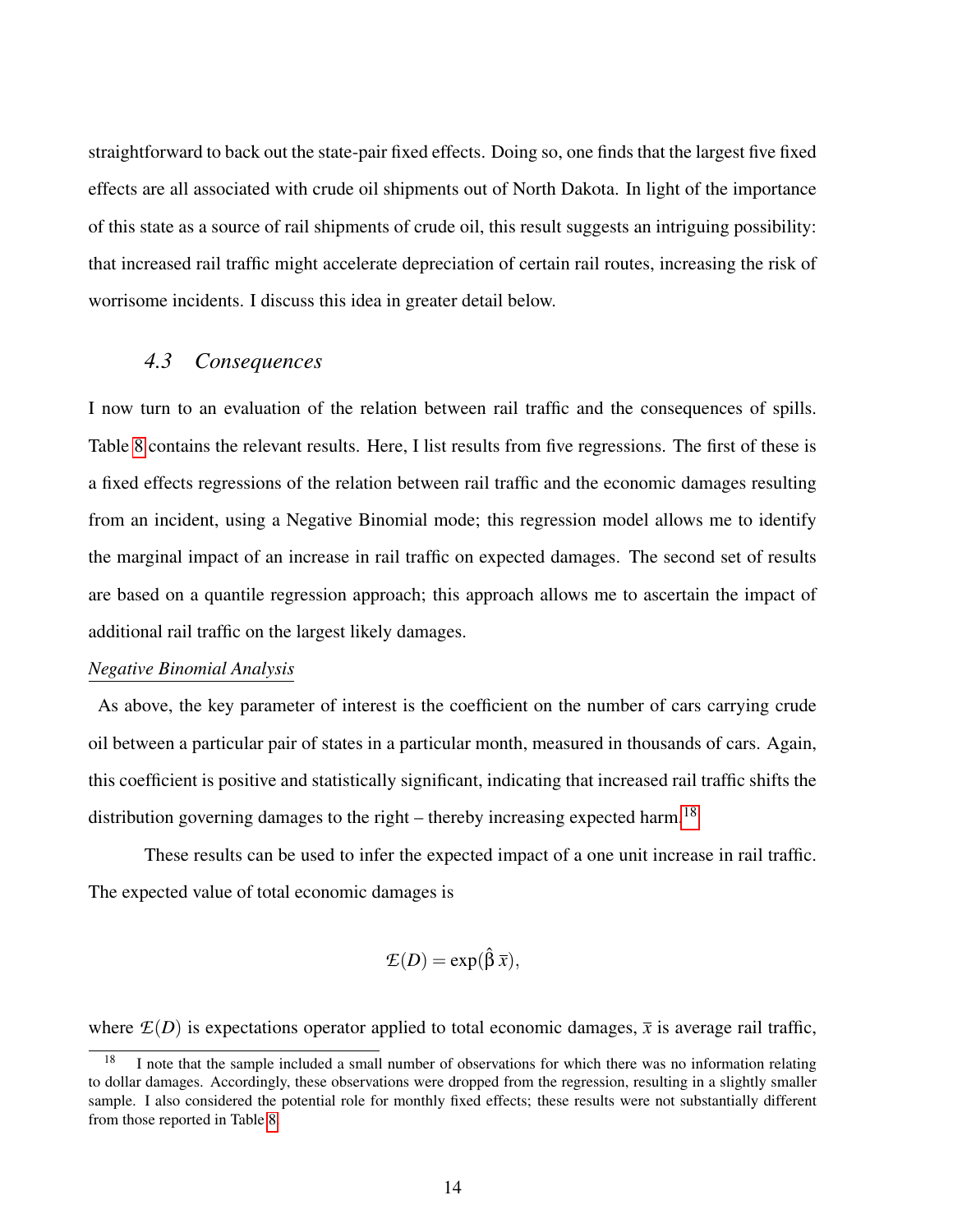and  $\hat{\beta}$  is the estimated coefficient on rail traffic. Thus, a one-unit increase in rail traffic will raise expected damages by  $\beta \mathcal{L}(D)$ . In the sub-sample used for the results reported in Table [8,](#page-38-0) the average value of dollar damages is \$3,375; the estimated coefficient on thousand cars carrying crude is 0.571. Accordingly, the predicted marginal impact of an additional thousand cars carrying crude, starting from the average value, is \$1,927 – less than \$2 per car.

It is worth noting that the approach I employ in this part of the analysis implies a focus on expected effects, which is to say it implicitly assumes risk neutrality on the part of the relevant decision-maker. There are reasons to be skeptical of such an assumption. One might well argue that society exhibits some risk aversion, particularly in the face of low-risk, high-consequence events [\(Laes et al., 2011\)](#page-24-5). Indeed, [Krupnick et al.](#page-24-6) [\(1993,](#page-24-6) p. 1275) that the tendency for an implicit assumption of risk neutrality to mis-assess the *ex ante* damages society might place on environmental catastrophes the smaller is the probability of the event, or the larger are the consequences of such an event; both these attributes seem apropos to the problem at hand. Likewise, [Sunstein and](#page-24-7) [Zeckhauser](#page-24-7) [\(2011\)](#page-24-7) argue that agents are likely to overweight low probability events, particularly when large externalities result – as is plainly the case with serious rail events such as derailments. And the implicit assumption that one can view decision-makers as making choices consisted with an expected utility framework is far from innocuous, particularly in the context of low-probability, high-consequence events [\(Machina, 1982\)](#page-24-8). Altogether, these points suggest that the analysis I presented above might underestimate the true expected social cost associated with the risk of a serious incident associated with shipping oil by rail.<sup>[19](#page-15-0)</sup>

#### *Quantile Regression Analysis*

The second set of results are based on a quantile regression approach. Here, I evaluated the relation between total economic costs and rail traffic (in thousands of cars) along with an indicator variable for winter months, for four percentiles:  $80\%$ ,  $85\%$ ,  $90\%$  and  $95\%$ .<sup>[20](#page-15-1)</sup> These results give

<span id="page-15-0"></span><sup>&</sup>lt;sup>19</sup> When these large consequence, low probability events lead to spatial correlated externalities, as seems likely with train derailments, inefficiently low levels of private insurance are likely to be undertaken [\(Gollier, 2005\)](#page-23-8). On the other hand, [Sunstein and Zeckhauser](#page-24-7) [\(2011\)](#page-24-7) note that such an environment can readily lead society to overreact to the potential for large consequence, low probability events, for example by enacting overly burdensome regulations.

<span id="page-15-1"></span><sup>&</sup>lt;sup>20</sup> I use these percentiles because positive damages only appear above the 75<sup>th</sup> percentile. The total number of observations are 1497, as each of the bins has 5% of the observations, each contains 75 observations.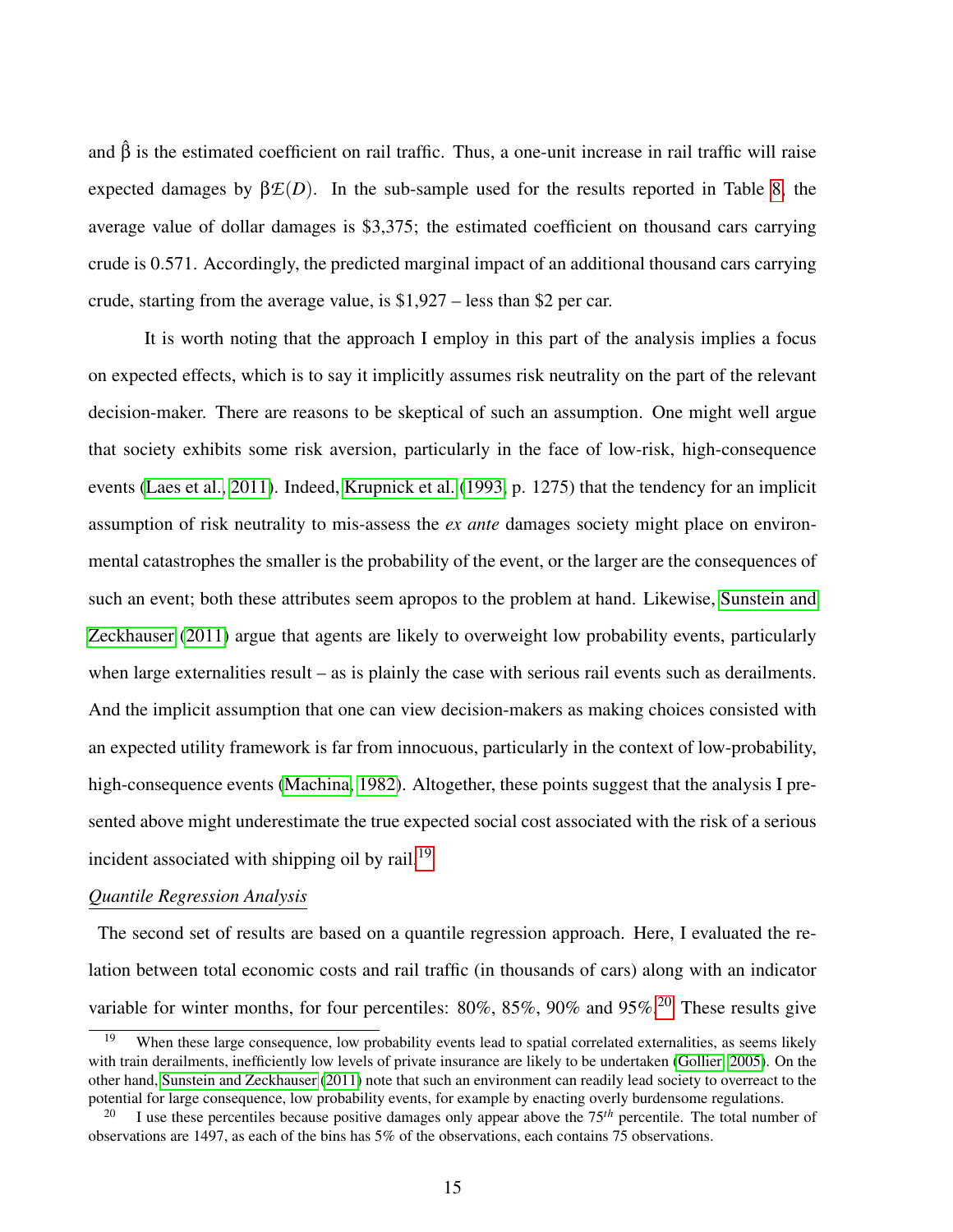a feel for the impact of rail traffic upon costs as one moves into the tail of the distribution over costs. The key points to be gleaned from these regressions are that rail traffic becomes ever more important, in magnitude, as one moves from left to right in the distribution; these effects are also statistically at the 5% level in the 85*th*, 90*th* and 95*th* percentiles, and at the 10% level in the 80*th* percentile. Altogether, these results paint a picture wherein increased rail traffic pushes the distribution of costs to the right, with the most substantial impacts arising in the tail of the distribution; on balance, these results are qualitatively consistent with the Poissonregression results reported in the second column.

#### *4.4 Robustness Checks and Extensions*

In this subsection, I discuss a variety of robustness checks and extensions.

The preceding analysis supposed that the volume of rail traffic associated with crude oil shipments was directly related to the preponderance of minor incidents. Much of this rail traffic emanates from North Dakota, so an alternative interpretation might be that it is the flow of traffic from North Dakota that is at issue. If so, other commodities that are important sources of rail traffic would also be correlated with the preponderance of minor incidents. An obvious example here would be wheat [\(Bushnell et al., 2017\)](#page-23-9). An alternative argument might be that it is the total volume of rail traffic that influences minor incidents. To evaluate these alternative conjectures, I revisit the Negative Binomial regression analysis from Table [5,](#page-35-0) now including the number of cars shipping wheat in a given month between a particular state pair (measured in thousands)along with the temporal dummy variables.

These results are contained in Table [9.](#page-39-0) There are three takeaway messages here. First, both the volume of wheat shipments and the total volume of traffic are irrelevant in explaining the prevalence of minor incidents. Second, as before there is no indication of monthly effects, nor does the dummy variable for winter months exert much influence. Third, in all specifications the statistical importance of crude oil shipments remains (although the significance level in each of regressions 2, 3, 5 and 6 – which include all rail traffic as an explanatory variable – do not quite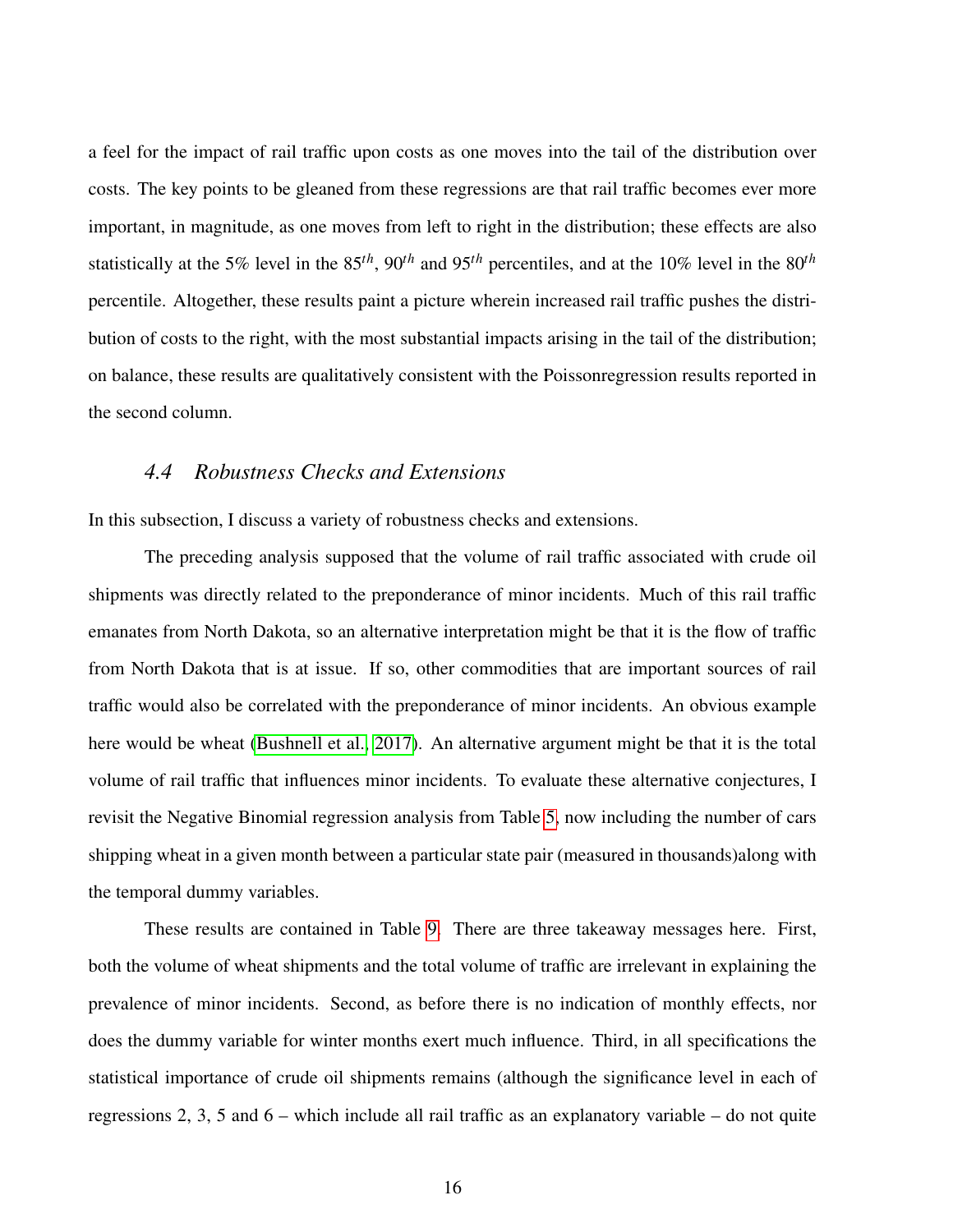reach the 5% level).<sup>[21](#page-17-0)</sup> I conclude that the relation identified in Table ?? is not an artifact of using crude shipments rather than wheat or all shipments.

The second set of robustness results use different measures of rail activity as explanatory variables to explain the prevalence of minor incidents. These results are collected in Table [5.](#page-35-0) Here I investigate the potential role played by distance traveled (measured in million miles) and the weight of the product transported (measured in million tons). For each of these variables I analyze three specifications: one including the variable allocated to crude shipments and all shipments (regression 1 for miles and 4 for weight); one including the variable allocated to crude shipments and all shipments along with an indicator variable taking the value 1 for winter months and 0 otherwise (regression 2 for miles and 5 for weight); and one including the variable allocated to crude shipments and all shipments along with 11 indicator variables – one for each month from January to November (regression 3 for miles and 6 for weight). The key results here are: (i) there is no indication that time of year influences the prevalence of minor incidents; (ii) total miles travelled does seem to explain minor incidents, but weight of all commodities does not – suggesting that combined congestion might matter, but aggregate wear and tear is less important; (iii) in all specifications, the variable related to crude shipments is statistically important and consistent across specifications. Altogether, these results indicate that the that the relation identified in Table ?? is not an artifact of using the number of rail cars carrying crude, rather than distance travelled or weight transported.

I next consider the robustness of the two-step linkage I utilized in the discussion above. The empirical strategy I laid out is necessitated by the paucity of serious events associated with crude oil shipment. But there are many serious incidents involving other commodities; perhaps one might be able to identify a more direct linkage between measures of activity and the tendency for serious events to occur. I get at this idea with two sets of extensions.

The first set of extensions, reported in Table [10,](#page-40-0) focus on the possible role played by all shipments and crude shipments in determining the probability of a serious event. The left side

<span id="page-17-0"></span>In the regressions with the dummy variable for winter, the confidence levels are  $5.2\%$ ; in the regressions with dummies for each month, the confidence levels are 6.4%.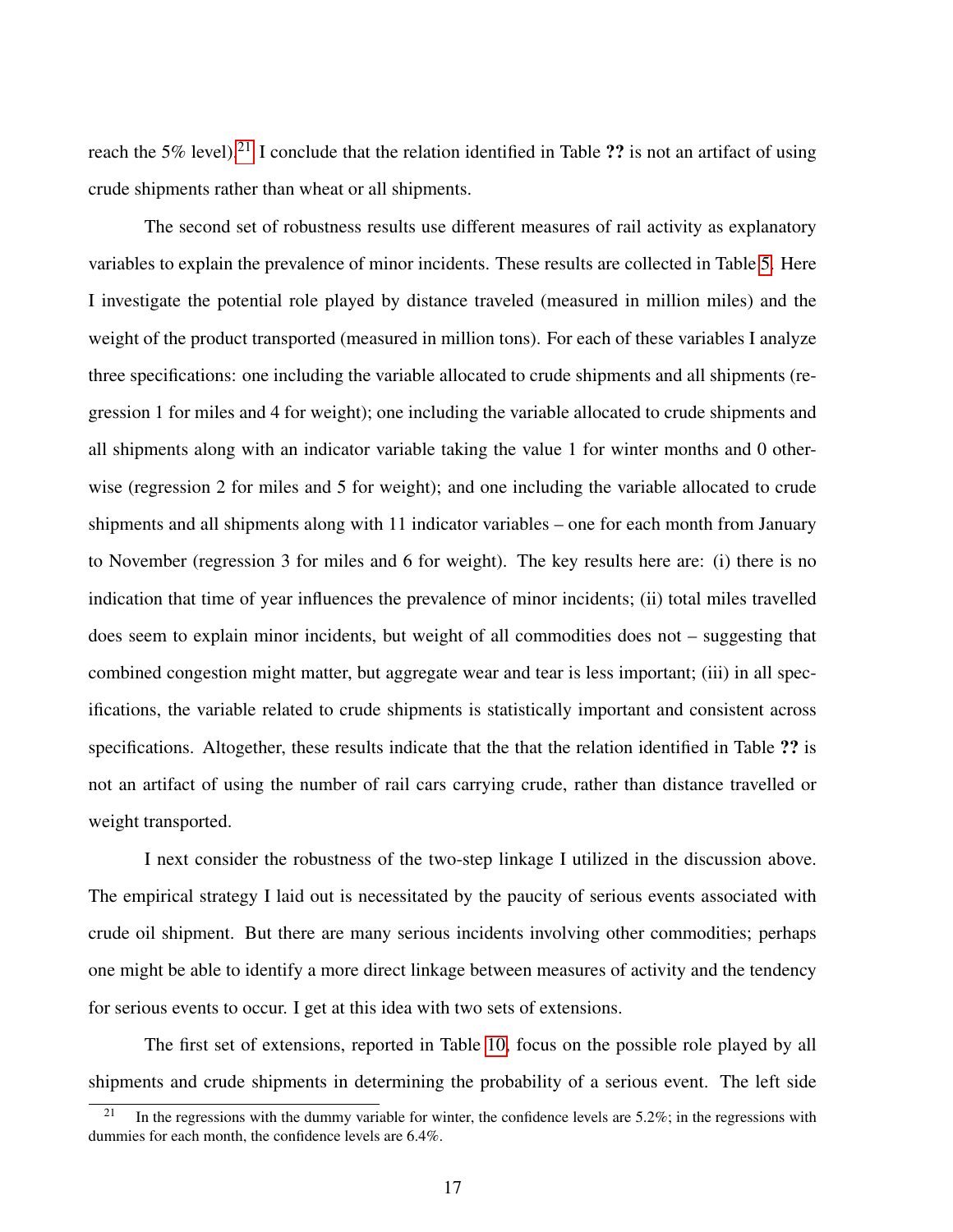variable in this set of regressions is an indicator variable taking the value 1 for all month–state pair observations in which a serious event took place, and 0 otherwise; here I use a Logit approach. The right-side variables blend together number of cars and miles travelled by defining a variable, "Million CarMiles", that is the multiple of cars and million miles traveled. I investigate two variations, one where the current values of Million CarMiles for both all shipments and crude shipments is used, and one where both current and lagged values are used (here I allow for values from once-, twice- and thrice-lagged months to exert an effect). For both of these frameworks I present two regressions, one focusing on the variables described above, and one where these variables are augmented by an indicator variable for winter months. The pattern of results here mimic earlier results: there is no indication that serious events are more likely to occur in winter months, and the role of crude shipments is of paramount importance. The second of these observations takes on added significance here: crude shipments raise the chance of serious events of *all* shipments, suggesting a spillover effect. One plausible explanation for such a spillover relates to crowding – if crude shipments raise the volume of traffic, they could make rail lines more congested, thereby elevating the chance of a serious event. That the various lagged variables do not seem to influence the chance of a serious event is consistent with such an interpretation. Finally, the fifth regression in this table combines the two contemporary measures of CarMiles with the number of minor incidents for the relevant month – state pair. In light of the results in Table [3,](#page-33-0) I investigate the impact of the number of minor incidents in each of the three preceding months. Parallel to the other results in the Table, I allow for differential effects associated with crude oil shipments and all shipments. The key point here is that the only statistically important variable in this regression is the number of minor incidents associated with crude shipments, in the current month.

Results from the second set of extensions in this line of inquiry are presented in Table [11.](#page-41-0) As in the last regression of the preceding table, I include the number of rail cars (for both crude shipments and all shipments) with the number of minor incidents for the relevant month – state pair as well as each of the three preceding months. Parallel to the results from the earlier tables, I include the three measures of rail activity (cars, miles, weight); as above, I allow for differential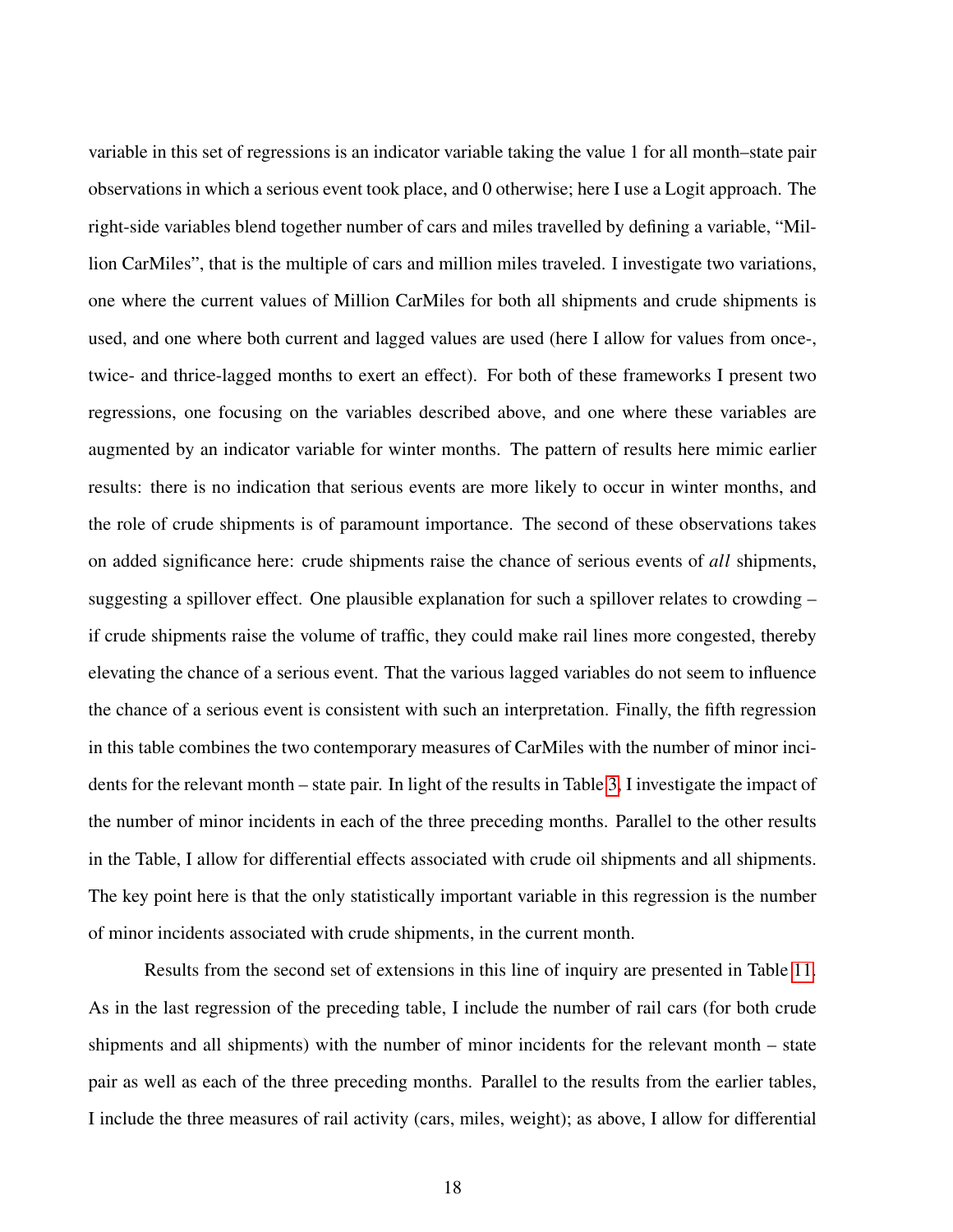effects associated with crude oil shipments and all shipments. I present results from five permutations in this analysis. Regression 1 include current and previous counts of minor incidents for all shipments shipments, while regression 2 includes current and previous counts of minor incidents for all shipments and crude shipments. Regression 3 excludes the count variables, focusing on a comparison of the three measures of rail activity. Regressions 4 and 5 adapt regressions 1 and 2, respectively, by including the three measures of activity.

Regressions 1 and 2 each reveal a role played by the number of minor incidents in predicting serious events, though only crude incidents are statistically significant when minor incidents for both all and crude shipments are included. This pattern persists in regressions 4 and 5: again it is crude incidents that provide explanatory power. Perhaps the most intriguing results in the table have to do with a comparison of the three measures of activity. First, I note that the distance a commodity is shipped appears to not predict the likelihood of a serious event; this holds true in each of regression 3, 4 and 5. By contrast, in the two regressions where the current and past numbers of minor crude incidents are excluded (regressions 3 and 4), the number of cars carrying crude plays a statistically important role. In each of regressions 3, 4 and 5, the weight of crude shipped (but not weight of all shipments) is statistically important. Interestingly, this role is *negative*, suggest that heavier cars are less risky than lighter cars. While this results seems counter-intuitive at first blush, there is an explanation. Because crude is shipped as a liquid, it is prone to "sloshing" – if the car starts to rock from side to side this energy might induce a pattern of waves within the container. One conjecture is that the momentum associated with these waves can amplify the tendency for the car to rock, leading to derailment. To the extent that such an explanation holds true, it would require that there be sufficient free space within the container, which would translate in to less material – and hence less weight. The negative coefficients on weight of crude shipped might be evidence in support of this conjecture. By contrast, the variable measuring weight associated with all shipments combines both liquid and non-liquid material, and so is less likely to be consistent with the sloshing hypothesis.

The third set of extensions represents a first pass at the potential for depreciation of rail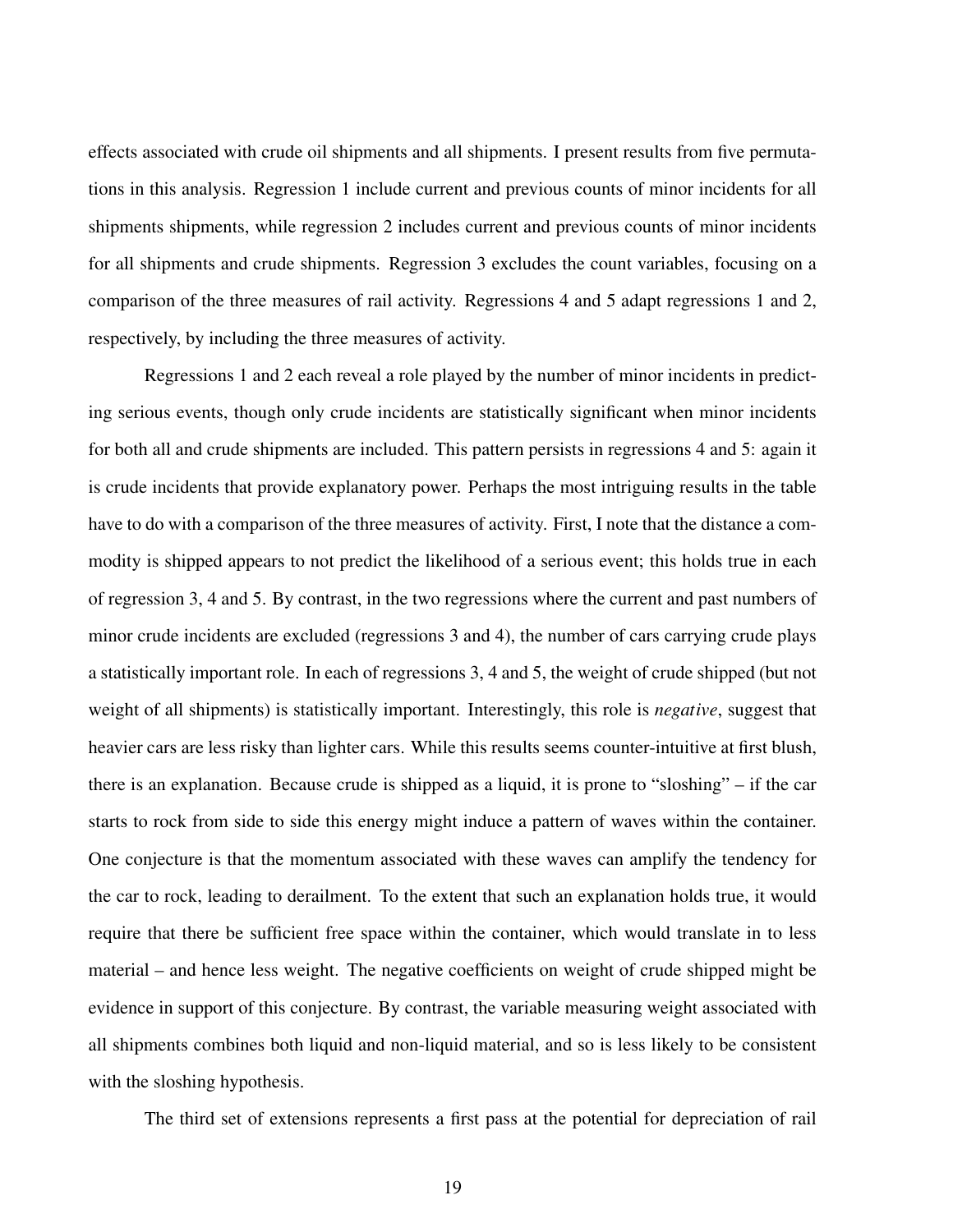lines. Here, I add a new explanatory variable – the interaction of origin-destination state pair with the amount of weight shipped in the particular month, aggregated across all shipments. This variable provides information on the amount of wear and tear for the particular combination of space and time. I add this variable to the explanatory variables considered above, namely number of cars (measured in thousands, for both crude shipments and all shipments), distance travelled (measured in millions of miles, for both crude shipments and all shipments), and the number of minor incidents (for both crude shipments and all shipments). The dependent variable is the indicator variable taking the value 1 when a serious incident occurred in a given month for a shipment between a particular state pair. As in the earlier analyses, I allow for state-pair fixed effects. I also include interaction terms between weight and an indicator variable that takes the value 1 for shipments originating in an area where tight oil production occurs (which I denote as Dtight), or from the state of Texas (which I denote as  $D$ tight $(TX)$ ; these interaction terms allow for the possibility that specific deterioration effects can be ascribed to shipments from tight oil provinces, as some have conjectured might have occurred [\(Vartabedian, 2015;](#page-24-3) [Brown, 2017\)](#page-23-6). This exercise is complicated by the fact that there are a large number of potential state pairs, many of which have limited traffic; I deal with this complication by focusing on those state pairs with sufficient volume to facilitate successful conversion of the estimation package.<sup>[22](#page-20-0)</sup>

I report results from four regressions in Table [12.](#page-42-0) Regressions 1 and 3 include contemporaneous effects only, while regressions 2 and 4 allow for lagged effects from the accumulated number of minor incidents (for both crude shipments and all shipments). All four regressions include the variable capturing the interaction between shipped weight and the indicator for states with tight oil, while regressions 3 and 4 also include the interaction between weight and shipments from Texas. Four key points emerge. The first three reflect those explanatory variables that are statistically important in explaining the prevalence of serious incidents, each with a positive effect.

<span id="page-20-0"></span> $22$  These regressions were conducted using the STATA package xtlogit. The procedure I followed was to first use the logit package, identify which of the over 2100 state pairs were retained in the logit regression (*i.e.*, those state pairs that were not dropped because of insufficient variation), and then use these retained state pairs in the xtlogit regressions. This yielded 28 state pairs, with roughly one-fourth of these corresponding to shipments from the two tight oil producing states.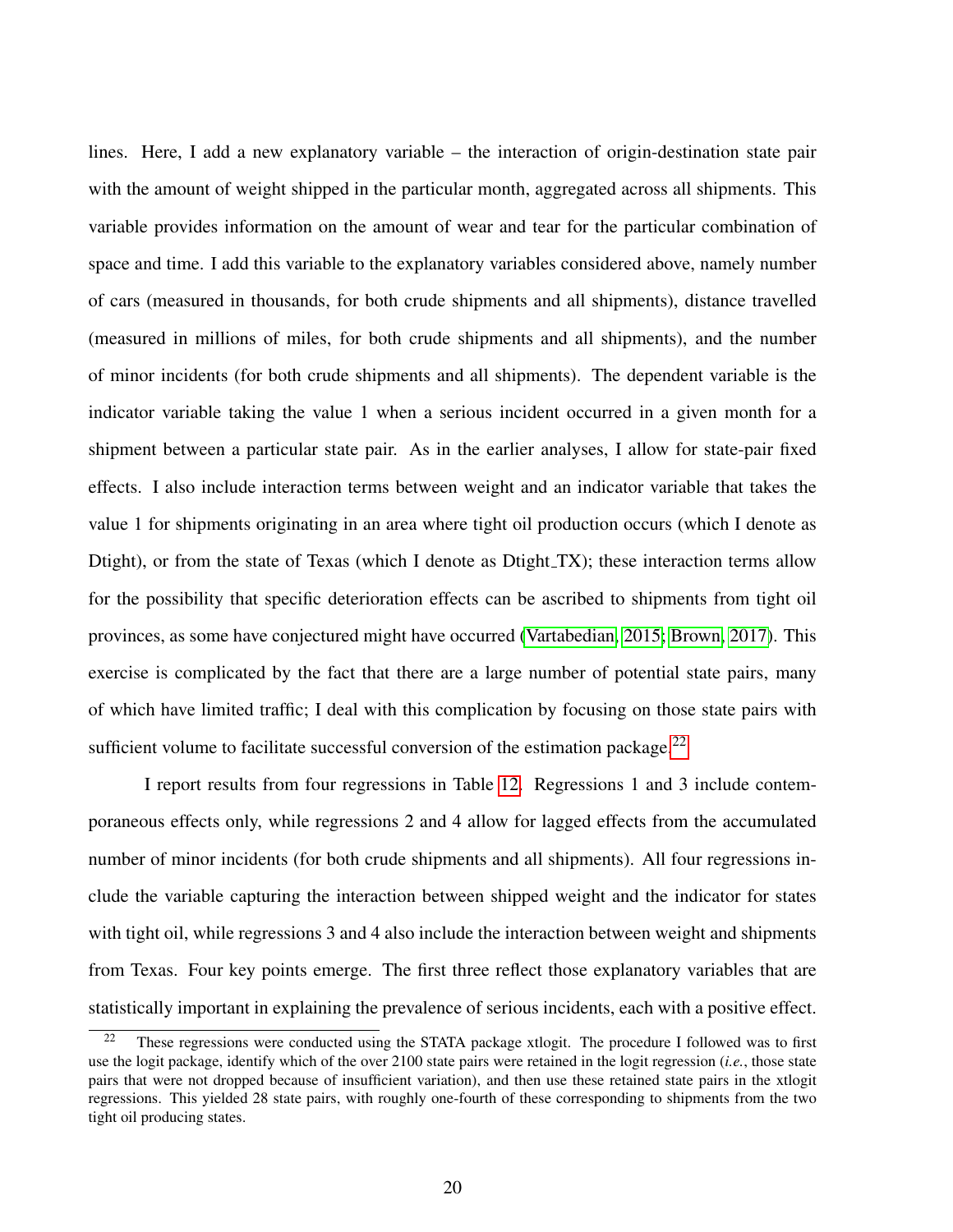These variables are the volume of crude shipped between a particular state pair in a given month, the distance travelled by all rail shipments between a particular state pair in a given month, and the number of minor incidents associated with crude shipments between a particular state pair in a given month. All other variables are statistically unimportant. The final key point is that the interaction terms relating weight of shipments from the tight oil basins are consistently unimportant. I conclude from this last point that there is little evidence to support the hypothesis that increased rail traffic, associated with the increased production tied to the increasing importance of tight oil plays, has exacerbated depreciation of rail lines.

# 5 CONCLUSION

My goal in this paper was to assess the relation between crude oil shipments by rail and safety incidents related to those shipments. Using a two-step procedure, I first confirm a link between the accumulation of minor incidents and the frequency of serious incidents, with a greater number of accumulated minor incidents associated with a shorter time between serious incidents; I then confirm a positive relation between increased rail shipments of crude oil and the occurrence of minor incidents. The preferred specification in the second step allows for state-level fixed effects; in this context, I find that the largest fixed effects are associated with states that represent the greatest source of tight oil production in the continental U.S.

These results offer some support for the perception that increased rail deliveries of crude oil, particularly from locations often associated with the fracking boom, carry an increased risk of accidents. Indeed, my analysis reveals a positive relation between increased rail deliveries and economic damages associated with safety incidents. My results imply an expected marginal impact of slightly less than \$2,000, which can be interpreted as a blend of private costs and some external costs.[23](#page-21-0) These costs do not include the social costs associated with environmental damages from

<span id="page-21-0"></span>The values for reported damages in the dataset reflect the damages from lost product and damaged capital, both of which are private costs; along with any damages borne by nearby property owners, any costs associated with emergency responders, and any remediation costs, which are externalities.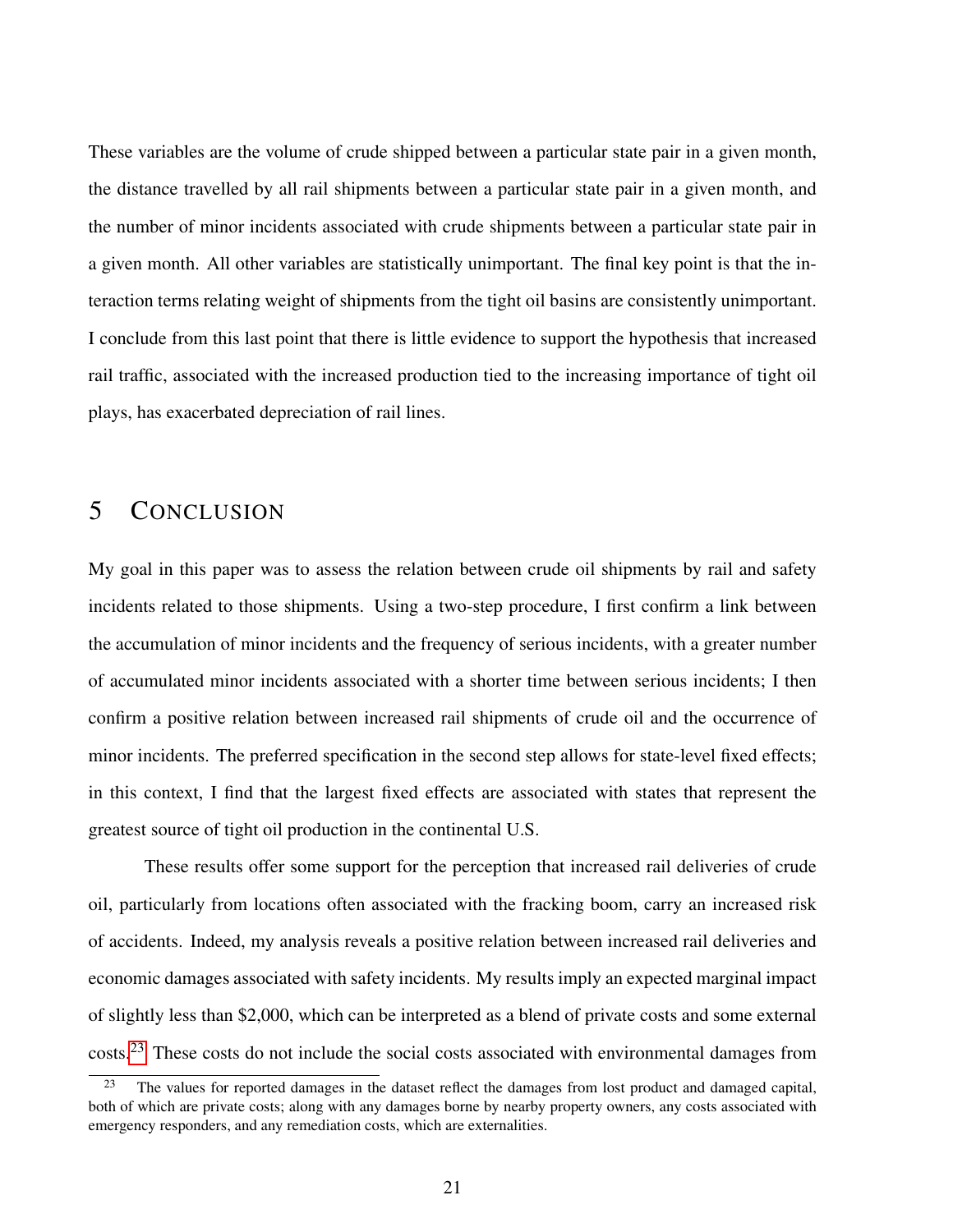oil spills, property damages from major incidents (*e.g.*, resulting from spill-induced fires) and any loss of life. These aspects arguably comprise the most important external costs associated with any rail incidents.[24](#page-22-0)

Whether the increase in safety related external costs arising form increased rail traffic is sufficient to rationalize the extra costs associated with building rail cars to a more exacting safety standard is a separate issue. This point ties into the broader question of determining appropriate public policies to deal with potential catastrophes – a thorny question in its own right. For that matter, it is not clear that the extra external costs associated with increased rail transport exceed the extra costs associated with other forms of delivery [\(Molinski, 2015\)](#page-24-2). Indeed, the risk associated with pipeline delivery was a prominent feature of the recent protests against the Dakota Access Pipeline, which would offer an alternative means of transporting crude oil from the Bakken play.[25](#page-22-1) Determining the optimal role of rail transport within the portfolio of crude oil transportation options remains an important focus for future research.

A key element related to the broader policy debate regarding rail standards is the likely future trajectory of crude oil production in the U.S., particularly in relatively remote areas. While domestic crude production softened during 2015, it rebounded in 2017, particularly in the Permian basin of West Texas; indeed, there are indications that domestic crude production will increase steadily during the foreseeable future.<sup>[26](#page-22-2)</sup> An important effect that could impact this prospective growth is the scope of crude oil delivery infrastructure. Indeed, [Agerton and Upton Jr.](#page-23-10) [\(2017\)](#page-23-10) argue that pipeline delivery constraints played a particularly important role in domestic crude markets in the period near the end of my sample. As such, there are reasons to expect strong demand for rail delivery going forward, pointing to the likely future relevance of the analysis in this paper.

<span id="page-22-0"></span><sup>&</sup>lt;sup>24</sup> The costs I have in mind here do not include pollution-related externalities. While these other externalities can be quite large [\(Clay et al., 2017\)](#page-23-11), they do not have any bearing on the economic efficiency of the increased rail safety standards.<br> $^{25}$  He

<span id="page-22-1"></span><sup>25</sup> [Herrnstadt and Sweeney](#page-23-12) [\(2017\)](#page-23-12) provides evidence that the perceived risk associated with pipelines may be relatively small.

<span id="page-22-2"></span><sup>&</sup>lt;sup>26</sup> The U.S. Energy Administration projects annual growth of 4-5% over the next few years (see [https://www.](https://www.eia.gov/outlooks/steo/) [eia.gov/outlooks/steo/](https://www.eia.gov/outlooks/steo/)). The International Energy Administration is similarly bullish, opining that "U.S. shale oil producers will boost their output by 8 million barrels a day between 2010 and 2025" [\(Ivana Kottasova, 2017\)](#page-23-13). Part ´ of the push for this increased production comes from the decision to lift the 40-year old ban on exporting crude oil, which took effect in late 2015 [\(Brown et al., 2014\)](#page-23-14).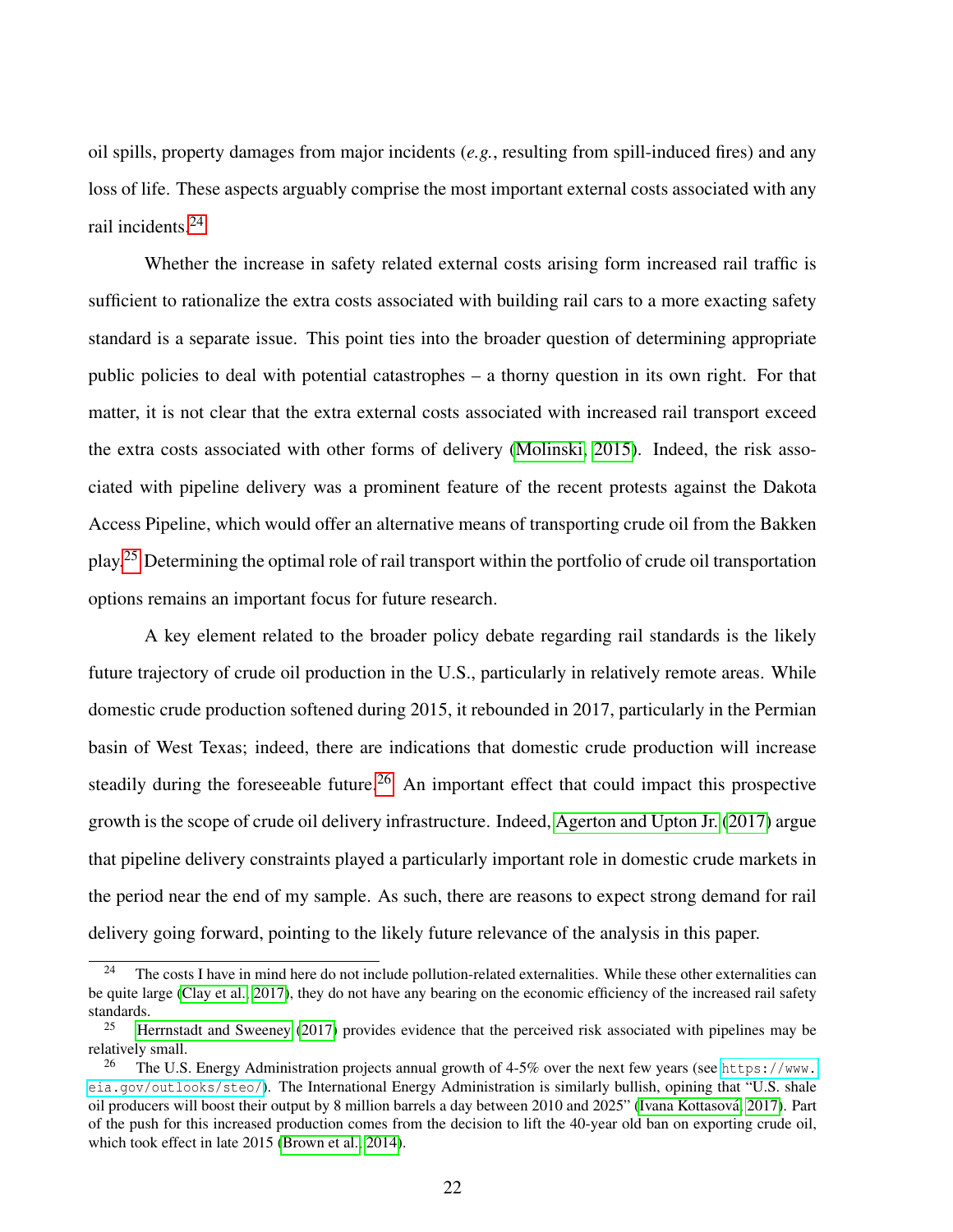### **REFERENCES**

- <span id="page-23-10"></span>Agerton, M. and Upton Jr., G. B. (2017). Decomposing Crude Price Differentials: Domestic Shipping Constraints or the Crude Oil Export Ban? Baker Institute Working Paper, Rice University.
- <span id="page-23-6"></span>Brown, M. (2017). APNewsBreak: Thousands of Defects Found on Oil Train Routes, *US News and World Report* p. <https://apnews.com/17ff7868111b4ecd9455e42e48ba101a>. April 5.
- <span id="page-23-14"></span>Brown, S. P., Mason, C. F., Krupnick, A. and Mares, J. (2014). Crude Behavior: How Lifting the Export Ban Reduces Gasoline Prices in the United States. RFF Discussion paper 14-03-REV.
- <span id="page-23-9"></span>Bushnell, J. B., Hughes, J. E. and Smith, A. (2017). Food vs. Fuel? Impacts of Petroleum Shipments on Agricultural Prices. NBER Working Paper No. 23924.
- <span id="page-23-7"></span>Cameron, A. C. and Trivedi, P. (2005). *Microeconometrics*, Cambridge University Press, Cambridge, UK.
- <span id="page-23-11"></span>Clay, K., Jha, A., Muller, N. and Walsh, R. (2017). The External Costs of Transporting Petroleum Products by Pipelines and Rail: Evidence From Shipments of Crude Oil from North Dakota. NBER Working Paper No. 23852.
- <span id="page-23-0"></span>Covert, T. R. and Kellogg, R. (2017). Crude by Rail, Option Value, and Pipeline Investment. NBER Working Paper No. 23855.
- <span id="page-23-1"></span>David, P. A., Maude-Griffin, R. and Rothwell, G. (1996). Learning by Accident? Reductions in the Risk of Unplanned Outages in U.S. Nuclear Power Plants after Three Mile Island, *Journal of Risk and Uncertainty* 13: 175–198.
- <span id="page-23-3"></span>Edwards, M. and Kauffman, M. (2016). Data Tools to Identify Safety and Environmental Risks to the Marine Transportation System, *Transportation Research Record: Journal of the Transportation Research Board* pp. 101–112. No. 2549.
- <span id="page-23-2"></span>Escobar Rangel, L. and Lévêque, F. (2014). How Fukushima Dai-ichi Core Meltdown Changed the Probability of Nuclear Accidents?, *Safety Science* 64(Supplement C): 90–98.
- <span id="page-23-5"></span>Gallagher, J. (2014). Learning about an infrequent event: Evidence from flood insurance take-up in the United States, *American Economic Journal: Applied Economics* 6: 206–233.
- <span id="page-23-8"></span>Gollier, C. (2005). Some Aspects of the Economics of Catastrophic Risk Insurance. CESifo Working Paper No. 1409.
- <span id="page-23-4"></span>Hausman, C. (2014). Corporate Incentives and Nuclear Safety, *American Economic Journal: Economic Policy* 6: 178–206.
- <span id="page-23-12"></span>Herrnstadt, E. and Sweeney, R. L. (2017). What Lies Beneath: Pipeline Awareness and Aversion. NBER Working Paper No. 23858.
- <span id="page-23-13"></span>Ivana Kottasová, I. (2017). America's oil and gas output could soar 25% by 2025, *CNN Money* pp. [http://money.cnn.com/2017/11/14/news/economy/us--oil--gas--shale--iea/](http://money.cnn.com/2017/11/14/news/economy/us--oil--gas--shale--iea/index.html) [index.html](http://money.cnn.com/2017/11/14/news/economy/us--oil--gas--shale--iea/index.html). November 14.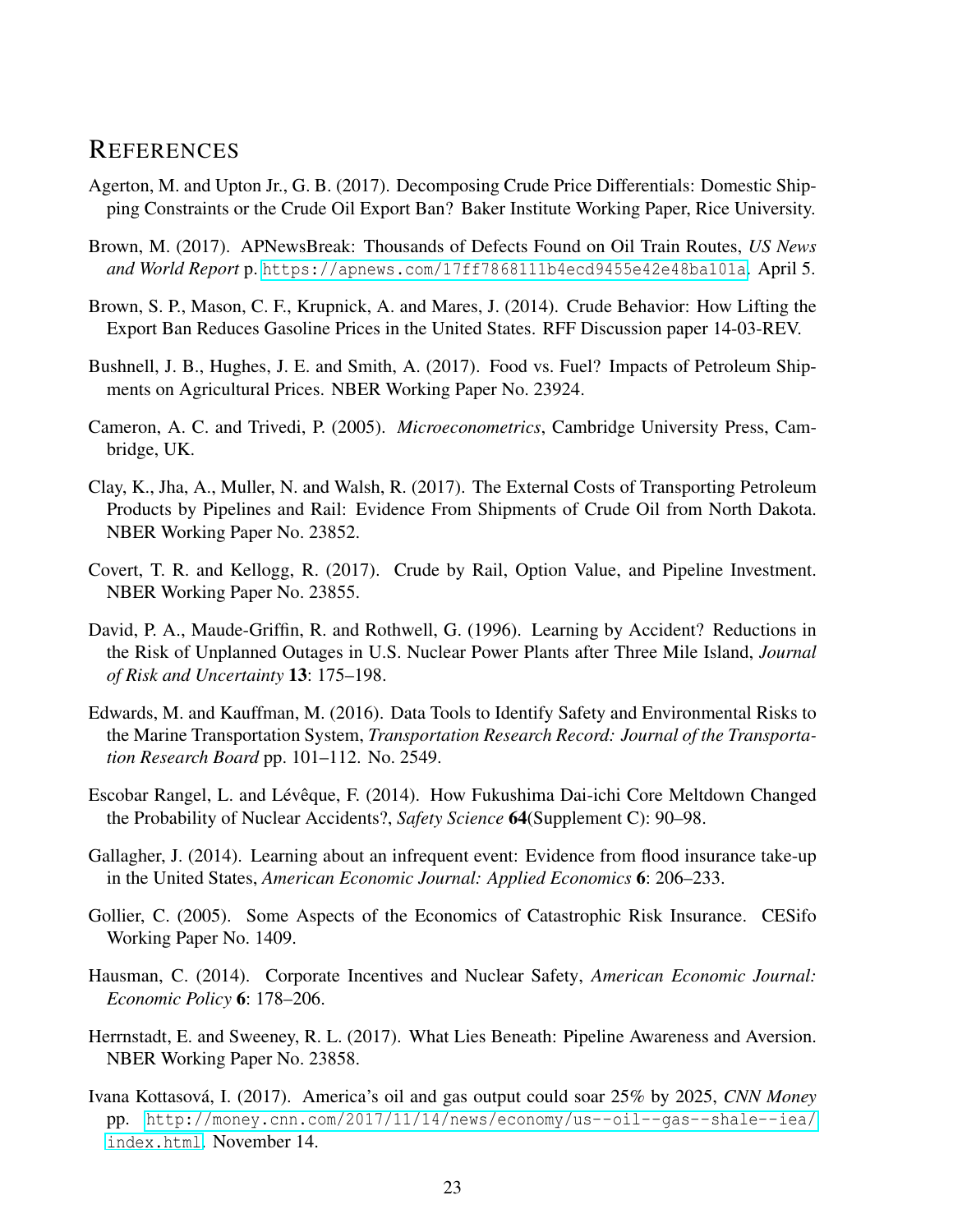- <span id="page-24-6"></span>Krupnick, A. J., Markandya, A. and Nickell, E. (1993). The External Costs of Nuclear Power: Ex Ante Damages and Lay Risks, *American Journal of Agricultural Economics* 75: 1273–1279.
- <span id="page-24-5"></span>Laes, E., Meskens, G. and van der Sluijs, J. P. (2011). On the Contribution of External Cost Calculations to Energy System Governance: The Case of a Potential Large-Scale Nuclear Accident, *Energy Policy* 39: 5664–5673.
- Lawless, J. F. (2003). *Statistical Models and Methods for Lifetime Data*, J. Wiley, New York.
- <span id="page-24-4"></span>Lowy, J. (2015). Here's Why So Many Oil Trains have Derailed this Year, *Business Insider* . March 10. [http://www.businessinsider.com/](http://www.businessinsider.com/heres-why-so-many-oil-trains-have-derailed-this-year-2015-3) [heres-why-so-many-oil-trains-have-derailed-this-year-2015-3](http://www.businessinsider.com/heres-why-so-many-oil-trains-have-derailed-this-year-2015-3).
- <span id="page-24-8"></span>Machina, M. (1982). Expected Utility Analysis without the Independence Axiom, *Econometrica* 50: 277–323.
- <span id="page-24-2"></span>Molinski, D. (2015). How to Transport Oil More Safely, *Wall Street Journal* p. R.1. September 14.
- <span id="page-24-1"></span>Ord, T., Hillerbrand, R. and Sandberg, A. (2010). Probing the improbable: methodological challenges for risks with low probabilities and high stakes, *Journal of Risk Research* 13: 191–205.
- <span id="page-24-7"></span>Sunstein, C. R. and Zeckhauser, R. (2011). Overreaction to Fearsome Risks, *Environmental and Resource Economics* 48: 435–449.
- <span id="page-24-0"></span>Transportation Research Board (2017). *Safely Transporting Hazardous Liquids and Gases in a Changing U.S. Energy Landscape*, National Academy of Sciences, Washington, DC. Special Report 235.
- <span id="page-24-3"></span>Vartabedian, R. (2015). Why Are So Many Oil Trains Crashing? Track Problems May Be to Blame, *Los Angeles Times* pp. [http://www.latimes.com/nation/](http://www.latimes.com/nation/la--na--crude--train--safety--20151007--story.html) [la--na--crude--train--safety--20151007--story.html](http://www.latimes.com/nation/la--na--crude--train--safety--20151007--story.html). October 7.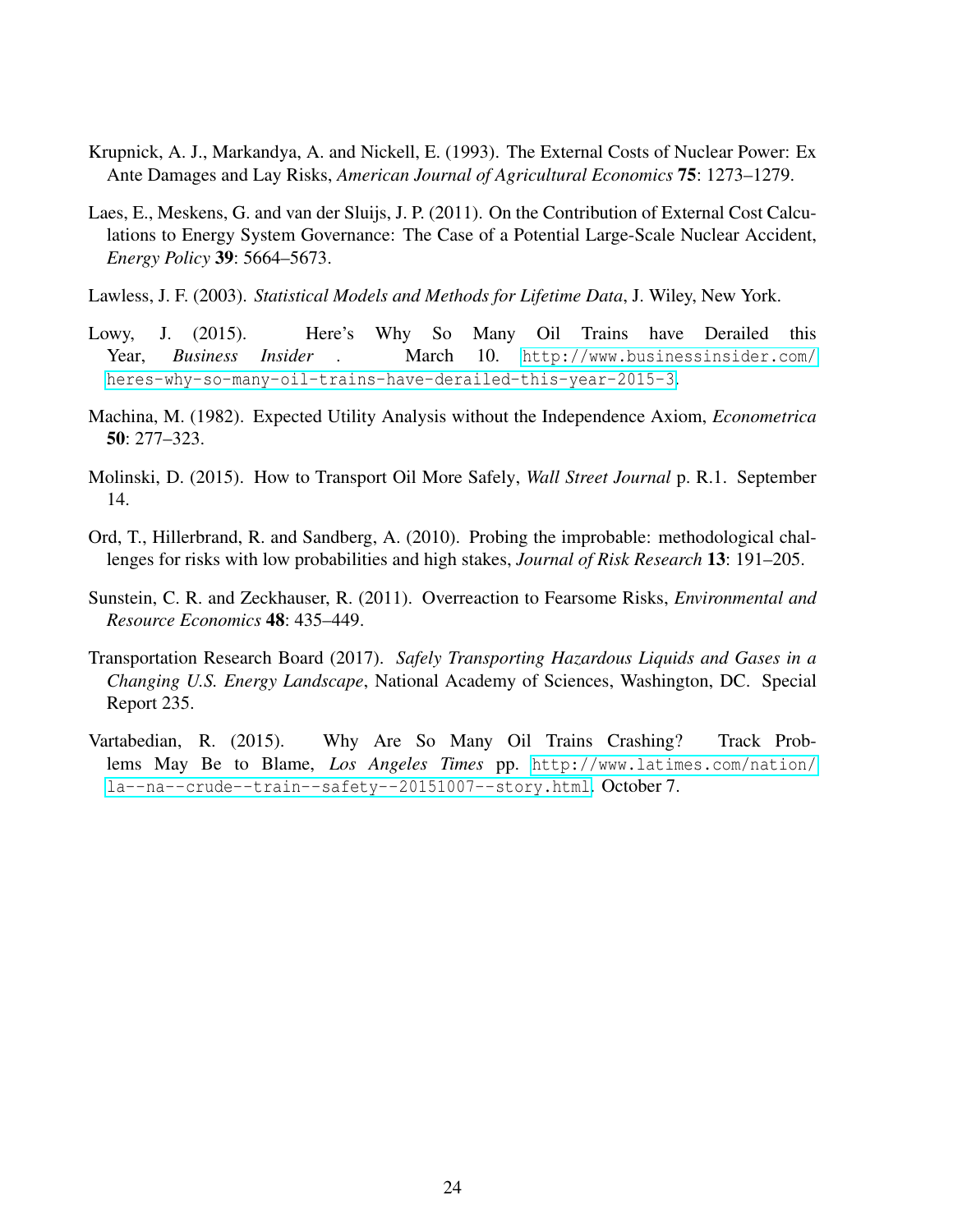<span id="page-25-0"></span>

Figure 1: Serious Incidents, All Shipments vs. Crude Oil Shipments

Source: Pipeline and Hazardous Materials Safety Administration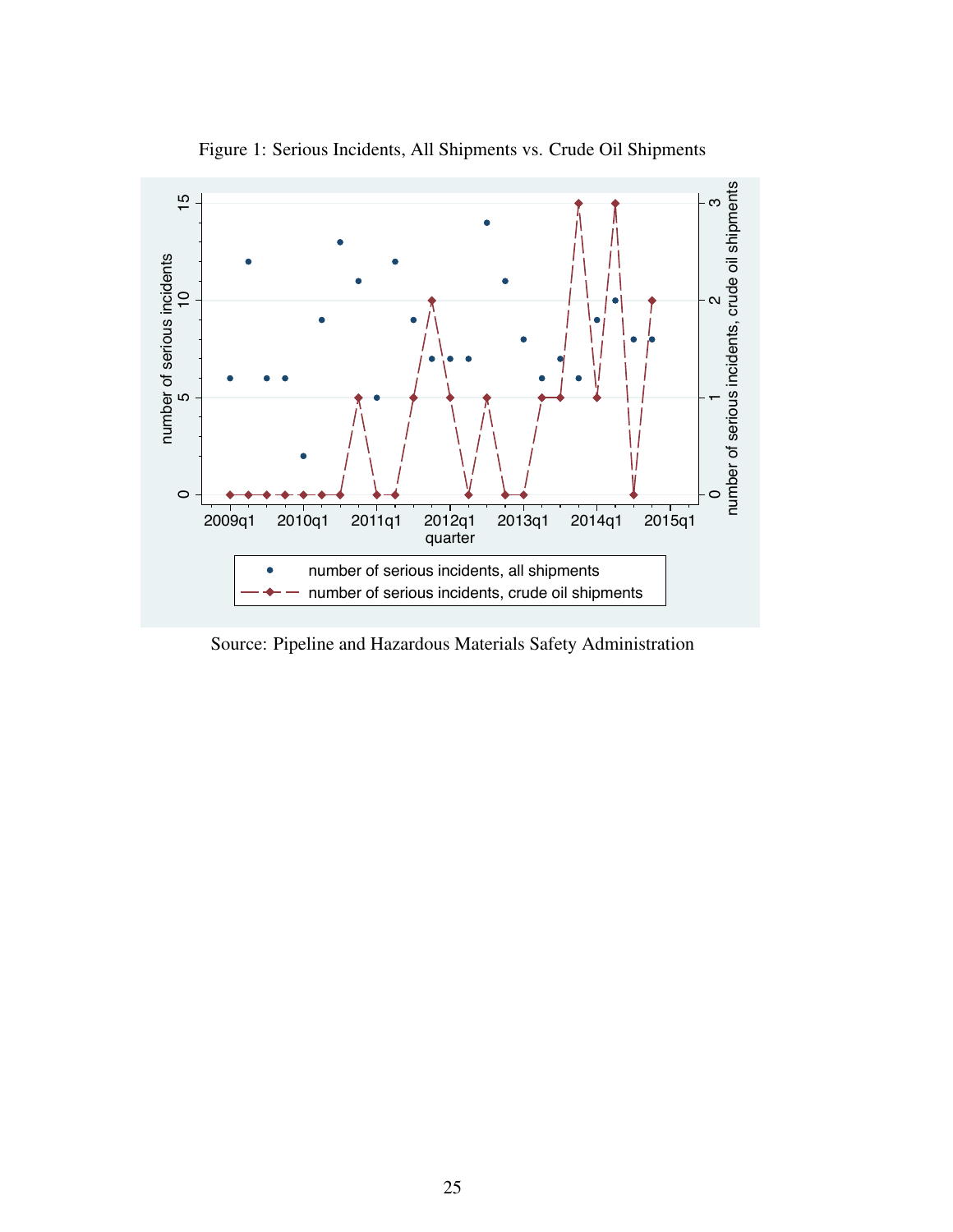<span id="page-26-0"></span>

Figure 2: Minor Incidents and Time Between Serious Incidents

Source: Pipeline and Hazardous Materials Safety Administration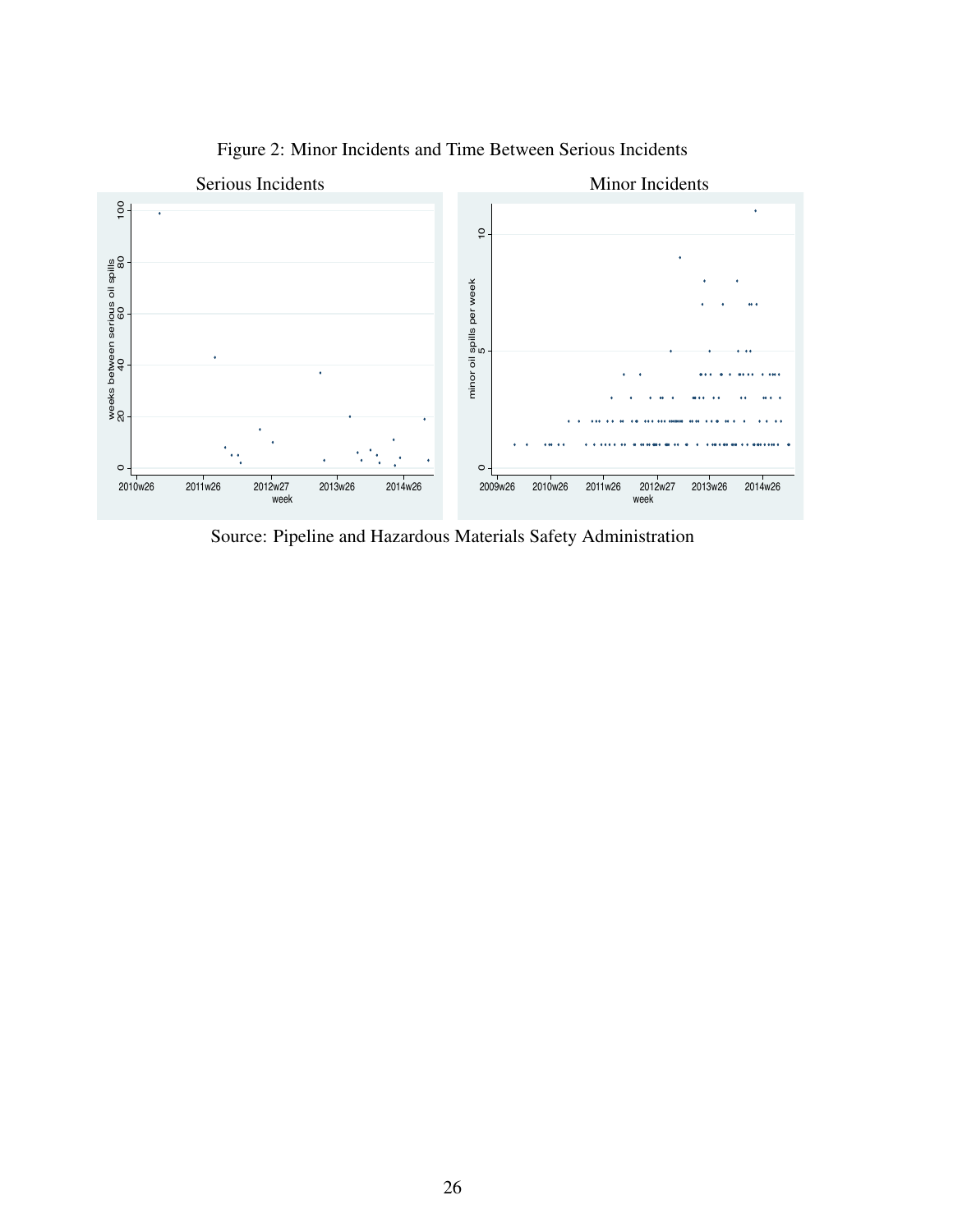<span id="page-27-0"></span>

Figure 3: Rail and pipeline location, in relation to major oil producing areas

Source: Department of Transportation; Energy Information Administration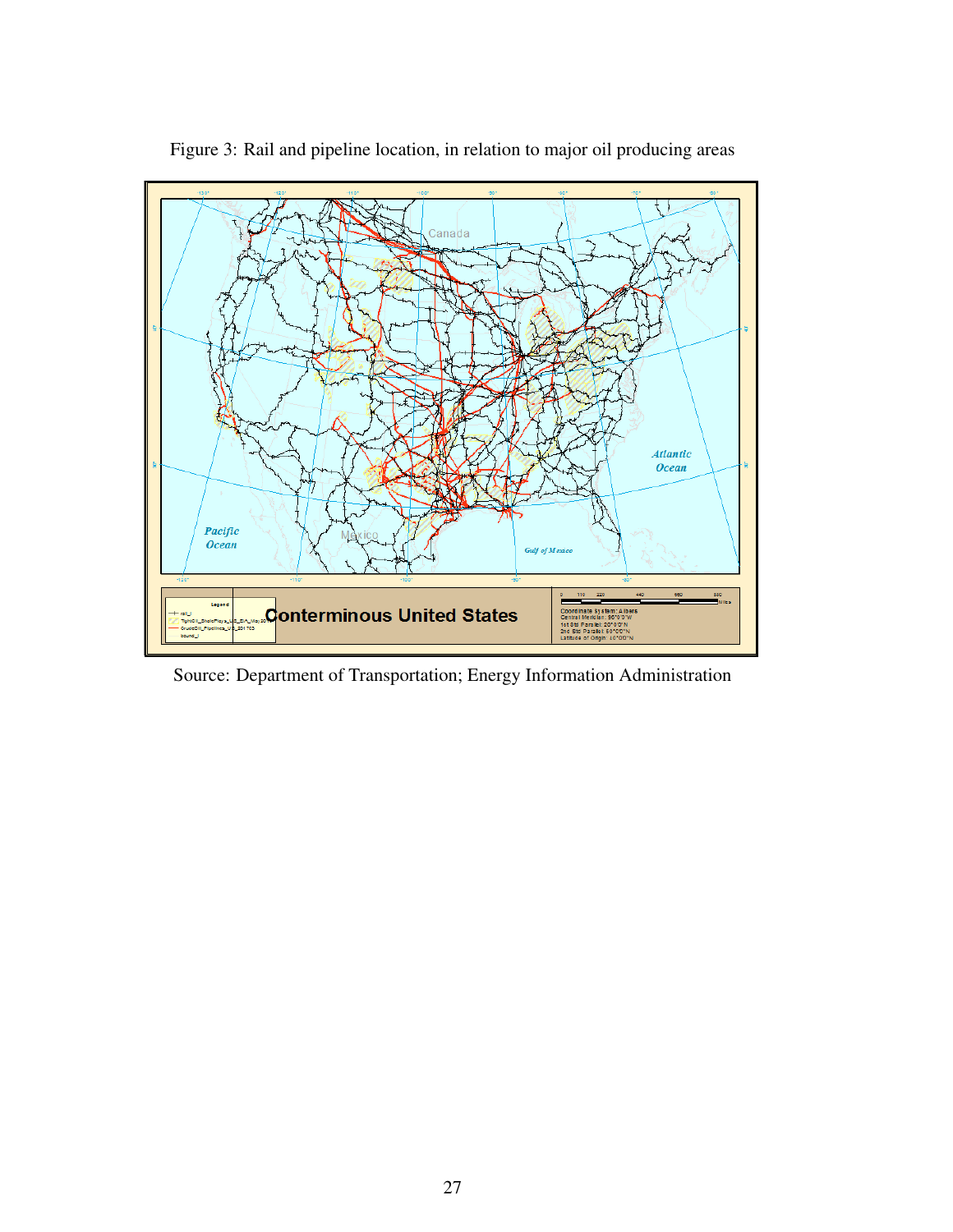<span id="page-28-0"></span>

Figure 4: Minor Rail Incidents vs. Number of Railcars Shipping Oil, 2009-2014

Source: Department of Transportation – Surface Transportation Board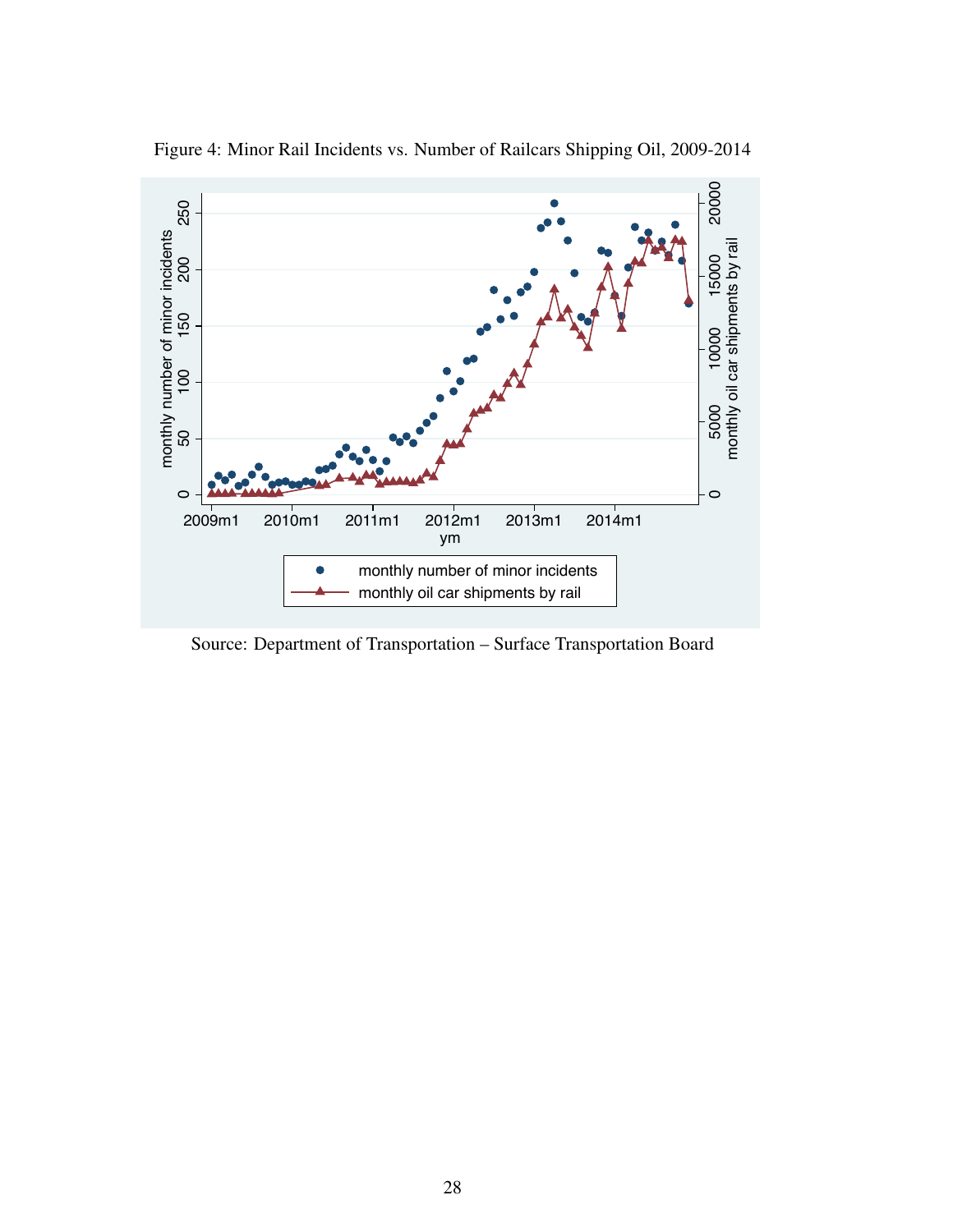

<span id="page-29-0"></span>Figure 5: Fraction of Crude Shipments, Serious Rail Incidents vs. Rail Activity, 2009-2014

Source: Department of Transportation – Surface Transportation Board; Pipeline and Hazardous Materials Safety Administration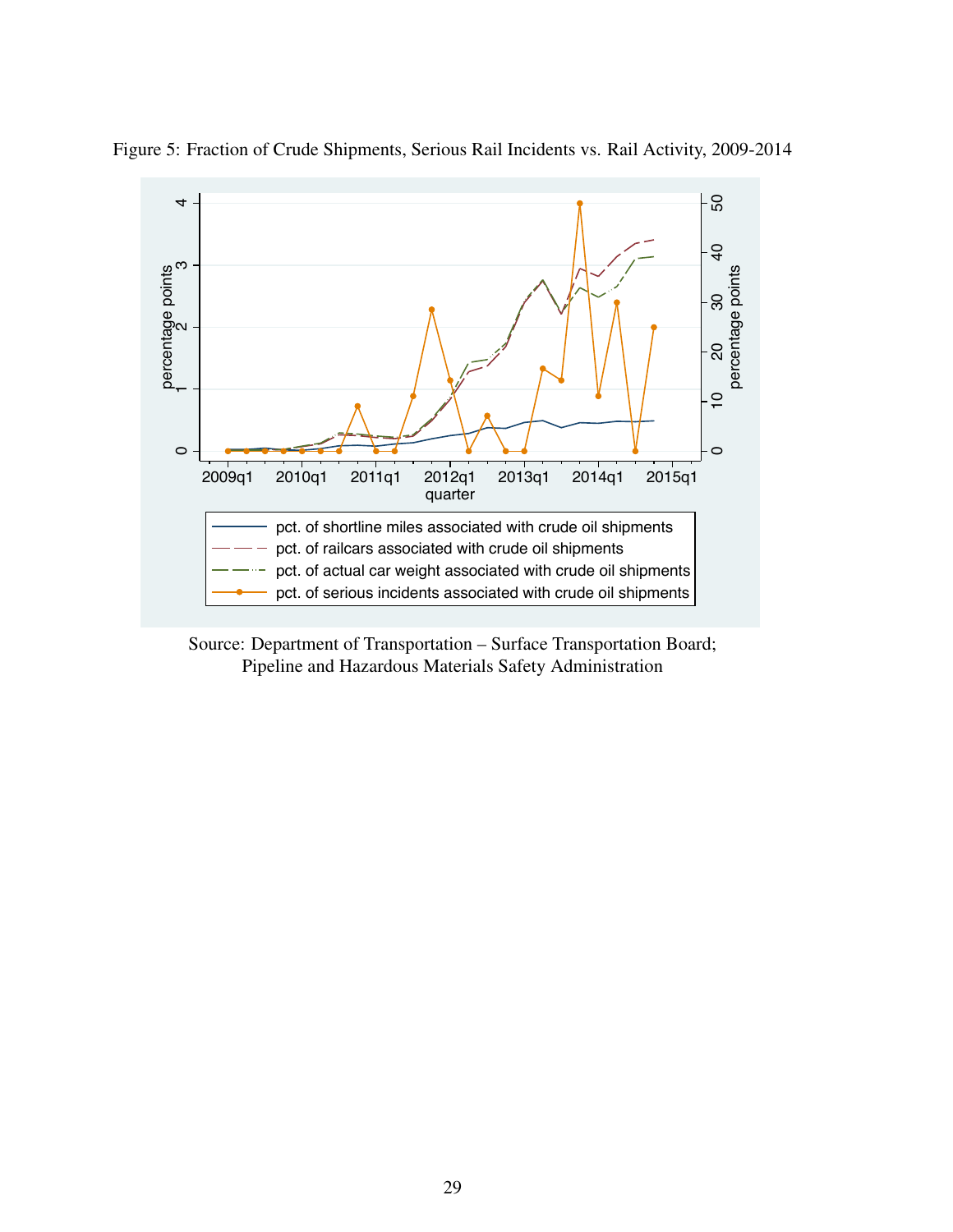

<span id="page-30-0"></span>Figure 6: Fraction of Crude Shipments, Minor Rail Incidents vs. Rail Activity, 2009-2014

Source: Department of Transportation – Surface Transportation Board; Pipeline and Hazardous Materials Safety Administration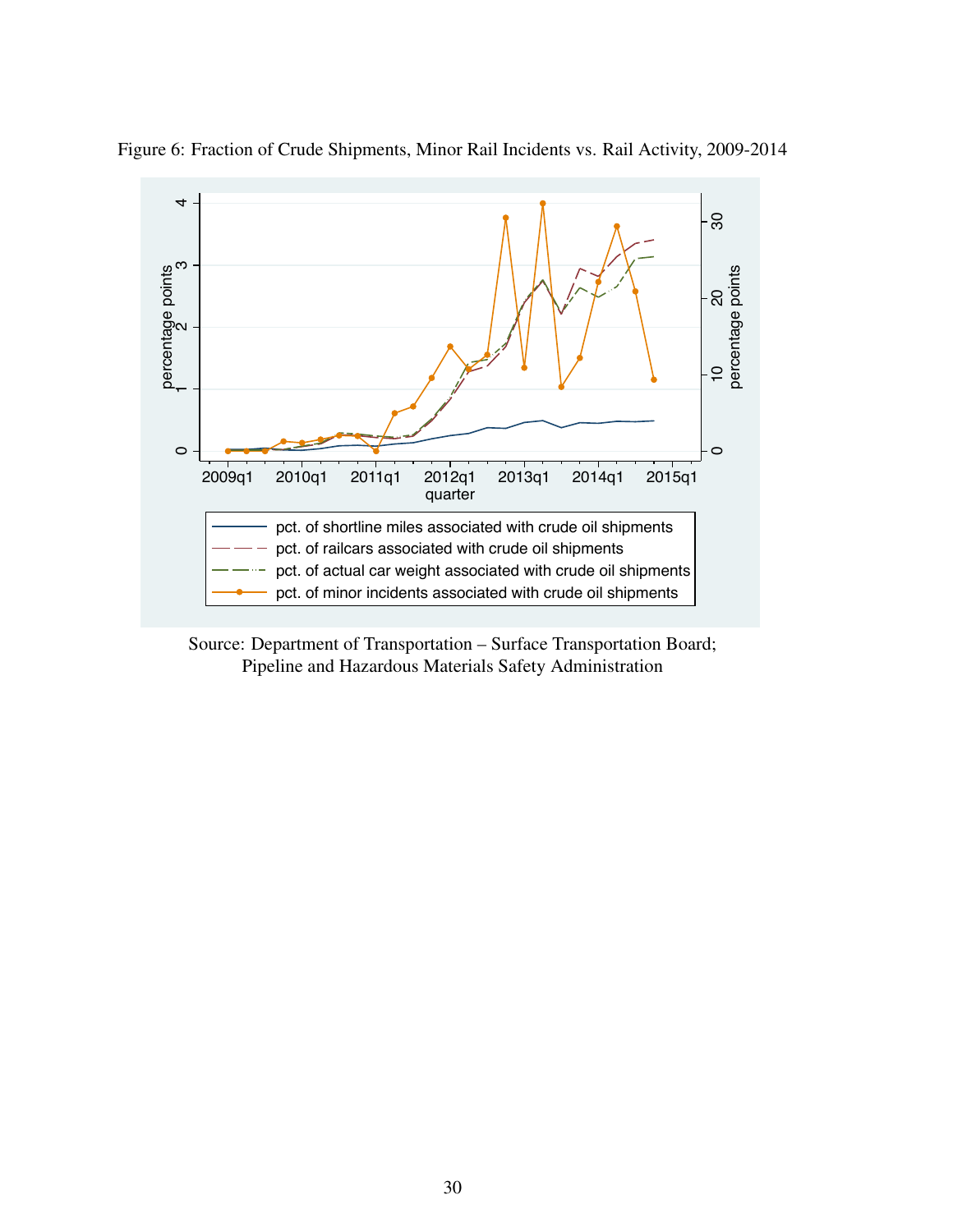### Table 1: Crude Oil Rail Incidents

## A. Serious Incidents

<span id="page-31-0"></span>

|                                                                                                                                                                                                                                                                                                                                    | Fraction of weeks Number of weeks between events |  |                                |  |  |  |
|------------------------------------------------------------------------------------------------------------------------------------------------------------------------------------------------------------------------------------------------------------------------------------------------------------------------------------|--------------------------------------------------|--|--------------------------------|--|--|--|
| with an event                                                                                                                                                                                                                                                                                                                      |                                                  |  | Mean Std. Dev. Median Skewness |  |  |  |
| 0.07                                                                                                                                                                                                                                                                                                                               |                                                  |  | 13.23 20.34 6.50 3.18          |  |  |  |
|                                                                                                                                                                                                                                                                                                                                    | <b>B.</b> Minor Incidents                        |  |                                |  |  |  |
| $\Gamma$ , and $\Gamma$ and $\Gamma$ and $\Gamma$ and $\Gamma$ and $\Gamma$ and $\Gamma$ and $\Gamma$ and $\Gamma$ and $\Gamma$ and $\Gamma$ and $\Gamma$ and $\Gamma$ and $\Gamma$ and $\Gamma$ and $\Gamma$ and $\Gamma$ and $\Gamma$ and $\Gamma$ and $\Gamma$ and $\Gamma$ and $\Gamma$ and $\Gamma$ and $\Gamma$ and $\Gamma$ |                                                  |  |                                |  |  |  |

| Fraction of weeks |      | Number of events per week      |      |      |
|-------------------|------|--------------------------------|------|------|
| with an event     |      | Mean Std. Dev. Median Skewness |      |      |
| 0.50              | 2.27 | 1.72                           | 2.00 | 2.08 |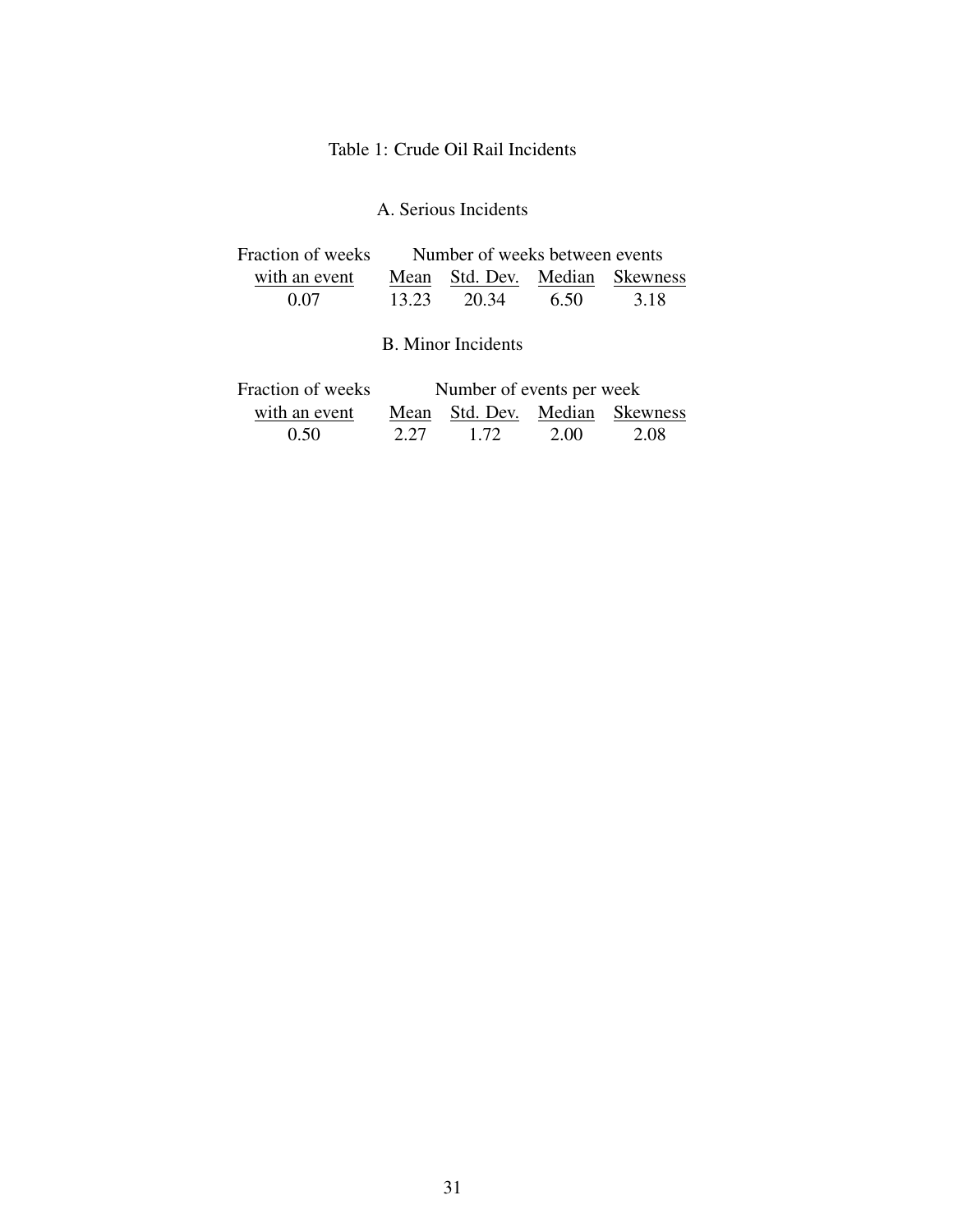|  |  |  |  | Table 2: Annual Crude Oil Shipments |
|--|--|--|--|-------------------------------------|
|--|--|--|--|-------------------------------------|

<span id="page-32-0"></span>

|       |               |        | rail cars carrying oil |        | distance (thousand miles) |          | weight (thousand tons) |
|-------|---------------|--------|------------------------|--------|---------------------------|----------|------------------------|
| year  | oil shipments | total  | per shipment           | total  | per shipment              | total    | per shipment           |
| 2009  | 167           | 942    | 5.6                    | 170.8  | 1.023                     | 1738.1   | 10.408                 |
| 2010  | 294           | 9554   | 32.5                   | 375.2  | 1.276                     | 18613.8  | 63.312                 |
| 2011  | 665           | 15818  | 23.8                   | 843.9  | 1.269                     | 29473.1  | 44.320                 |
| 2012  | 1762          | 74525  | 42.3                   | 2096.8 | 1.190                     | 124203.0 | 70.490                 |
| 2013  | 2508          | 147940 | 59                     | 3001.8 | 1.197                     | 223371.0 | 89.063                 |
| 2014  | 2508          | 186954 | 74.5                   | 3242.2 | 1.293                     | 266733.1 | 106.353                |
| Total | 7904          | 435708 | 55.1                   | 9730.7 | 1.231                     | 664132.1 | 84.025                 |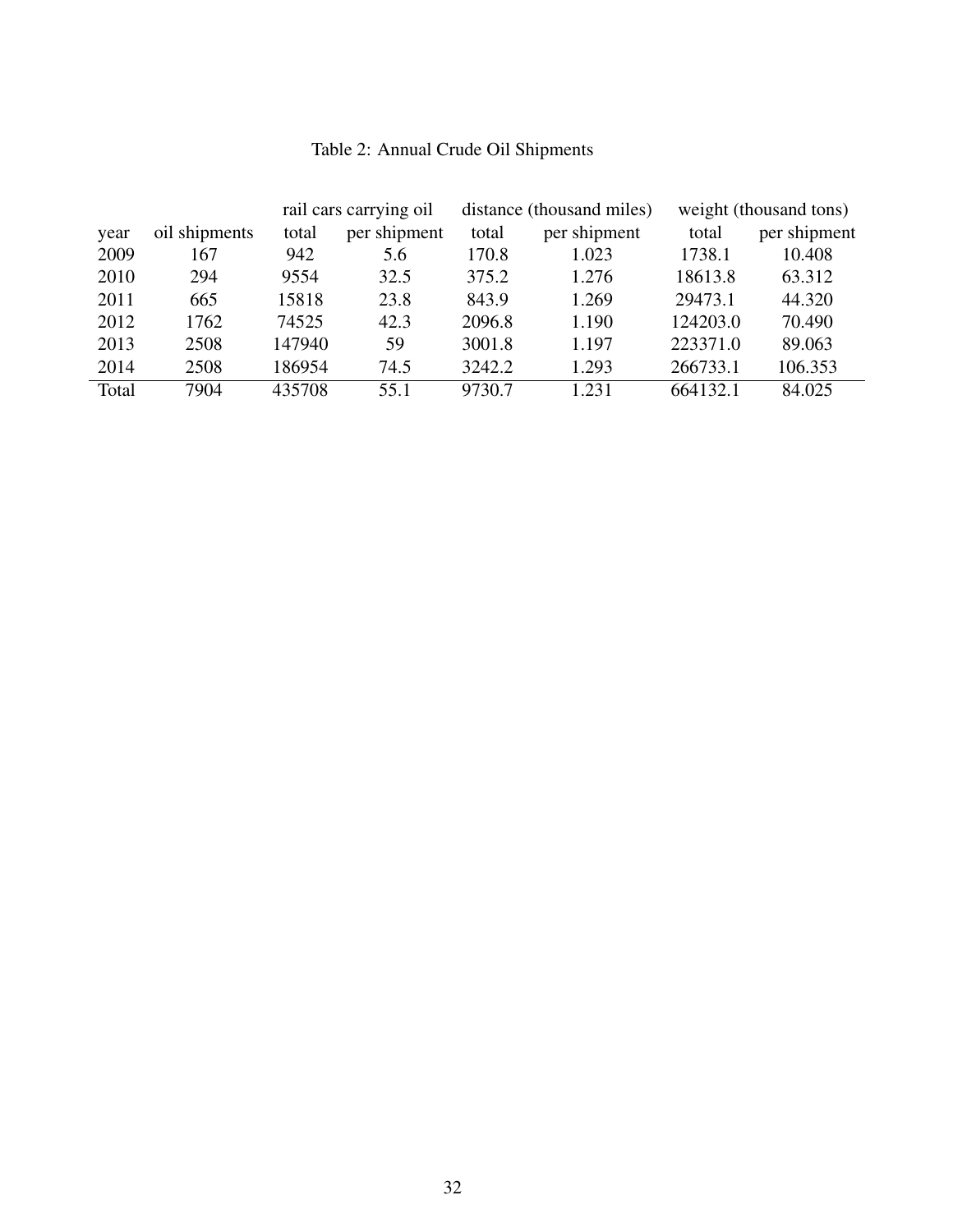<span id="page-33-0"></span>

|                                 | $\left(1\right)$ | (2)         | (3)         | (4)         |
|---------------------------------|------------------|-------------|-------------|-------------|
| # minor incidents, past 3 mos.  | $0.363**$        | $0.363**$   | $0.305*$    | $0.310***$  |
|                                 | (0.168)          | (0.165)     | (0.166)     | (0.052)     |
| # minor incidents, past 6 mos.  | $-0.218$         | $-0.219$    | 0.003       |             |
|                                 | (0.197)          | (0.192)     | (0.092)     |             |
| # minor incidents, past 9 mos.  | 0.134            | 0.141       |             |             |
|                                 | (0.204)          | (0.104)     |             |             |
| # minor incidents, past 12 mos. | 0.005            |             |             |             |
|                                 | (0.133)          |             |             |             |
| constant                        | $-4.190***$      | $-4.190***$ | $-4.117***$ | $-4.116***$ |
|                                 | (0.318)          | (0.314)     | (0.296)     | (0.296)     |

Table 3: Logit Analysis of Serious Incidents

Regressions based on state pairs using Logit model, with 504 observations. Dependent variable: indicator for serious incident. Robust standard errors in parentheses.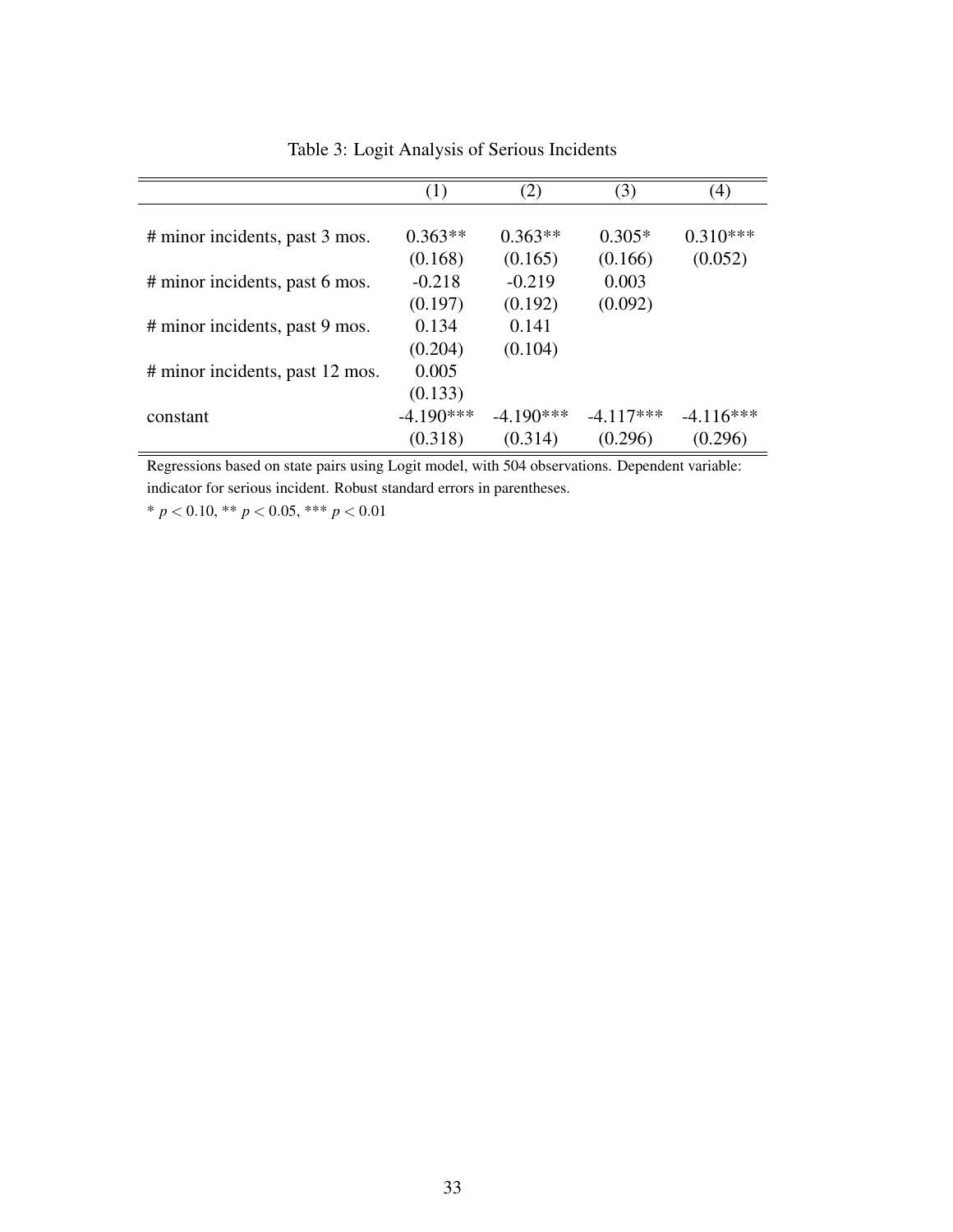<span id="page-34-0"></span>

|                                        | (1)         | (2)         |
|----------------------------------------|-------------|-------------|
| # minor incidents, 3 months lagged     | $1.336***$  |             |
|                                        | (0.432)     |             |
|                                        | $1.196**$   |             |
| # minor incidents, 4 months lagged     |             |             |
|                                        | (0.599)     |             |
| # minor incidents, 8 months lagged     | 1.559***    |             |
|                                        | (0.384)     |             |
|                                        |             |             |
| # minor incidents, 11 months lagged    | $1.255**$   |             |
|                                        | (0.530)     |             |
|                                        |             | 0.378       |
| # minor incidents, 1-3 months lagged   |             |             |
|                                        |             | (0.254)     |
| # minor incidents, 4-6 months lagged   |             | 0.226       |
|                                        |             | (0.469)     |
|                                        |             |             |
| # minor incidents, 7-9 months lagged   |             | $0.422**$   |
|                                        |             | (0.199)     |
|                                        |             | 0.284       |
| # minor incidents, 10-12 months lagged |             |             |
|                                        |             | (0.391)     |
| constant                               | $-8.129***$ | $-7.944***$ |
|                                        | (0.549)     | (0.484)     |
| $\overline{N}$                         | 10477       | 11736       |

Table 4: Logit Analysis of Serious Incidents, 2

Regressions based on FIPS pairs using Logit model. Dependent variable: indicator for serious incident. Robust standard errors in parentheses. \* *p* < 0.10, \*\* *p* < 0.05, \*\*\* *p* < 0.01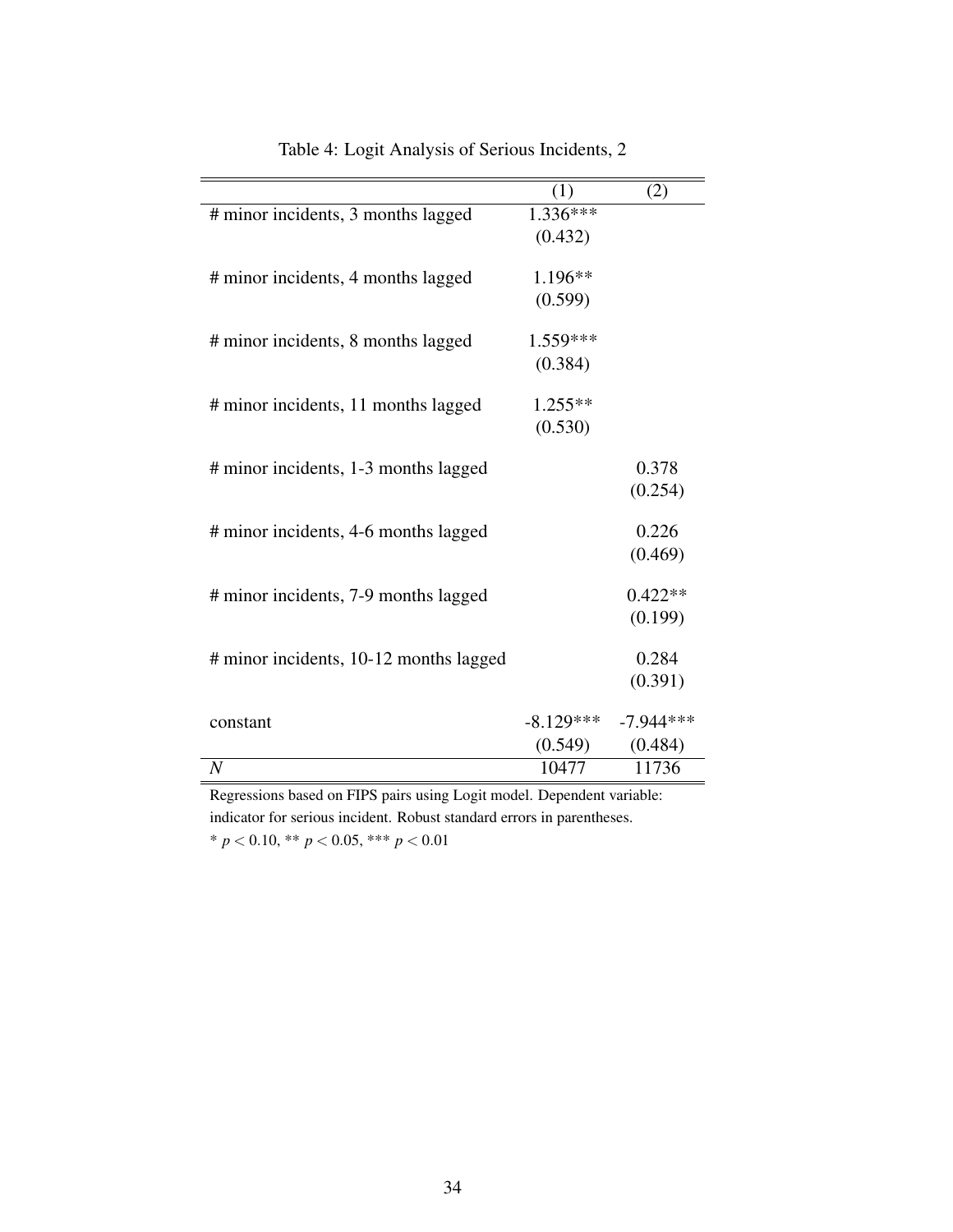|                                | (1)         | (2)         | (3)        | (4)       | (5)      | (6)       |
|--------------------------------|-------------|-------------|------------|-----------|----------|-----------|
| Million Miles, Crude Shipments | $9.842**$   | 10.004**    | $11.559**$ |           |          |           |
|                                | (4.563)     | (4.427)     | (4.857)    |           |          |           |
| Million Miles, All Shipments   | 12.380**    | 11.510**    | 10.566*    |           |          |           |
|                                | (5.743)     | (5.594)     | (5.617)    |           |          |           |
| Million Tons, Crude Shipments  |             |             |            | $0.119*$  | $0.124*$ | $0.117*$  |
|                                |             |             |            | (0.070)   | (0.068)  | (0.071)   |
| Million Tons, All Shipments    |             |             |            | 0.031     | 0.024    | 0.028     |
|                                |             |             |            | (0.053)   | (0.051)  | (0.054)   |
| Winter dummy                   |             | $-0.223$    |            |           | $-0.269$ |           |
|                                |             | (0.186)     |            |           | (0.186)  |           |
| Dm1                            |             |             | $-0.068$   |           |          | $-0.052$  |
|                                |             |             | (0.455)    |           |          | (0.461)   |
| Dm2                            |             |             | 0.105      |           |          | 0.034     |
|                                |             |             | (0.447)    |           |          | (0.453)   |
| Dm <sub>3</sub>                |             |             | 0.325      |           |          | 0.375     |
|                                |             |             | (0.405)    |           |          | (0.404)   |
| Dm <sub>4</sub>                |             |             | 0.436      |           |          | 0.476     |
|                                |             |             | (0.393)    |           |          | (0.392)   |
| Dm <sub>5</sub>                |             |             | 0.453      |           |          | 0.529     |
|                                |             |             | (0.392)    |           |          | (0.391)   |
| Dm <sub>6</sub>                |             |             | $-0.061$   |           |          | $-0.068$  |
|                                |             |             | (0.424)    |           |          | (0.425)   |
| Dm7                            |             |             | $-0.126$   |           |          | 0.022     |
|                                |             |             | (0.426)    |           |          | (0.420)   |
| Dm <sub>8</sub>                |             |             | 0.158      |           |          | 0.194     |
|                                |             |             | (0.399)    |           |          | (0.398)   |
| Dm9                            |             |             | 0.135      |           |          | 0.133     |
|                                |             |             | (0.405)    |           |          | (0.409)   |
| Dm10                           |             |             | 0.447      |           |          | 0.453     |
|                                |             |             | (0.383)    |           |          | (0.387)   |
| Dm11                           |             |             | $-0.023$   |           |          | 0.014     |
|                                |             |             | (0.415)    |           |          | (0.414)   |
| constant                       | $-1.060***$ | $-0.965***$ | $-1.137**$ | $-0.587*$ | $-0.489$ | $-0.705*$ |
|                                | (0.327)     | (0.334)     | (0.442)    | (0.303)   | (0.310)  | (0.429)   |
| $\chi^2$                       | 27.041      | 29.243      | 33.659     | 8.959     | 11.104   | 16.233    |

<span id="page-35-0"></span>Table 5: Regression Analysis of Minor Incidents Related to Miles (1, 2, 3) and Weight (4, 5, 6)

Robust standard errors in parentheses

913 observations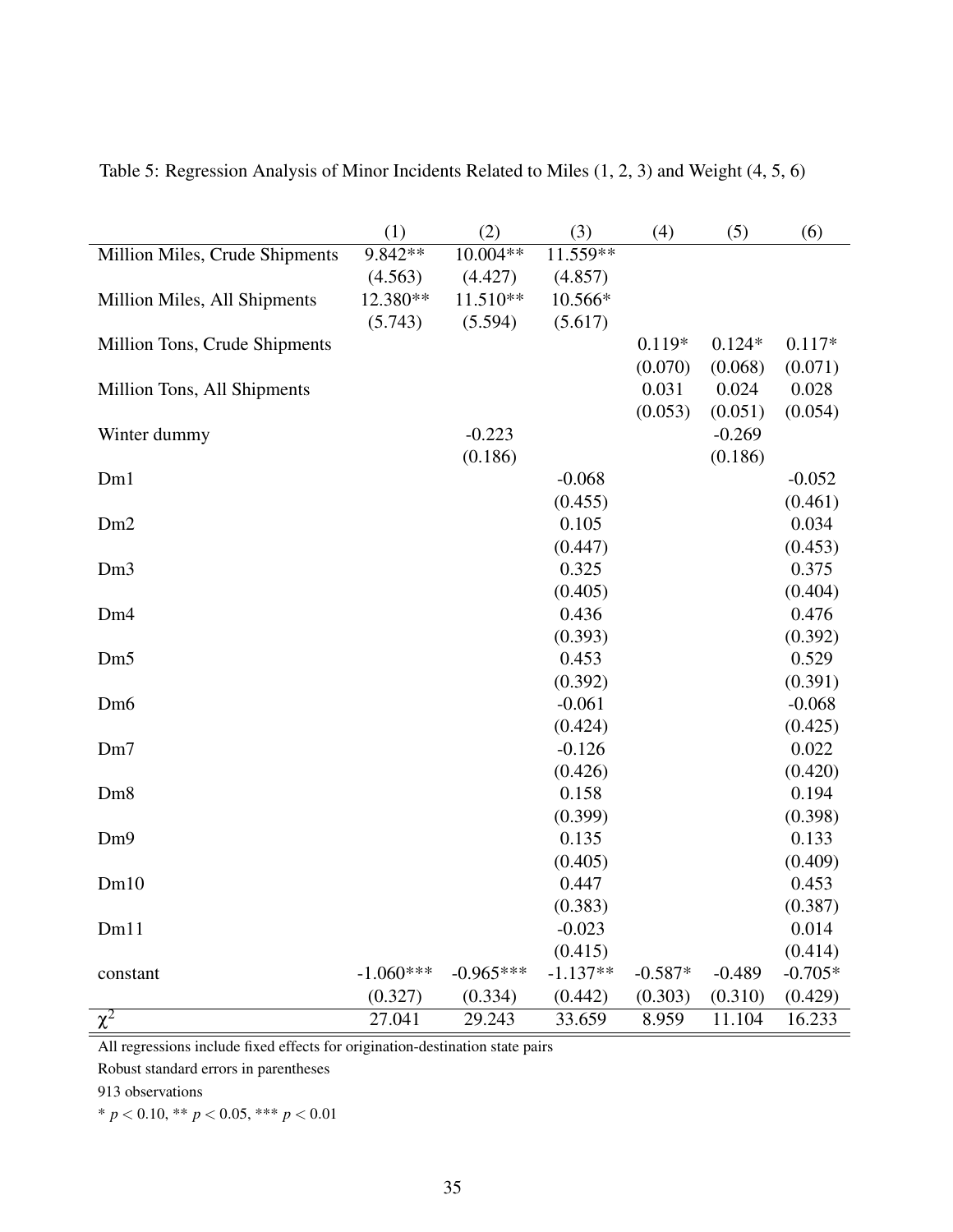<span id="page-36-0"></span>

|                                        | (1)                   | (2)                  | (3)                 | (4)                 |
|----------------------------------------|-----------------------|----------------------|---------------------|---------------------|
| Thousand Tons, Crude Shipments         | $-02.19$<br>(0.00770) | $-2.24$<br>(0.00770) | $-8.56*$<br>(4.52)  | $-8.55*$<br>(4.48)  |
| <b>Thousand Miles, Crude Shipments</b> | $0.149**$             | $0.149**$            | $0.0971*$           | $0.0972*$           |
| Million Ton-Miles, Crude Shipments     | (0.0648)<br>2.05      | (0.0649)<br>$-1.36$  | (0.0542)<br>$4.42*$ | (0.0543)<br>0.530   |
|                                        | (4.02)                | (6.23)               | (2.37)              | (0.281)             |
| Thousand Cars, Crude Shipments         | $-4.34**$<br>(1.79)   | $-4.33**$<br>(1.79)  | $-1.09$<br>(1.40)   | $-1.07$<br>(1.41)   |
| Million Ton-Miles, All Shipments       |                       | 3.43<br>(4.79)       |                     | $3.87**$<br>(1.57)  |
| constant                               |                       |                      | $4.21***$<br>(0.29) | $4.22***$<br>(0.29) |
| $\overline{N}$                         | 873                   | 873                  | 2977                | 2977                |

# Table 6: Logit Analysis of Minor Incidents using FIPS pairs

Regressions based on origination-destination FIPS pairs using Logit model.

Robust standard errors in parentheses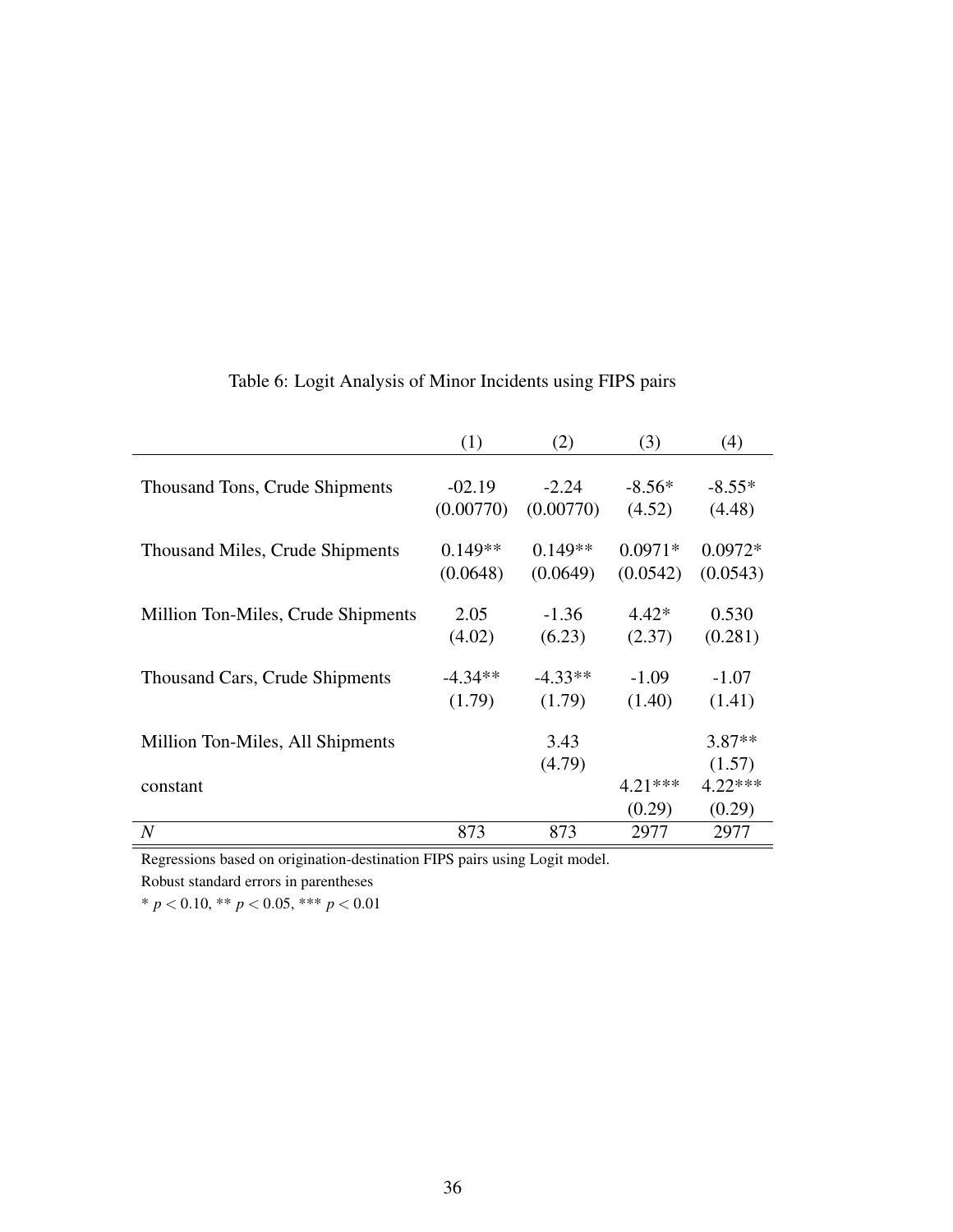<span id="page-37-0"></span>

|                                    | (1)        | (2)        |
|------------------------------------|------------|------------|
| Thousand Tons, Crude Shipments     | $-3.05$    | $-3.09$    |
|                                    | (7.36)     | (7.34)     |
| Thousand Miles, Crude Shipments    | $0.135**$  | $0.135**$  |
|                                    | (0.0597)   | (0.0598)   |
| Million Ton-Miles, Crude Shipments | 2.56       | $-0.486$   |
|                                    | (3.89)     | (3.83)     |
| Thousand Cars, Crude Shipments     | $-4.20***$ | $-4.20***$ |
|                                    | (1.43)     | (1.44)     |
| Million Ton-Miles, All Shipments   |            | $3.07***$  |
|                                    |            | (0.292)    |

### Table 7: Count Analysis of Minor Incidents using FIPS pairs

Regressions based on origination-destination FIPS pairs using fixed effects Poisson model. Number of observations = 875. Standard errors in parentheses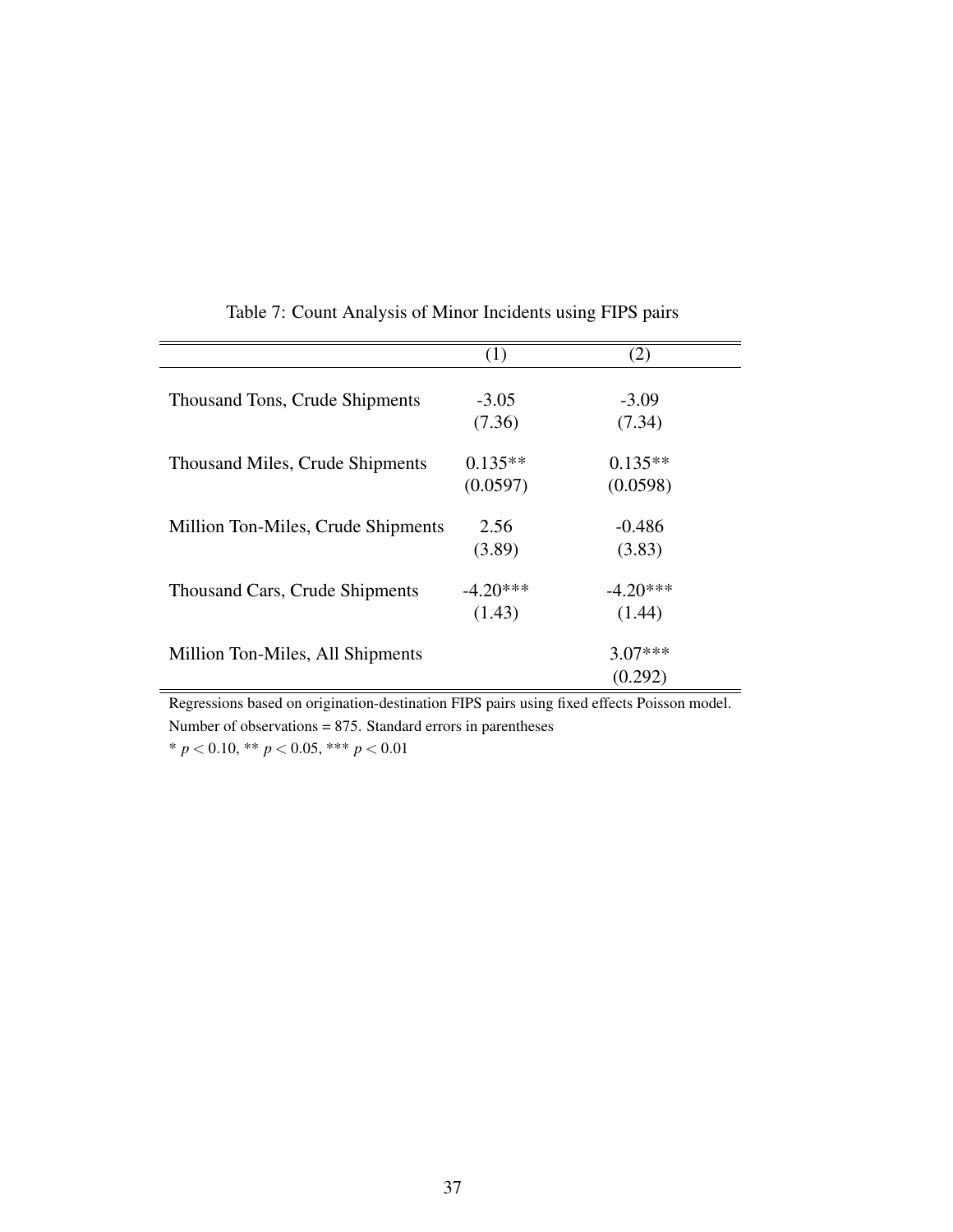<span id="page-38-0"></span>

|                     | Negative        |          |             | Percentile regressions |             |  |  |
|---------------------|-----------------|----------|-------------|------------------------|-------------|--|--|
|                     | <b>Binomial</b> | 80%      | 85%         | 90%                    | 95%         |  |  |
| Thousand crude cars | $0.571***$      | 480.885* | $1017.17**$ | 2109.15***             | 3321.45**   |  |  |
|                     | (0.080)         | (274.03) | (446.95)    | (393.99)               | (1567.7)    |  |  |
| Winter dummy        | $-0.272$        | 0.481    | 0.000       | 0.000                  | $-1183.39*$ |  |  |
|                     | (0.204)         | (1.563)  | (2.550)     | (19.935)               | (681.27)    |  |  |
| constant            | $-4.848***$     | $-0.962$ | $-1.017$    | $-2.109$               | 1180.07**   |  |  |
|                     | (0.142)         | (1.830)  | (2.985)     | (21.073)               | (505.647)   |  |  |
| N                   | 1003            | 75       | 75          | 75                     | 75          |  |  |
| $\chi^2$            | 52.66           |          |             |                        |             |  |  |

Table 8: Analysis of total damages

Robust standard errors in parentheses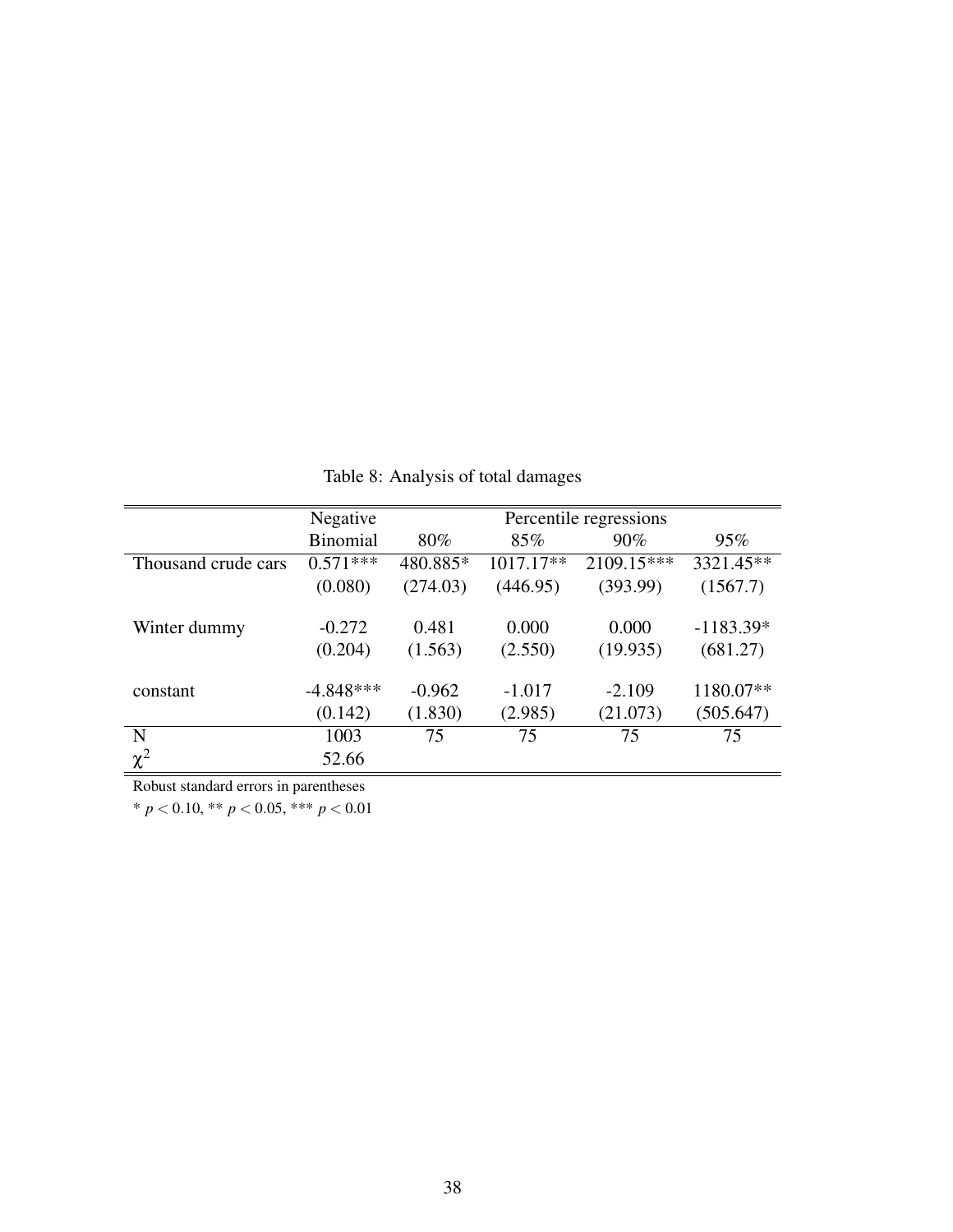<span id="page-39-0"></span>

|                     | (1)        | (2)        | (3)        | (4)        | (5)        | (6)        |
|---------------------|------------|------------|------------|------------|------------|------------|
| Thousand crude cars | $0.322***$ | $0.244*$   | $0.244*$   | $0.312***$ | $0.242*$   | $0.242*$   |
|                     | (0.082)    | (0.132)    | (0.132)    | (0.078)    | (0.124)    | (0.124)    |
| Thousand wheat cars | 0.020      |            | $-0.080$   | 0.114      |            | $-0.001$   |
|                     | (0.831)    |            | (0.843)    | (0.818)    |            | (0.834)    |
| Thousand all cars   |            | 0.087      | 0.088      |            | 0.078      | 0.078      |
|                     |            | (0.113)    | (0.112)    |            | (0.105)    | (0.106)    |
| Dm1                 | $-0.062$   | $-0.058$   | $-0.058$   |            |            |            |
|                     | (0.458)    | (0.459)    | (0.459)    |            |            |            |
| Dm2                 | 0.031      | 0.053      | 0.053      |            |            |            |
|                     | (0.453)    | (0.452)    | (0.452)    |            |            |            |
| Dm <sub>3</sub>     | 0.363      | 0.356      | 0.355      |            |            |            |
|                     | (0.404)    | (0.404)    | (0.404)    |            |            |            |
| Dm <sub>4</sub>     | 0.489      | 0.477      | 0.479      |            |            |            |
|                     | (0.391)    | (0.392)    | (0.392)    |            |            |            |
| Dm <sub>5</sub>     | 0.533      | 0.507      | 0.510      |            |            |            |
|                     | (0.391)    | (0.393)    | (0.394)    |            |            |            |
| Dm <sub>6</sub>     | $-0.045$   | $-0.058$   | $-0.058$   |            |            |            |
|                     | (0.424)    | (0.425)    | (0.425)    |            |            |            |
| Dm7                 | $-0.041$   | $-0.055$   | $-0.055$   |            |            |            |
|                     | (0.418)    | (0.419)    | (0.419)    |            |            |            |
| Dm <sub>8</sub>     | 0.225      | 0.211      | 0.210      |            |            |            |
|                     | (0.397)    | (0.398)    | (0.398)    |            |            |            |
| Dm9                 | 0.156      | 0.146      | 0.147      |            |            |            |
|                     | (0.408)    | (0.408)    | (0.408)    |            |            |            |
| Dm10                | 0.446      | 0.458      | 0.457      |            |            |            |
|                     | (0.387)    | (0.386)    | (0.386)    |            |            |            |
| Dm11                | $-0.002$   | $-0.000$   | $-0.002$   |            |            |            |
|                     | (0.414)    | (0.414)    | (0.414)    |            |            |            |
| Winter dummy        |            |            |            | $-0.275$   | $-0.262$   | $-0.262$   |
|                     |            |            |            | (0.186)    | (0.187)    | (0.187)    |
| constant            | $-0.756*$  | $-0.853**$ | $-0.850**$ | $-0.535*$  | $-0.626**$ | $-0.626**$ |
|                     | (0.417)    | (0.424)    | (0.425)    | (0.293)    | (0.307)    | (0.309)    |
| $\chi^2$            | 22.976     | 23.649     | 23.671     | 18.985     | 19.668     | 19.668     |

Table 9: Regression Analysis of Minor Incidents Including Wheat shipments

Robust standard errors in parentheses

913 observations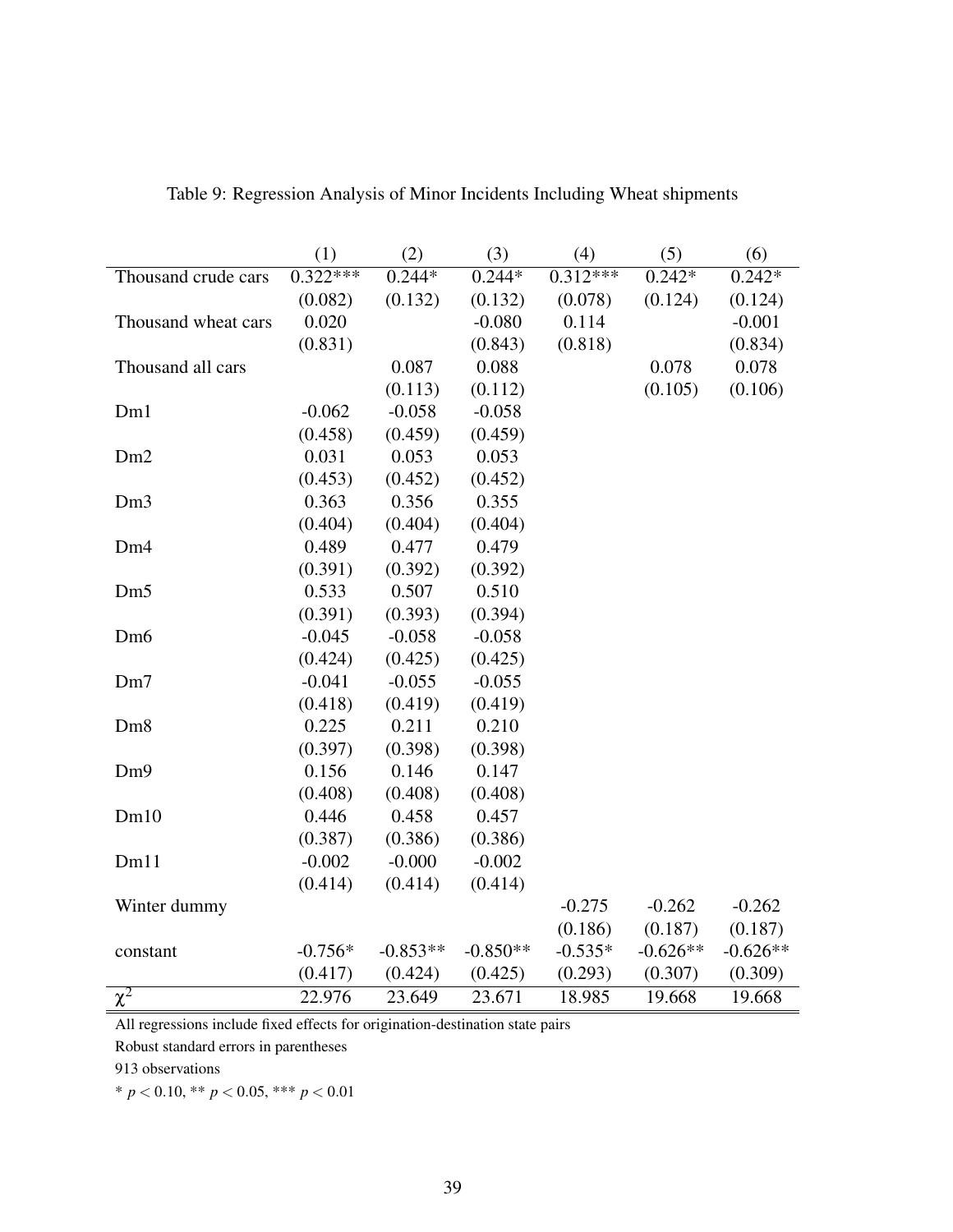<span id="page-40-0"></span>

|                           | (1)      | (2)      | (3)       | (4)       | (5)       |
|---------------------------|----------|----------|-----------|-----------|-----------|
|                           |          |          |           |           |           |
| Millon Crude CarMiles     | $0.359*$ | $0.359*$ | $0.848**$ | $0.851**$ | 0.168     |
|                           | (0.195)  | (0.195)  | (0.408)   | (0.410)   | (0.197)   |
| Millon All CarMiles       | $-0.039$ | $-0.039$ | 0.181     | 0.182     | $-0.023$  |
|                           | (0.177)  | (0.177)  | (0.206)   | (0.206)   | (0.180)   |
| Millon Crude CarMiles, L1 |          |          | $-0.484$  | $-0.483$  |           |
|                           |          |          | (0.608)   | (0.608)   |           |
| Millon Crude CarMiles, L2 |          |          | 0.091     | 0.088     |           |
|                           |          |          | (0.323)   | (0.325)   |           |
| Millon Crude CarMiles, L3 |          |          | $-0.702$  | $-0.705$  |           |
|                           |          |          | (0.525)   | (0.527)   |           |
| Millon All CarMiles, L1   |          |          | 0.109     | 0.110     |           |
|                           |          |          | (0.168)   | (0.169)   |           |
| Millon All CarMiles, L2   |          |          | 0.101     | 0.102     |           |
|                           |          |          | (0.171)   | (0.171)   |           |
| Millon All CarMiles, L3   |          |          | 0.103     | 0.103     |           |
|                           |          |          | (0.160)   | (0.160)   |           |
| Count (Crude)             |          |          |           |           | $0.717**$ |
|                           |          |          |           |           | (0.314)   |
| Count (Crude), L1         |          |          |           |           | $-0.051$  |
|                           |          |          |           |           | (0.426)   |
| Count (Crude), L2         |          |          |           |           | 0.391     |
|                           |          |          |           |           | (0.288)   |
| Count (Crude), L3         |          |          |           |           | 0.077     |
|                           |          |          |           |           | (0.349)   |
| Count (All)               |          |          |           |           | $-0.191$  |
|                           |          |          |           |           | (0.216)   |
| Count (All), L1           |          |          |           |           | 0.033     |
|                           |          |          |           |           | (0.189)   |
| Count (All), L2           |          |          |           |           | 0.170     |
|                           |          |          |           |           | (0.183)   |
| Count (All), L3           |          |          |           |           | 0.093     |
|                           |          |          |           |           | (0.180)   |
| Winter dummy              |          | 0.013    |           | $-0.033$  | 0.058     |
|                           |          | (0.271)  |           | (0.282)   | (0.288)   |
| ${\bf N}$                 | 2558     | 2558     | 2454      | 2454      | 2454      |
| $\chi^2$                  | 5.357    | 5.360    | 15.214    | 15.227    | 15.805    |

Table 10: Logit Analysis of Serious Incidents, 3

Robust standard errors in parentheses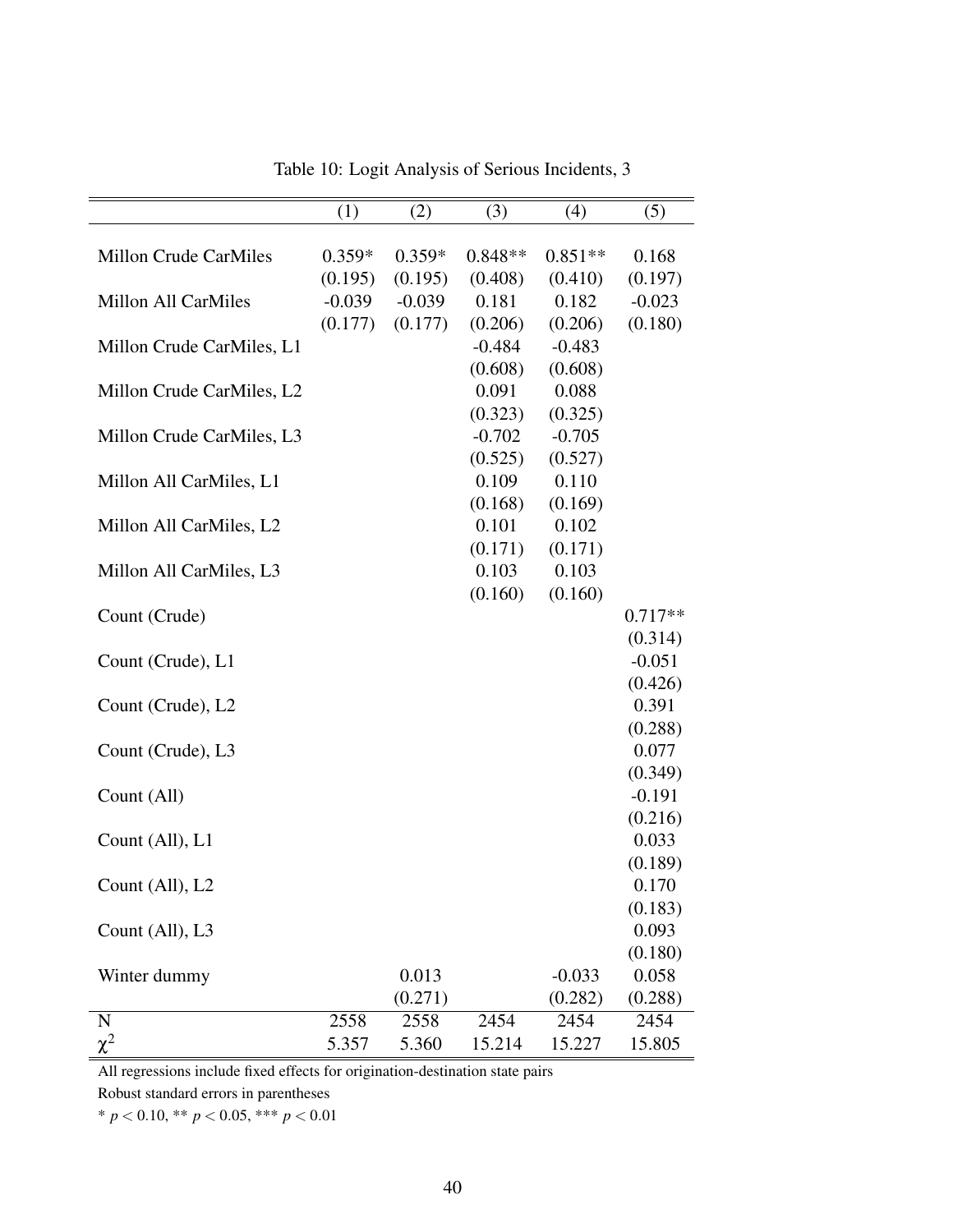<span id="page-41-0"></span>

|                                | (1)     | (2)       | (3)        | (4)        | (5)        |
|--------------------------------|---------|-----------|------------|------------|------------|
|                                |         |           |            |            |            |
| Count (All)                    | 0.175   | $-0.190$  |            | 0.029      | $-0.174$   |
|                                | (0.135) | (0.216)   |            | (0.180)    | (0.221)    |
| Count (All), L1                | 0.060   | 0.027     |            | 0.152      | 0.031      |
|                                | (0.140) | (0.189)   |            | (0.169)    | (0.192)    |
| Count (All), L2                | 0.288** | 0.175     |            | $0.323**$  | 0.180      |
|                                | (0.121) | (0.183)   |            | (0.157)    | (0.188)    |
| Count (All), L3                | 0.195   | 0.095     |            | 0.189      | 0.127      |
|                                | (0.127) | (0.180)   |            | (0.161)    | (0.187)    |
| Count (Crude)                  |         | $0.775**$ |            |            | 0.938**    |
|                                |         | (0.311)   |            |            | (0.431)    |
| Count (Crude), L1              |         | $-0.078$  |            |            | 0.251      |
|                                |         | (0.440)   |            |            | (0.464)    |
| Count (Crude), L2              |         | 0.450     |            |            | $0.773**$  |
|                                |         | (0.290)   |            |            | (0.380)    |
| Count (Crude), L3              |         | 0.077     |            |            | 0.086      |
|                                |         | (0.355)   |            |            | (0.473)    |
| Thousand Cars, Crude Shipments |         |           | 2.008**    | 2.011**    | 1.696      |
|                                |         |           | (0.973)    | (0.957)    | (1.091)    |
| Million Miles, Crude Shipments |         |           | $-0.992$   | $-1.098$   | $-2.489$   |
|                                |         |           | (4.224)    | (4.669)    | (16.655)   |
| Million Tons, Crude Shipments  |         |           | $-1.043**$ | $-1.342**$ | $-1.339**$ |
|                                |         |           | (0.521)    | (0.553)    | (0.605)    |
| Thousand Cars, All Shipments   |         |           | 0.169      | 0.136      | 0.099      |
|                                |         |           | (0.123)    | (0.106)    | (0.092)    |
| Million Miles, All Shipments   |         |           | 1.178      | 0.857      | 0.929      |
|                                |         |           | (1.125)    | (1.187)    | (1.186)    |
| Million Tons, All Shipments    |         |           | $-0.014$   | 0.086      | 0.084      |
|                                |         |           | (0.113)    | (0.117)    | (0.115)    |
| Winter dummy                   | 0.013   | 0.046     | 0.073      | 0.110      | 0.084      |
|                                | (0.170) | (0.288)   | (0.277)    | (0.293)    | (0.297)    |
| ${\bf N}$                      | 7687    | 2247      | 2486       | 2178       | 2178       |
| $\chi^2$                       | 9.937   | 14.745    | 16.560     | 23.157     | 31.985     |

Table 11: Logit Analysis of Serious Incidents, 4

Robust standard errors in parentheses